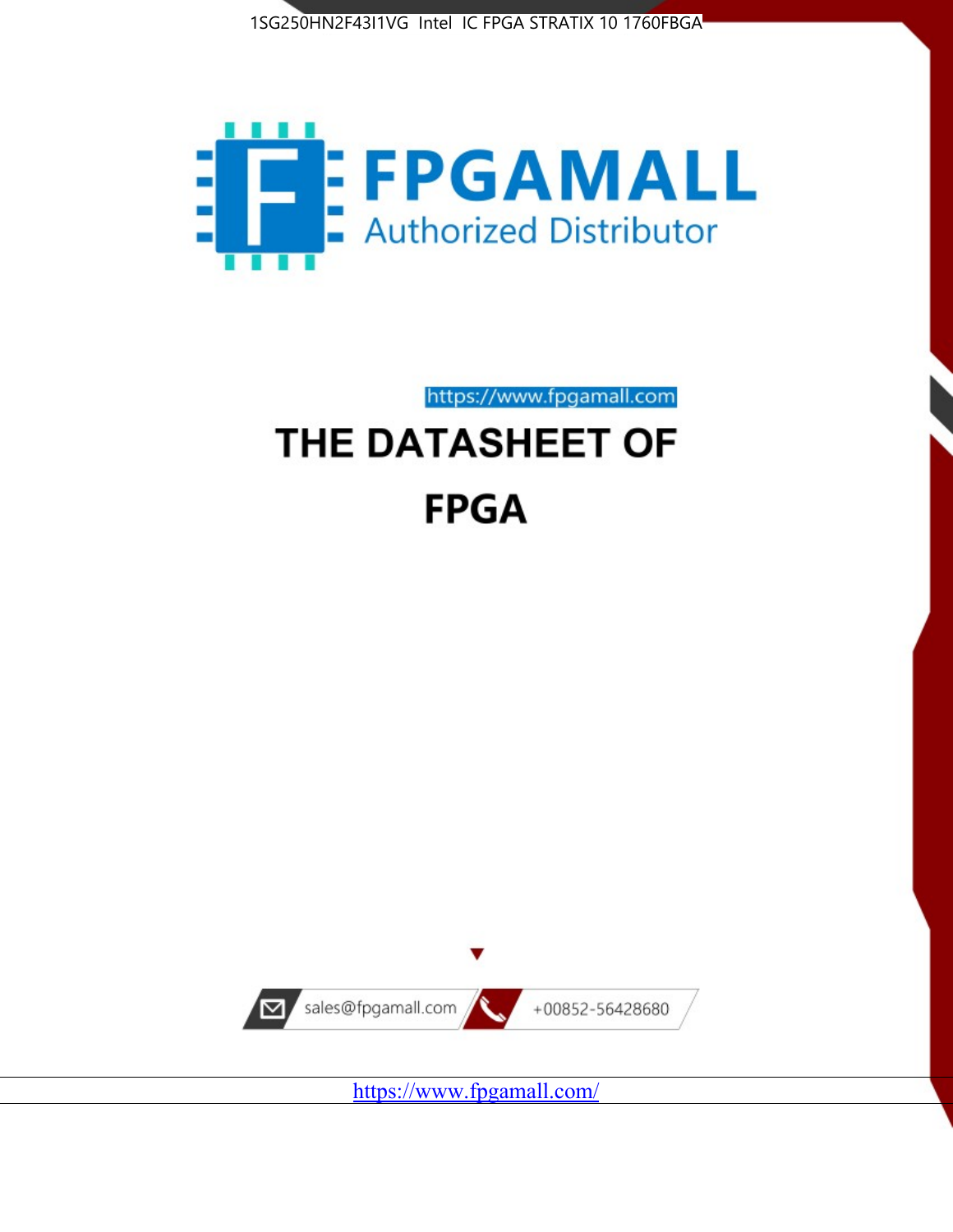1SG250HN2F43I1VG Intel IC FPGA STRATIX 10 1760FBGA



## **Intel® Stratix® 10 GX/SX Device Overview**



**S10-OVERVIEW | 2020.04.30** Latest document on the web: **[PDF](https://www.intel.com/content/dam/www/programmable/us/en/pdfs/literature/hb/stratix-10/s10-overview.pdf)** | **[HTML](https://www.intel.com/content/www/us/en/programmable/documentation/joc1442261161666.html)**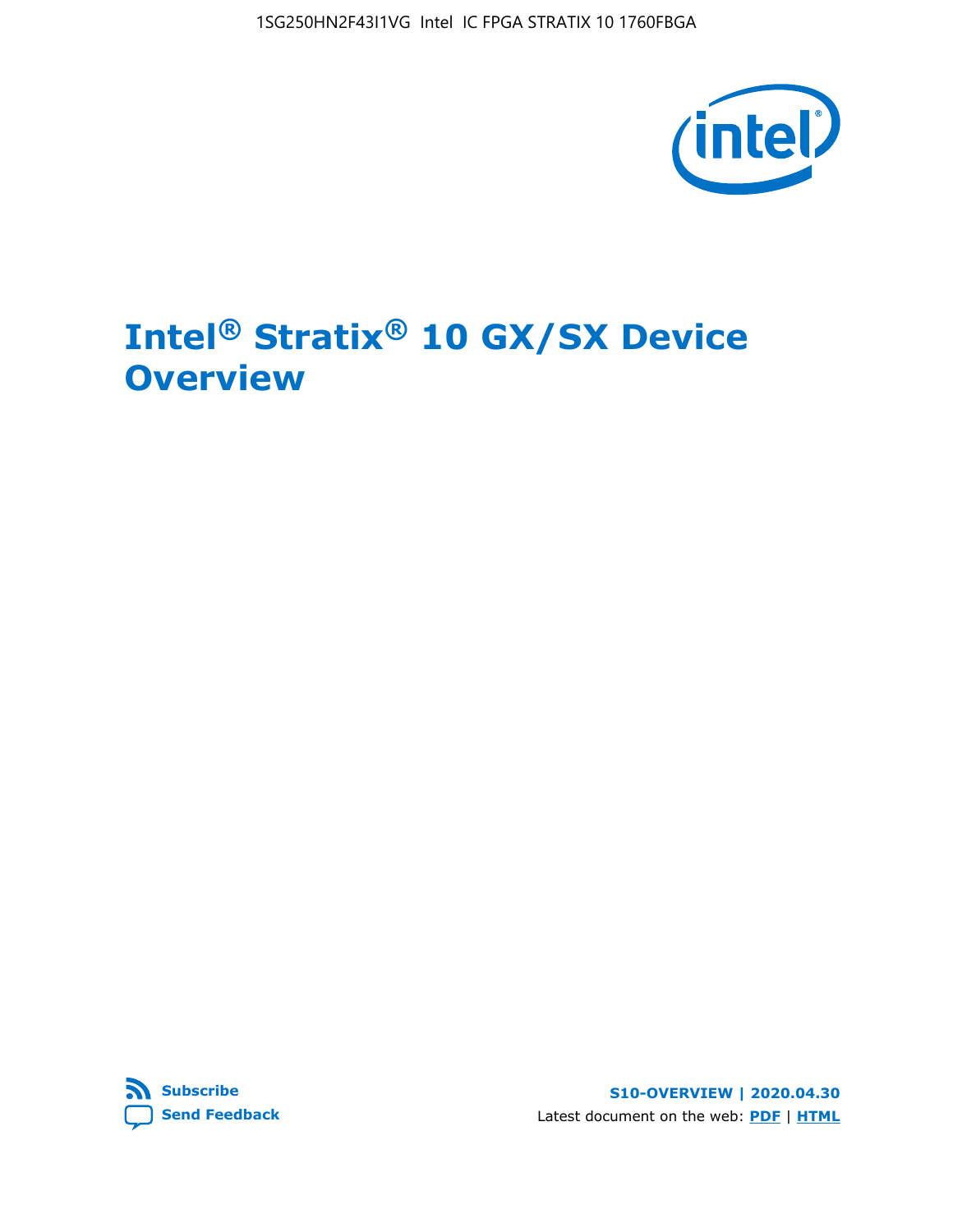

*Contents*

### **Contents**

| 1.26. Document Revision History for the Intel Stratix 10 GX/SX Device Overview36 |  |
|----------------------------------------------------------------------------------|--|

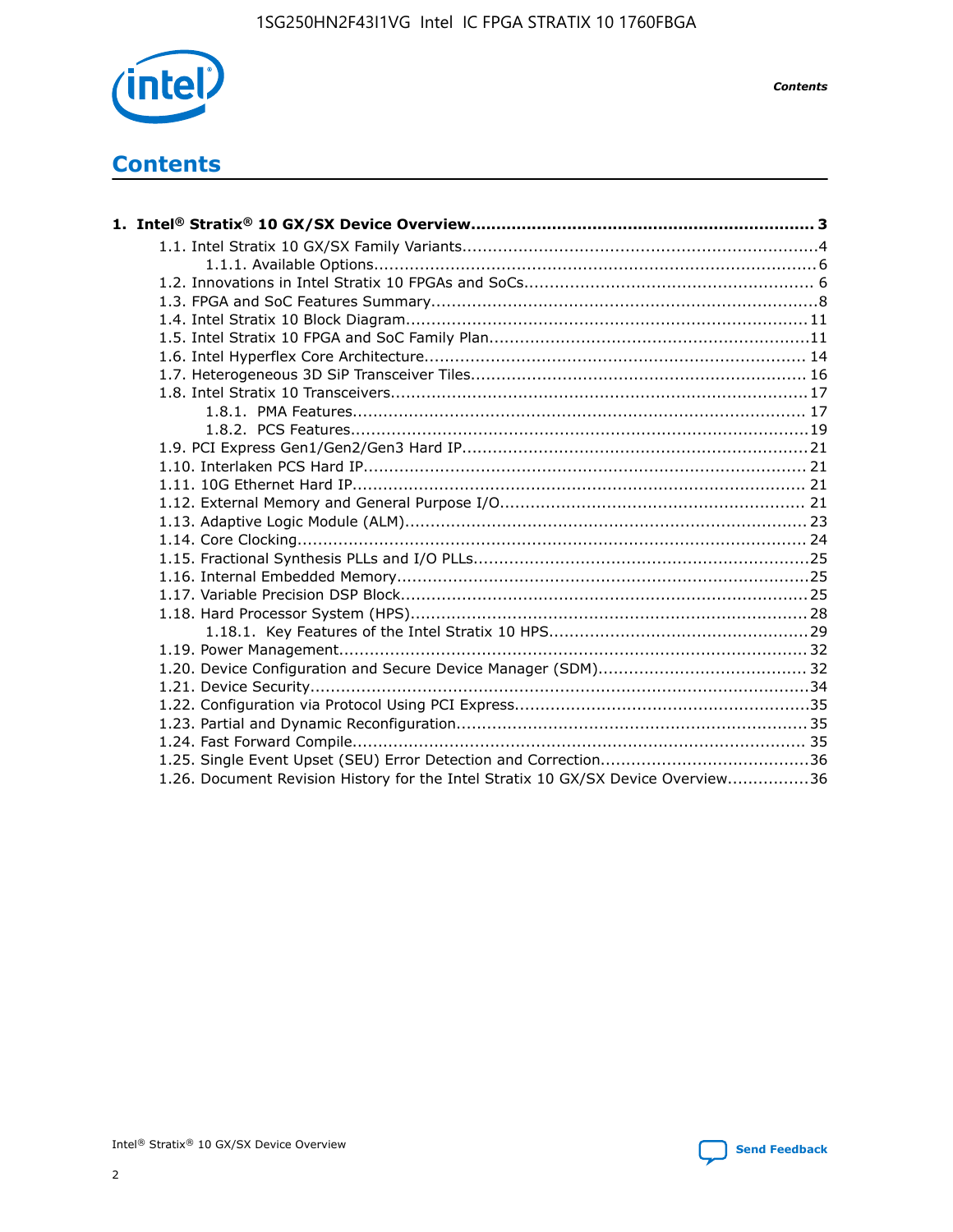**S10-OVERVIEW | 2020.04.30**

**[Send Feedback](mailto:FPGAtechdocfeedback@intel.com?subject=Feedback%20on%20Intel%20Stratix%2010%20GX/SX%20Device%20Overview%20(S10-OVERVIEW%202020.04.30)&body=We%20appreciate%20your%20feedback.%20In%20your%20comments,%20also%20specify%20the%20page%20number%20or%20paragraph.%20Thank%20you.)**



### **1. Intel® Stratix® 10 GX/SX Device Overview**

Intel's 14 nm Intel® Stratix® 10 GX FPGAs and SX SoCs deliver 2X the core performance and up to 70% lower power over previous generation high-performance FPGAs.

Featuring several groundbreaking innovations, including the all new Intel Hyperflex™ core architecture, this device family enables you to meet the demand for everincreasing bandwidth and processing performance in your most advanced applications, while meeting your power budget.

With an embedded hard processor system (HPS) based on a quad-core 64 bit Arm\* Cortex\*-A53, the Intel Stratix 10 SoC devices deliver power efficient, application-class processing and allow designers to extend hardware virtualization into the FPGA fabric. Intel Stratix 10 SoC devices demonstrate Intel's commitment to high-performance SoCs and extend Intel's leadership in programmable devices featuring an Arm-based processor system.

Important innovations in Intel Stratix 10 FPGAs and SoCs include:

- All new Intel Hyperflex core architecture delivering 2X the core performance compared to previous generation high-performance FPGAs
- Intel 14 nm tri-gate (FinFET) technology
- Heterogeneous 3D System-in-Package (SiP) technology
- Core fabric with up to 10.2 million logic elements (LEs)
- Up to 96 full duplex transceiver channels on heterogeneous 3D SiP transceiver tiles
- Transceiver data rates up to 28.3 Gbps chip-to-chip/module and backplane performance
- M20K (20 Kb) internal SRAM memory blocks
- Fractional synthesis and ultra-low jitter LC tank based transmit phase locked loops (PLLs)
- Hard PCI Express<sup>®</sup> Gen3 x16 intellectual property (IP) blocks
- Hard 10GBASE-KR/40GBASE-KR4 Forward Error Correction (FEC) in every transceiver channel
- Hard memory controllers and PHY supporting DDR4 rates up to 2666 Mbps per pin
- Hard fixed-point and IEEE 754 compliant hard floating-point variable precision digital signal processing (DSP) blocks with up to 10 TFLOP compute performance with a power efficiency of 80 GFLOP per Watt
- Quad-core 64 bit Arm Cortex-A53 embedded processor running up to 1.5 GHz in SoC family variants
- Programmable clock tree synthesis for flexible, low power, low skew clock trees

Intel Corporation. All rights reserved. Agilex, Altera, Arria, Cyclone, Enpirion, Intel, the Intel logo, MAX, Nios, Quartus and Stratix words and logos are trademarks of Intel Corporation or its subsidiaries in the U.S. and/or other countries. Intel warrants performance of its FPGA and semiconductor products to current specifications in accordance with Intel's standard warranty, but reserves the right to make changes to any products and services at any time without notice. Intel assumes no responsibility or liability arising out of the application or use of any information, product, or service described herein except as expressly agreed to in writing by Intel. Intel customers are advised to obtain the latest version of device specifications before relying on any published information and before placing orders for products or services. \*Other names and brands may be claimed as the property of others.

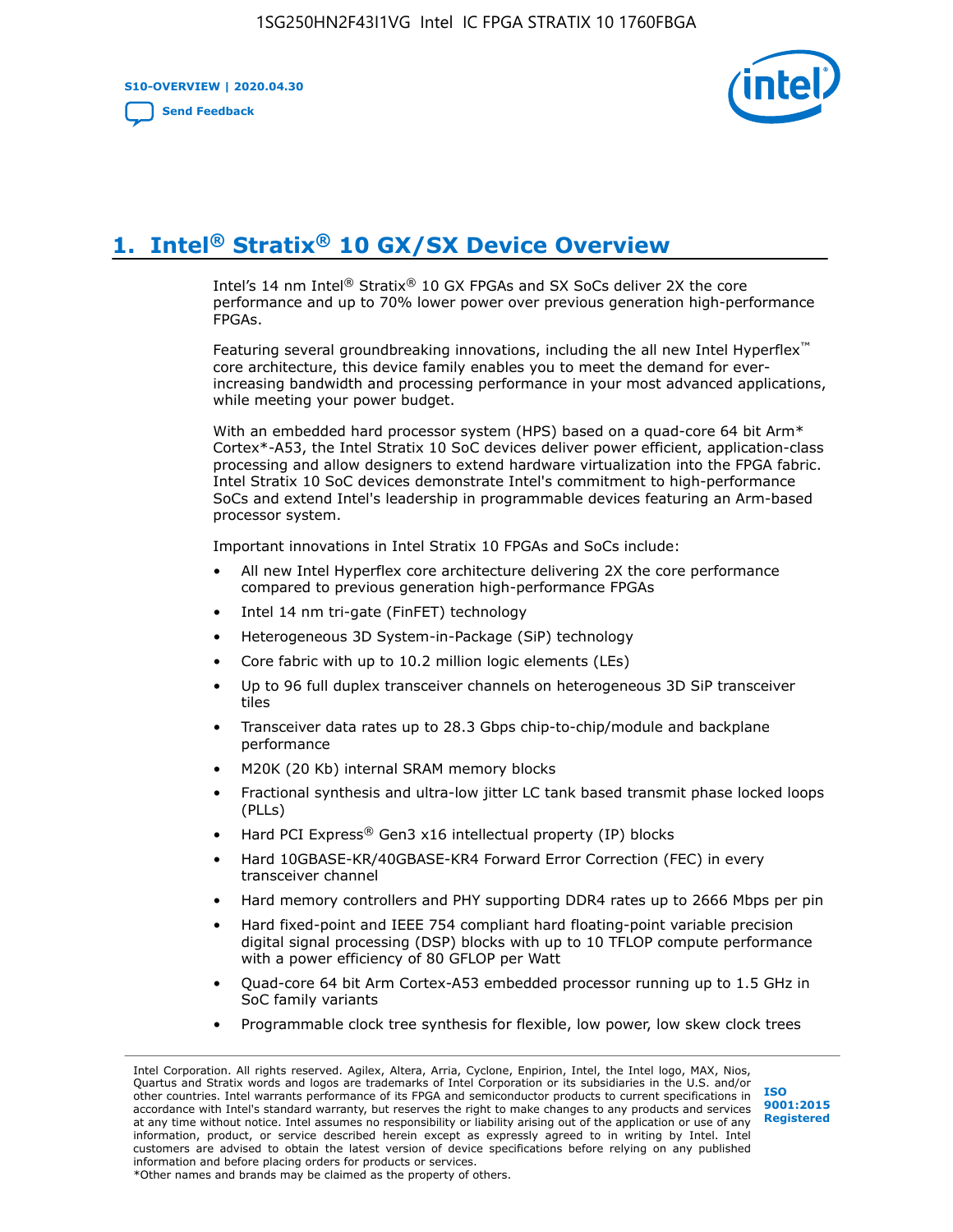

- Dedicated secure device manager (SDM) for:
	- Enhanced device configuration and security
	- AES-256, SHA-256/384 and ECDSA-256/384 encrypt/decrypt accelerators and authentication
	- Multi-factor authentication
	- Physically Unclonable Function (PUF) service and software programmable device configuration capability
- Comprehensive set of advanced power saving features delivering up to 70% lower power compared to previous generation high-performance FPGAs
- Non-destructive register state readback and writeback, to support ASIC prototyping and other applications

With these capabilities, Intel Stratix 10 FPGAs and SoCs are ideally suited for the most demanding applications in diverse markets such as:

- **Compute and Storage**—for custom servers, cloud computing and datacenter acceleration
- **Networking**—for Terabit, 400G and multi-100G bridging, aggregation, packet processing and traffic management
- **Optical Transport Networks**—for OTU4, 2xOTU4, 4xOTU4
- **Broadcast**—for high-end studio distribution, head end encoding/decoding, edge quadrature amplitude modulation (QAM)
- **Military**—for radar, electronic warfare, and secure communications
- **Medical**—for diagnostic scanners and diagnostic imaging
- **Test and Measurement**—for protocol and application testers
- **Wireless**—for next-generation 5G networks
- **ASIC Prototyping**—for designs that require the largest FPGA fabric with the highest I/O count

### **1.1. Intel Stratix 10 GX/SX Family Variants**

Intel Stratix 10 devices are available in FPGA (GX) and SoC (SX) variants.

- **Intel Stratix 10 GX** devices deliver up to 1 GHz core fabric performance and contain up to 10.2 million LEs in the fabric. They also feature up to 96 general purpose transceivers on separate transceiver tiles, and 2666 Mbps DDR4 external memory interface performance. The transceivers are capable of up to 28.3 Gbps short reach and across the backplane. These devices are optimized for FPGA applications that require the highest transceiver bandwidth and core fabric performance, with the power efficiency of Intel's 14 nm tri-gate process technology.
- **Intel Stratix 10 SX** devices have a feature set that is identical to Intel Stratix 10 GX devices, with the addition of an embedded quad-core 64 bit Arm Cortex A53 hard processor system.

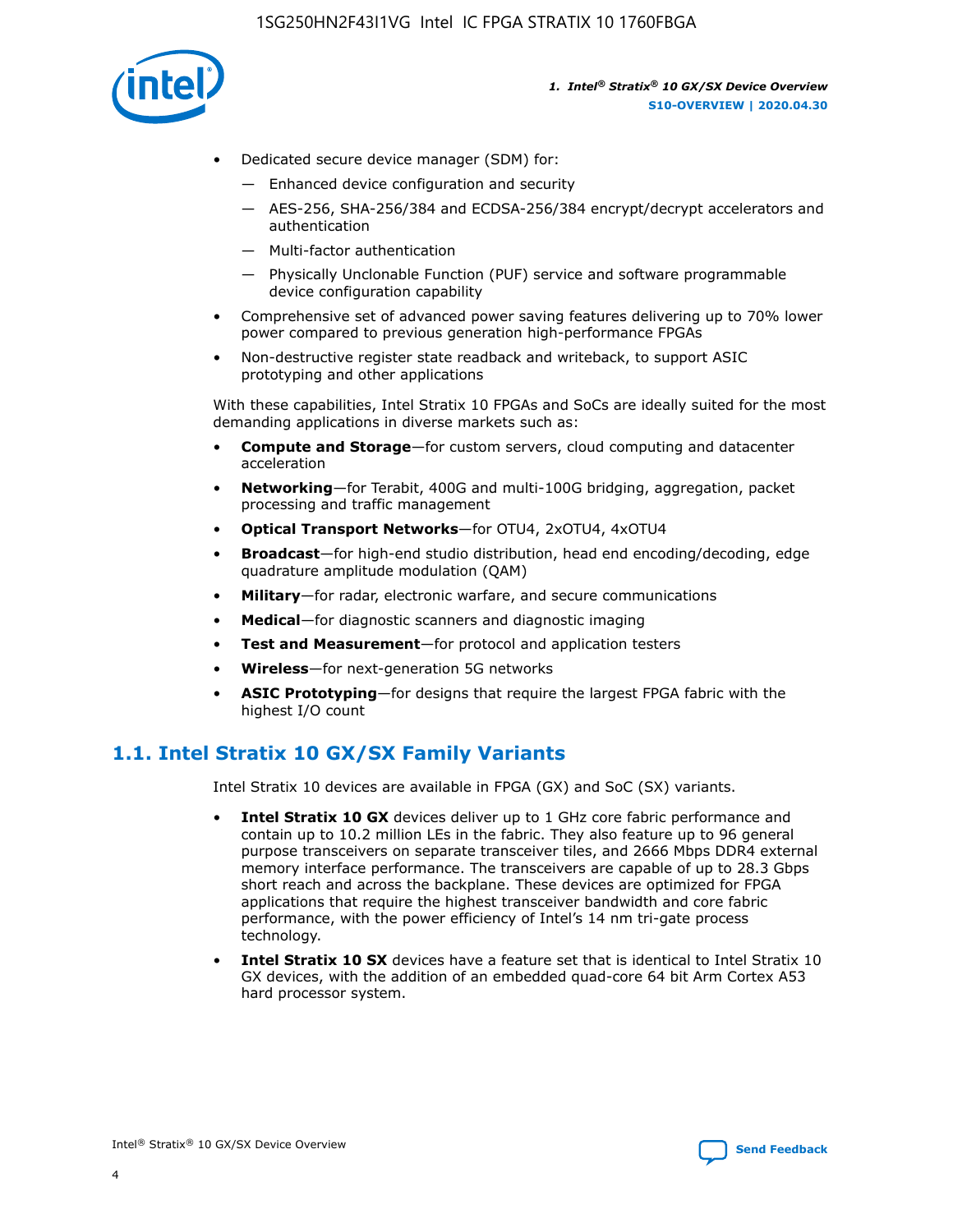

Common to all Intel Stratix 10 family variants is a high-performance fabric based on the new Intel Hyperflex core architecture that includes additional Hyper-Registers throughout the interconnect routing and at the inputs of all functional blocks. The core fabric also contains an enhanced logic array utilizing Intel's adaptive logic module (ALM) and a rich set of high performance building blocks including:

- M20K (20 Kb) embedded memory blocks
- Variable precision DSP blocks with hard IEEE 754 compliant floating-point units
- Fractional synthesis and integer PLLs
- Hard memory controllers and PHY for external memory interfaces
- General purpose IO cells

To clock these building blocks, Intel Stratix 10 devices use programmable clock tree synthesis, which uses dedicated clock tree routing to synthesize only those branches of the clock trees required for the application. All devices support in-system, finegrained partial reconfiguration of the logic array, allowing logic to be added and subtracted from the system while it is operating.

All family variants also contain high speed serial transceivers, containing both the physical medium attachment (PMA) and the physical coding sublayer (PCS), which can be used to implement a variety of industry standard and proprietary protocols. In addition to the hard PCS, Intel Stratix 10 devices contain multiple instantiations of PCI Express hard IP that supports Gen1/Gen2/Gen3 rates in x1/x2/x4/x8/x16 lane configurations, and hard 10GBASE-KR/40GBASE-KR4 FEC for every transceiver. The hard PCS, FEC, and PCI Express IP free up valuable core logic resources, save power, and increase your productivity.

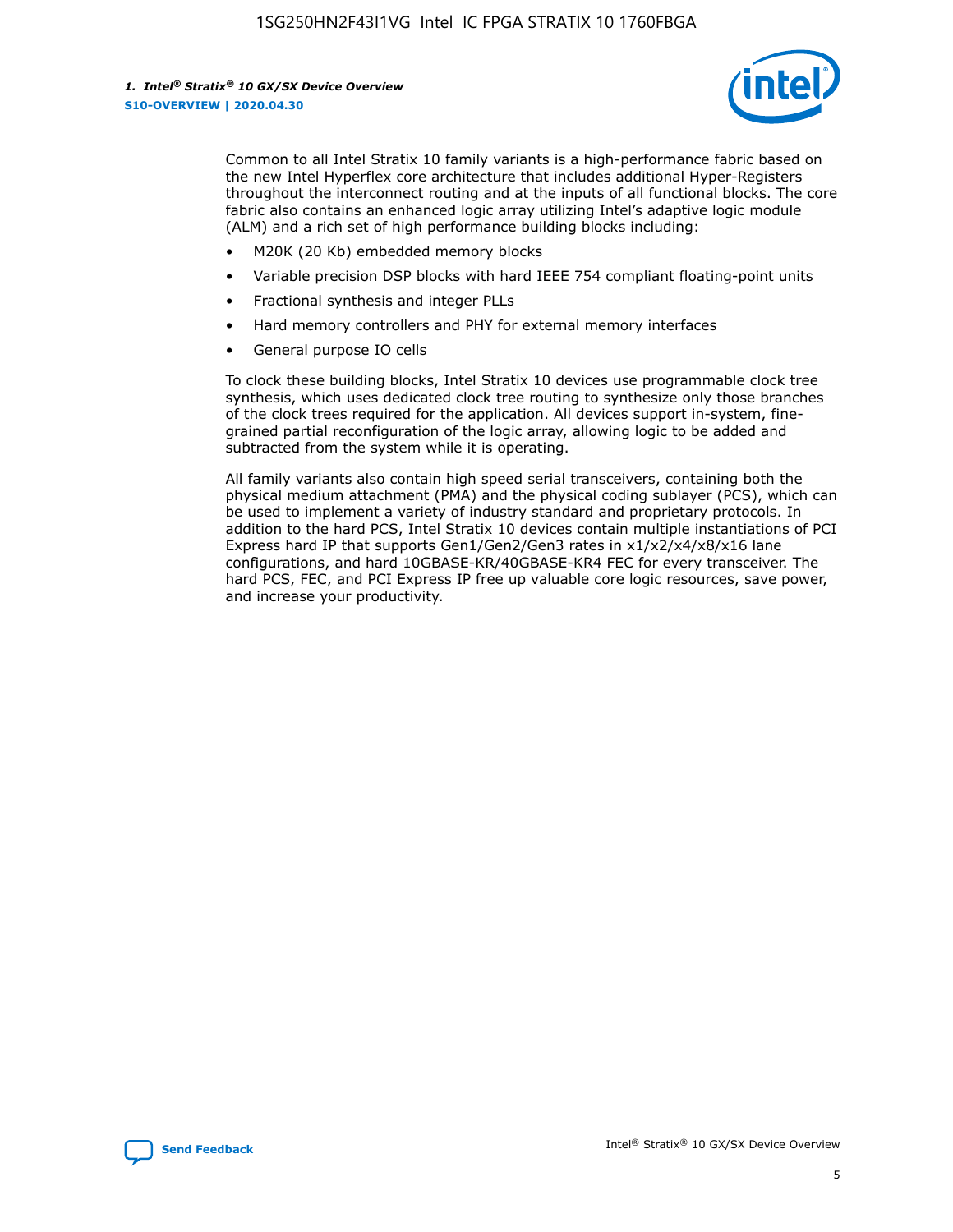

### **1.1.1. Available Options**

#### **Figure 1. Sample Ordering Code and Available Options for Intel Stratix 10 Devices**



#### **Related Information**

[My Intel Support](https://www.intel.com/content/www/us/en/programmable/my-intel/mal-home.html)

### **1.2. Innovations in Intel Stratix 10 FPGAs and SoCs**

Intel Stratix 10 FPGAs and SoCs deliver many significant improvements over the previous generation high-performance Stratix V FPGAs.

#### **Table 1. Key Features of Intel Stratix 10 Devices Compared to Stratix V Devices**

| <b>Feature</b>            | <b>Stratix V FPGAs</b>                                           | <b>Intel Stratix 10 FPGAs and SoCs</b>                                        |  |
|---------------------------|------------------------------------------------------------------|-------------------------------------------------------------------------------|--|
| <b>Process technology</b> | 28 nm TSMC (planar<br>transistor)                                | 14 nm Intel tri-gate (FinFET)                                                 |  |
| Hard processor core       | None                                                             | Quad-core 64 bit Arm Cortex-A53<br>(SoC only)                                 |  |
| Core architecture         | Conventional core architecture<br>with conventional interconnect | Intel Hyperflex core architecture with<br>Hyper-Registers in the interconnect |  |
|                           |                                                                  | continued                                                                     |  |

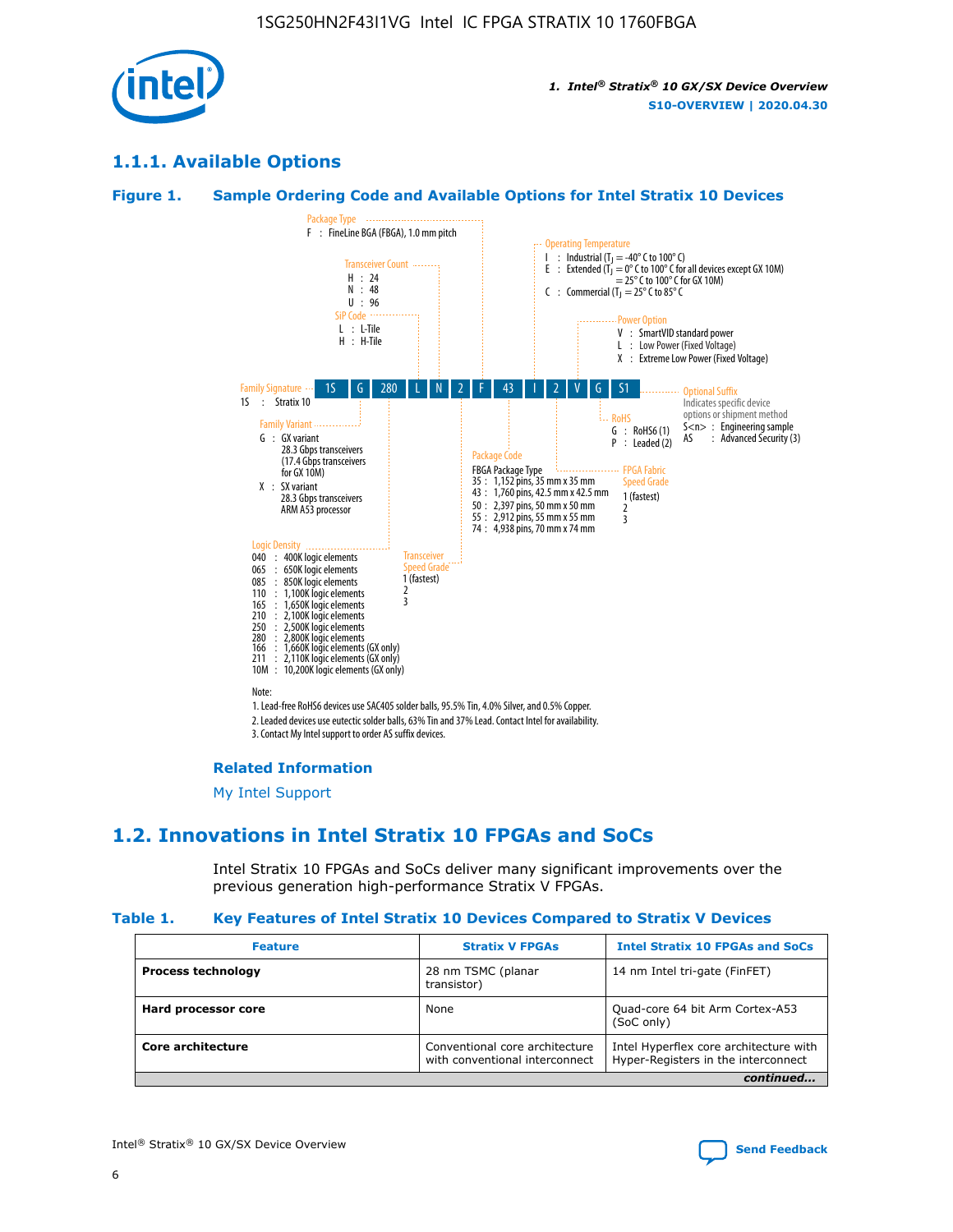

| <b>Feature</b>                                   | <b>Stratix V FPGAs</b>                                                              | <b>Intel Stratix 10 FPGAs and SoCs</b>                                                                                                       |
|--------------------------------------------------|-------------------------------------------------------------------------------------|----------------------------------------------------------------------------------------------------------------------------------------------|
| Core performance                                 | 500 MHz                                                                             | 1 GHz                                                                                                                                        |
| <b>Power dissipation</b>                         | 1x                                                                                  | As low as $0.3x$                                                                                                                             |
| Logic density                                    | <b>952 KLE</b>                                                                      | 10,200 KLE                                                                                                                                   |
| <b>Embedded memory (M20K)</b>                    | 52 Mbits                                                                            | 253 Mbits                                                                                                                                    |
| 18x19 multipliers                                | 3,926                                                                               | 11,520                                                                                                                                       |
|                                                  | Note: Multiplier is 18x18 in<br>Stratix V devices.                                  | Note: Multiplier is 18x19 in Intel<br>Stratix 10 devices.                                                                                    |
| <b>Floating point DSP capability</b>             | Up to 1 TFLOP, requires soft<br>floating point adder and<br>multiplier              | Up to 10 TFLOP, hard IEEE 754<br>compliant single precision floating<br>point adder and multiplier                                           |
| <b>Maximum transceivers</b>                      | 66                                                                                  | 96                                                                                                                                           |
| Maximum transceiver data rate (chip-to-<br>chip) | 28.05 Gbps                                                                          | 26.6 Gbps L-Tile<br>28.3 Gbps H-Tile                                                                                                         |
| Maximum transceiver data rate (backplane)        | 12.5 Gbps                                                                           | 12.5 Gbps L-Tile<br>28.3 Gbps H-Tile                                                                                                         |
| Hard memory controller                           | None                                                                                | DDR4 @ 1333 MHz/2666 Mbps<br>DDR3 @ 1067 MHz/2133 Mbps                                                                                       |
| <b>Hard protocol IP</b>                          | PCIe* Gen3 x8 (up to 4<br>instances)                                                | PCIe Gen3 x16 (up to 4 instances)<br>SR-IOV (4 physical functions / 2k<br>virtual functions) on H-Tile devices<br>10GBASE-KR/40GBASE-KR4 FEC |
| <b>Core clocking and PLLs</b>                    | Global, quadrant and regional<br>clocks supported by fractional-<br>synthesis fPLLs | Programmable clock tree synthesis<br>supported by fractional synthesis<br>fPLLs and integer IO PLLs                                          |
| Register state readback and writeback            | Not available                                                                       | Non-destructive register state<br>readback and writeback for ASIC<br>prototyping and other applications                                      |

These innovations result in the following improvements:

- **Improved Core Logic Performance**: The Intel Hyperflex core architecture combined with 14 nm Intel tri-gate technology allows Intel Stratix 10 devices to achieve 2X the core performance compared to the previous generation
- **Lower Power**: Intel Stratix 10 devices use up to 70% lower power compared to the previous generation, enabled by 14 nm Intel tri-gate technology, the Intel Hyperflex core architecture, and optional power saving features built into the architecture
- **Higher Density**: Intel Stratix 10 devices offer three times the level of integration, with up to 10.2 million logic elements (LEs), over 253 Mbits of embedded memory blocks (M20K), and 11,520 18x19 multipliers
- **Embedded Processing**: Intel Stratix 10 SoCs feature a Quad-Core 64 bit Arm Cortex-A53 processor optimized for power efficiency and software compatible with previous generation Arria® and Cyclone® SoC devices
- **Improved Transceiver Performance**: With up to 96 transceiver channels implemented in heterogeneous 3D SiP transceiver tiles, Intel Stratix 10 GX and SX devices support data rates up to 28.3 Gbps chip-to-chip and 28.3 Gbps across the backplane with signal conditioning circuits capable of equalizing over 30 dB of system loss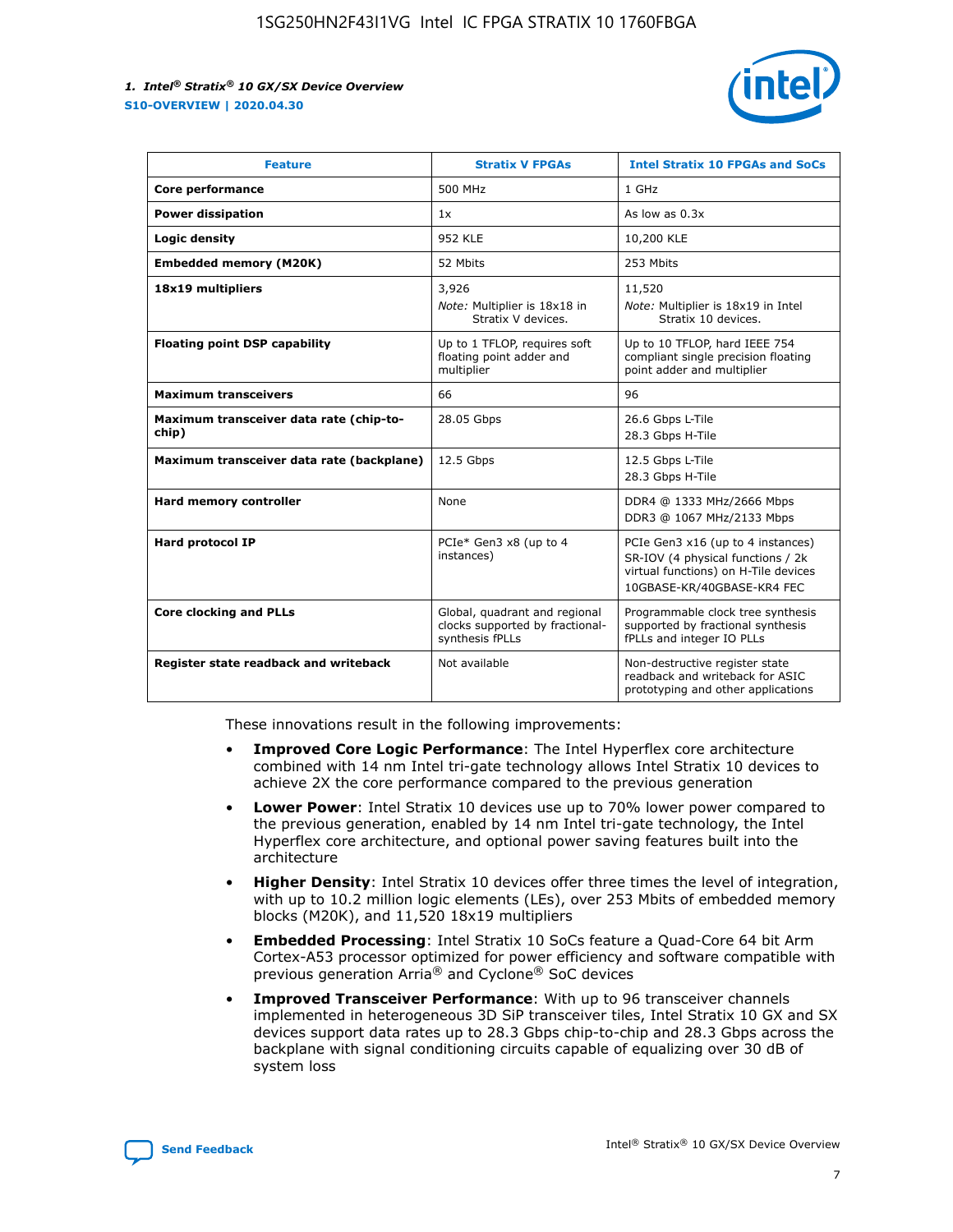

- **Improved DSP Performance**: The variable precision DSP block in Intel Stratix 10 devices features hard fixed and floating point capability, with up to 10 TFLOP IEEE754 single-precision floating point performance
- **Additional Hard IP**: Intel Stratix 10 devices include many more hard IP blocks than previous generation devices, with a hard memory controller included in each bank of 48 general purpose IOs, a hard PCIe Gen3 x16 full protocol stack in each transceiver tile, and a hard 10GBASE-KR/40GBASE-KR4 FEC in every transceiver channel
- **Enhanced Core Clocking**: Intel Stratix 10 devices feature programmable clock tree synthesis; clock trees are only synthesized where needed, increasing the flexibility and reducing the power dissipation of the clocking solution
- **Additional Core PLLs**: The core fabric in Intel Stratix 10 devices is supported by both integer IO PLLs and fractional synthesis fPLLs, resulting in a greater total number of PLLs available than the previous generation

### **1.3. FPGA and SoC Features Summary**

### **Table 2. Intel Stratix 10 FPGA and SoC Common Device Features**

| <b>Feature</b>                   | <b>Description</b>                                                                                                                                                                                                                                                                                                                                                                                                                                                                                                                                                                                                                                                                                                                                   |
|----------------------------------|------------------------------------------------------------------------------------------------------------------------------------------------------------------------------------------------------------------------------------------------------------------------------------------------------------------------------------------------------------------------------------------------------------------------------------------------------------------------------------------------------------------------------------------------------------------------------------------------------------------------------------------------------------------------------------------------------------------------------------------------------|
| Technology                       | 14 nm Intel tri-gate (FinFET) process technology<br>٠<br>SmartVID controlled core voltage, standard power devices<br>0.85-V fixed core voltage, low static power devices available                                                                                                                                                                                                                                                                                                                                                                                                                                                                                                                                                                   |
| Low power serial<br>transceivers | Up to 96 total transceivers available<br>$\bullet$<br>Continuous operating range of 1 Gbps to 28.3 Gbps for Intel Stratix 10 GX/SX devices<br>$\bullet$<br>Backplane support up to 28.3 Gbps for Intel Stratix 10 GX/SX devices<br>$\bullet$<br>Extended range down to 125 Mbps with oversampling<br>$\bullet$<br>ATX transmit PLLs with user-configurable fractional synthesis capability<br>$\bullet$<br>• XFP, SFP+, OSFP/OSFP28, CFP/CFP2/CFP4 optical module support<br>• Adaptive linear and decision feedback equalization<br>Transmit pre-emphasis and de-emphasis<br>Dynamic partial reconfiguration of individual transceiver channels<br>$\bullet$<br>On-chip instrumentation (Eye Viewer non-intrusive data eye monitoring)<br>$\bullet$ |
| General purpose I/Os             | Up to 2,304 total GPIO available<br>$\bullet$<br>1.6 Gbps LVDS-every pair can be configured as an input or output<br>$\bullet$<br>1333 MHz/2666 Mbps DDR4 external memory interface<br>1067 MHz/2133 Mbps DDR3 external memory interface<br>1.2 V to 3.3 $V^{(1)}$ single-ended LVCMOS/LVTTL interfacing<br>$\bullet$<br>On-chip termination (OCT)<br>$\bullet$                                                                                                                                                                                                                                                                                                                                                                                      |
| Embedded hard IP                 | • PCIe Gen1/Gen2/Gen3 complete protocol stack, $x1/x2/x4/x8/x16$ end point and root<br>port<br>DDR4/DDR3 hard memory controller (RLDRAM3/QDR II+/QDR IV using soft memory<br>controller)<br>Multiple hard IP instantiations in each device<br>$\bullet$<br>• Single Root I/O Virtualization (SR-IOV)                                                                                                                                                                                                                                                                                                                                                                                                                                                 |
| Transceiver hard IP              | 10GBASE-KR/40GBASE-KR4 Forward Error Correction (FEC)<br>$\bullet$<br>10G Ethernet PCS<br>$\bullet$<br>• PCI Express PIPE interface<br>continued                                                                                                                                                                                                                                                                                                                                                                                                                                                                                                                                                                                                     |

<sup>(1)</sup> Available in some configurations only

8

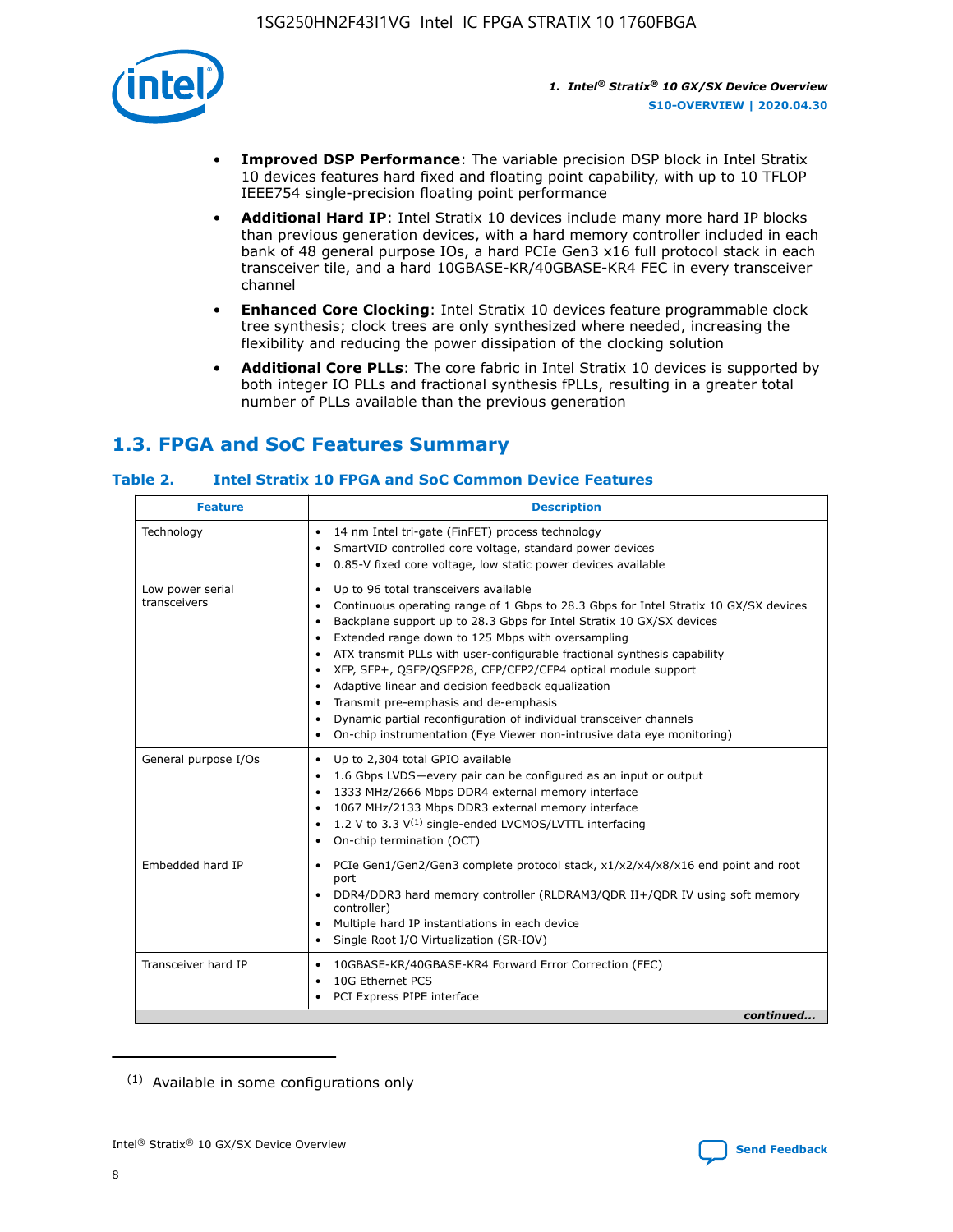

| <b>Feature</b>                   | <b>Description</b>                                                                                                                                                                                                                                                                                                                                                                                                                                                    |  |  |  |
|----------------------------------|-----------------------------------------------------------------------------------------------------------------------------------------------------------------------------------------------------------------------------------------------------------------------------------------------------------------------------------------------------------------------------------------------------------------------------------------------------------------------|--|--|--|
|                                  | Interlaken PCS<br>$\bullet$<br>Gigabit Ethernet PCS<br>$\bullet$<br>Deterministic latency support for Common Public Radio Interface (CPRI) PCS<br>$\bullet$<br>Fast lock-time support for Gigabit Passive Optical Networking (GPON) PCS<br>$\bullet$<br>8B/10B, 64B/66B, 64B/67B encoders and decoders<br>$\bullet$<br>Custom mode support for proprietary protocols<br>$\bullet$                                                                                     |  |  |  |
| Power management                 | SmartVID controlled core voltage, standard power devices<br>$\bullet$<br>0.85-V fixed core voltage, low static power devices available<br>$\bullet$<br>Intel Quartus <sup>®</sup> Prime Pro Edition integrated power analysis<br>٠                                                                                                                                                                                                                                    |  |  |  |
| High performance core fabric     | Intel Hyperflex core architecture with Hyper-Registers throughout the interconnect<br>$\bullet$<br>routing and at the inputs of all functional blocks<br>Enhanced adaptive logic module (ALM)<br>$\bullet$<br>Improved multi-track routing architecture reduces congestion and improves compile<br>times<br>Hierarchical core clocking architecture with programmable clock tree synthesis<br>Fine-grained partial reconfiguration                                    |  |  |  |
| Internal memory blocks           | M20K-20 Kb with hard ECC support<br>٠<br>MLAB-640 bit distributed LUTRAM<br>$\bullet$                                                                                                                                                                                                                                                                                                                                                                                 |  |  |  |
| Variable precision DSP<br>blocks | IEEE 754-compliant hard single-precision floating point capability<br>$\bullet$<br>Supports signal processing with precision ranging from 18x19 up to 54x54<br>$\bullet$<br>Native 27x27 and 18x19 multiply modes<br>$\bullet$<br>64 bit accumulator and cascade for systolic FIRs<br>Internal coefficient memory banks<br>Pre-adder/subtractor improves efficiency<br>$\bullet$<br>Additional pipeline register increases performance and reduces power<br>$\bullet$ |  |  |  |
| Phase locked loops (PLL)         | Fractional synthesis PLLs (fPLL) support both fractional and integer modes<br>$\bullet$<br>Fractional mode with third-order delta-sigma modulation<br>Precision frequency synthesis<br>$\bullet$<br>Integer PLLs adjacent to general purpose I/Os, support external memory, and LVDS<br>$\bullet$<br>interfaces, clock delay compensation, zero delay buffering                                                                                                       |  |  |  |
| Core clock networks              | 1 GHz fabric clocking<br>$\bullet$<br>667 MHz external memory interface clocking, supports 2666 Mbps DDR4 interface<br>$\bullet$<br>800 MHz LVDS interface clocking, supports 1600 Mbps LVDS interface<br>$\bullet$<br>Programmable clock tree synthesis, backwards compatible with global, regional and<br>$\bullet$<br>peripheral clock networks<br>Clocks only synthesized where needed, to minimize dynamic power<br>continued                                    |  |  |  |

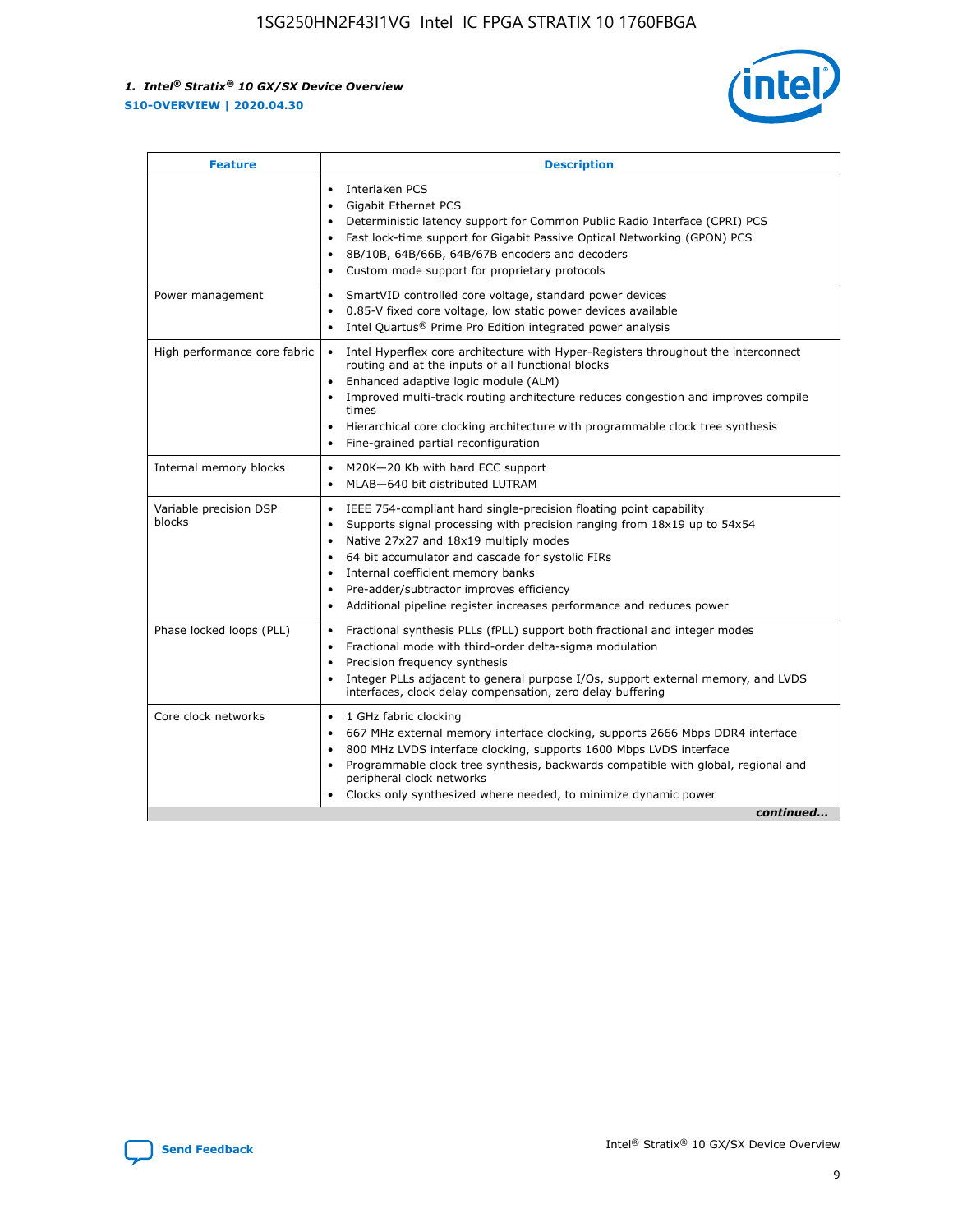

| <b>Feature</b>     | <b>Description</b>                                                                                                                                                                                                                                                                                                                                                                                                                                                                                                    |
|--------------------|-----------------------------------------------------------------------------------------------------------------------------------------------------------------------------------------------------------------------------------------------------------------------------------------------------------------------------------------------------------------------------------------------------------------------------------------------------------------------------------------------------------------------|
| Configuration      | Dedicated Secure Device Manager<br>٠<br>Software programmable device configuration<br>٠<br>Serial and parallel flash interface<br>٠<br>Configuration via protocol (CvP) using PCI Express Gen1/Gen2/Gen3<br>Fine-grained partial reconfiguration of core fabric<br>Dynamic reconfiguration of transceivers and PLLs<br>٠<br>Comprehensive set of security features including AES-256, SHA-256/384, and<br>ECDSA-256/384 accelerators, and multi-factor authentication<br>Physically Unclonable Function (PUF) service |
| Packaging          | Intel Embedded Multi-die Interconnect Bridge (EMIB) packaging technology<br>٠<br>Multiple devices with identical package footprints allows seamless migration across<br>٠<br>different device densities<br>1.0 mm ball-pitch FBGA packaging<br>٠<br>Lead and lead-free package options                                                                                                                                                                                                                                |
| Software and tools | Intel Quartus Prime Pro Edition design suite with new compiler and Hyper-Aware design<br>flow<br>Fast Forward compiler to allow Intel Hyperflex architecture performance exploration<br>٠<br>Transceiver toolkit<br>Platform designer integration tool<br>DSP Builder advanced blockset<br>OpenCL <sup>™</sup> support<br>SoC Embedded Design Suite (EDS)                                                                                                                                                             |

### **Table 3. Intel Stratix 10 SoC Specific Device Features**

| <b>Hard Processor</b> | Multi-processor unit (MPU) core                 |                                                                                                                                                                                                                                                                    |  |  |
|-----------------------|-------------------------------------------------|--------------------------------------------------------------------------------------------------------------------------------------------------------------------------------------------------------------------------------------------------------------------|--|--|
| System                |                                                 | Quad-core Arm Cortex-A53 MPCore processor with Arm<br>$\bullet$<br>CoreSight* debug and trace technology<br>Scalar floating-point unit supporting single and double<br>$\bullet$<br>precision<br>Arm Neon* media processing engine for each processor<br>$\bullet$ |  |  |
|                       | <b>System Controllers</b>                       | System Memory Management Unit (SMMU)<br>٠<br>Cache Coherency Unit (CCU)<br>$\bullet$                                                                                                                                                                               |  |  |
|                       | Layer 1 Cache                                   | 32 KB L1 instruction cache with parity<br>$\bullet$<br>32 KB L1 data cache with ECC<br>$\bullet$                                                                                                                                                                   |  |  |
|                       | Layer 2 Cache                                   | 1 MB Shared L2 Cache with ECC<br>$\bullet$                                                                                                                                                                                                                         |  |  |
|                       | On-Chip Memory                                  | 256 KB On-Chip RAM<br>٠                                                                                                                                                                                                                                            |  |  |
|                       | Direct memory access (DMA) controller           | • 8-Channel DMA                                                                                                                                                                                                                                                    |  |  |
|                       | Ethernet media access controller<br>(EMAC)      | Three 10/100/1000 EMAC with integrated DMA<br>$\bullet$                                                                                                                                                                                                            |  |  |
|                       | USB On-The-Go controller (OTG)                  | 2 USB OTG with integrated DMA<br>٠                                                                                                                                                                                                                                 |  |  |
|                       | <b>UART</b> controller                          | 2 UART 16550 compatible<br>٠                                                                                                                                                                                                                                       |  |  |
|                       | Serial Peripheral Interface (SPI)<br>controller | $\bullet$ 4 SPI                                                                                                                                                                                                                                                    |  |  |
|                       | $I2C$ controller                                | 5 I <sup>2</sup> C controllers<br>$\bullet$                                                                                                                                                                                                                        |  |  |
|                       | SD/SDIO/MMC controller                          | 1 eMMC version 4.5 with DMA and CE-ATA support<br>٠<br>SD, including eSD, version 3.0<br>$\bullet$<br>SDIO, including eSDIO, version 3.0<br>CE-ATA - version 1.1<br>continued                                                                                      |  |  |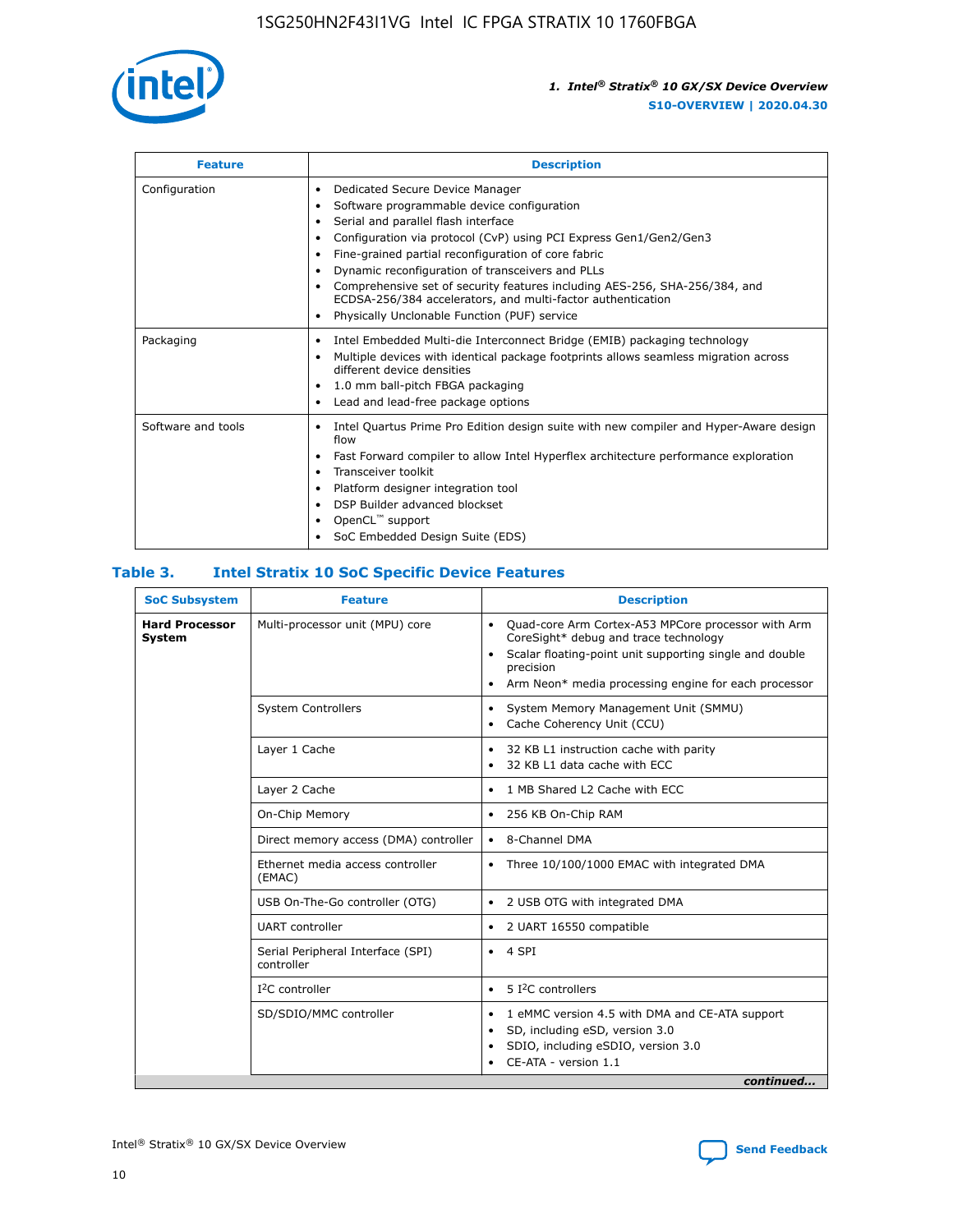

| <b>SoC Subsystem</b><br><b>Feature</b> |                            | <b>Description</b>                                                                                    |
|----------------------------------------|----------------------------|-------------------------------------------------------------------------------------------------------|
|                                        | NAND flash controller      | 1 ONFI 1.0, 8- and 16-bit support<br>$\bullet$                                                        |
|                                        | General-purpose I/O (GPIO) | Maximum of 48 software programmable GPIO<br>$\bullet$                                                 |
|                                        | Timers                     | 4 general-purpose timers<br>4 watchdog timers<br>٠                                                    |
| <b>Secure Device</b><br>Manager        | Security                   | Secure boot<br>$\bullet$<br>Advanced Encryption Standard (AES) and authentication<br>٠<br>(SHA/ECDSA) |
| External<br>Memory<br><b>Interface</b> | External Memory Interface  | Hard Memory Controller with DDR4 and DDR3<br>$\bullet$                                                |

### **1.4. Intel Stratix 10 Block Diagram**

### **Figure 2. Intel Stratix 10 FPGA and SoC Architecture Block Diagram**



HPS: Quad ARM Cortex-A53 Hard Processor System SDM: Secure Device Manager

### **1.5. Intel Stratix 10 FPGA and SoC Family Plan**

<sup>(2)</sup> The number of 27x27 multipliers is one-half the number of 18x19 multipliers.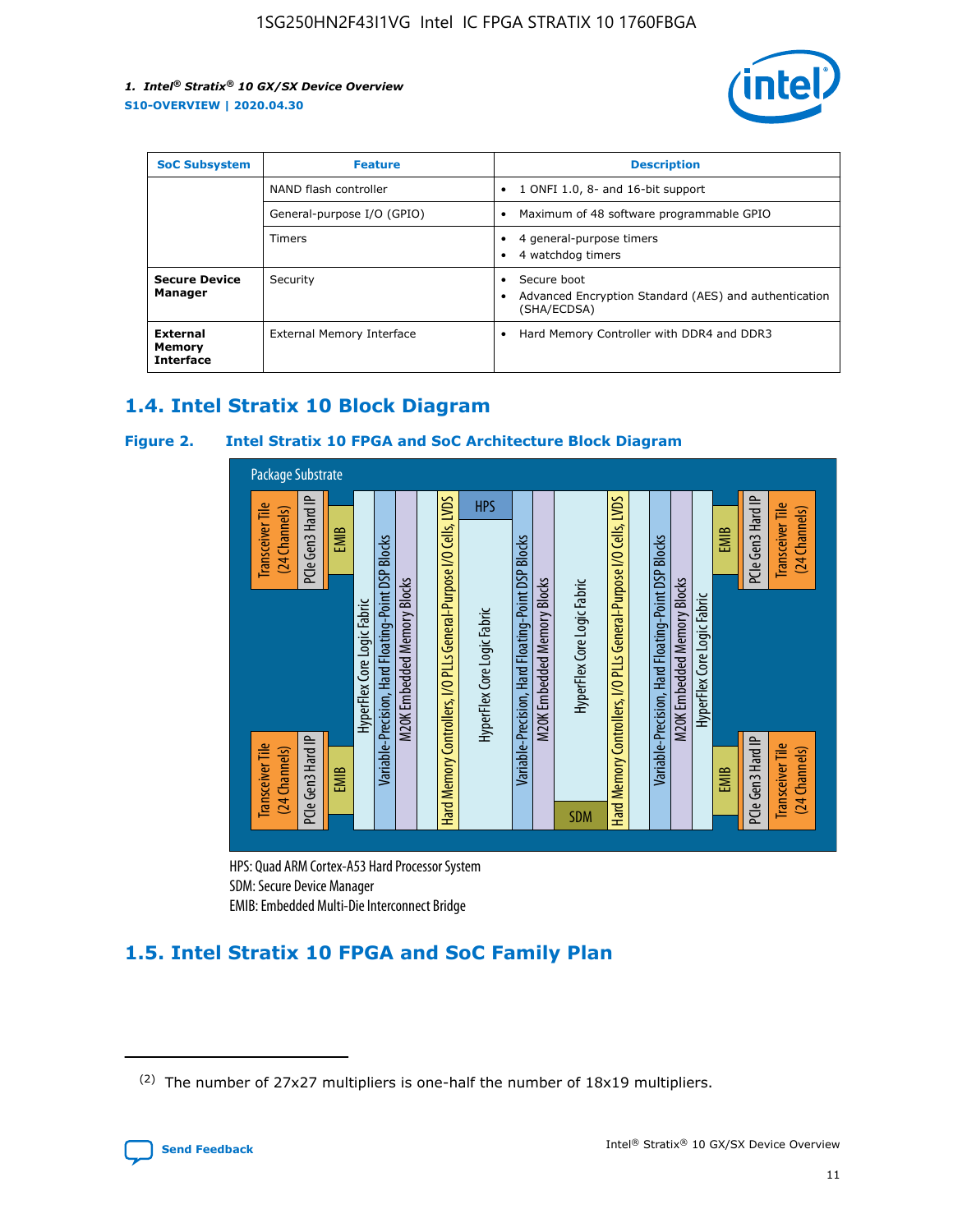

### **Table 4. Intel Stratix 10 GX/SX FPGA and SoC Family Plan—FPGA Core (part 1)**

| <b>Intel Stratix 10</b><br><b>GX/SX Device</b><br><b>Name</b> | <b>Logic Elements</b><br>(KLE) | <b>M20K Blocks</b> | <b>M20K Mbits</b> | <b>MLAB Counts</b> | <b>MLAB Mbits</b> | 18x19 Multi-<br>pliers <sup>(2)</sup> |
|---------------------------------------------------------------|--------------------------------|--------------------|-------------------|--------------------|-------------------|---------------------------------------|
| GX 400/<br>SX 400                                             | 378                            | 1,537              | 30                | 3,276              | $\overline{2}$    | 1,296                                 |
| GX 650/<br>SX 650                                             | 612                            | 2,489              | 49                | 5,364              | 3                 | 2,304                                 |
| GX 850/<br>SX 850                                             | 841                            | 3,477              | 68                | 7,124              | $\overline{4}$    | 4,032                                 |
| GX 1100/<br>SX 1100                                           | 1,325                          | 5,461              | 107               | 11,556             | $\overline{7}$    | 5,184                                 |
| GX 1650/<br>SX 1650                                           | 1,624                          | 5,851              | 114               | 13,764             | 8                 | 6,290                                 |
| GX 2100/<br>SX 2100                                           | 2,005                          | 6,501              | 127               | 17,316             | 11                | 7,488                                 |
| GX 2500/<br>SX 2500                                           | 2,422                          | 9,963              | 195               | 20,529             | 13                | 10,022                                |
| GX 2800/<br>SX 2800                                           | 2,753                          | 11,721             | 229               | 23,796             | 15                | 11,520                                |
| GX 1660                                                       | 1,679                          | 6,162              | 120               | 14,230             | 9                 | 6,652                                 |
| GX 2110                                                       | 2,073                          | 6,847              | 134               | 17,856             | 11                | 7,920                                 |
| <b>GX 10M</b>                                                 | 10,200                         | 12,950             | 253               | 87,984             | 55                | 6,912                                 |

#### **Table 5. Intel Stratix 10 GX/SX FPGA and SoC Family Plan—Interconnects, PLLs and Hard IP (part 2)**

| <b>Intel Stratix 10</b>            |                      | <b>Interconnects</b> |              | <b>PLLs</b> | <b>Hard IP</b>                       |  |
|------------------------------------|----------------------|----------------------|--------------|-------------|--------------------------------------|--|
| <b>GX/SX Device</b><br><b>Name</b> | <b>Maximum GPIOs</b> | <b>Maximum XCVR</b>  | <b>fPLLs</b> | I/O PLLs    | <b>PCIe Hard IP</b><br><b>Blocks</b> |  |
| GX 400/<br>SX 400                  | 374                  | 24                   | 8            | 8           | $\mathbf{1}$                         |  |
| GX 650/<br>SX 650                  | 392                  | 24                   | 8            | 8           | $\mathbf{1}$                         |  |
| GX 850/<br>SX 850                  | 688                  | 48                   | 16           | 16          | 2                                    |  |
| GX 1100/<br>SX 1100                | 688                  | 48                   | 16           | 16          | 2                                    |  |
| GX 1650/<br>SX 1650                | 704                  | 96                   | 32           | 24          | $\overline{4}$                       |  |
| GX 2100/<br>SX 2100                | 704                  | 96                   | 32           | 24          | $\overline{4}$                       |  |
| GX 2500/<br>SX 2500                | 1,160                | 96                   | 32           | 24          | $\overline{4}$                       |  |
| GX 2800/<br>SX 2800                | 1,160                | 96                   | 32           | 24          | $\overline{4}$                       |  |
| continued                          |                      |                      |              |             |                                      |  |

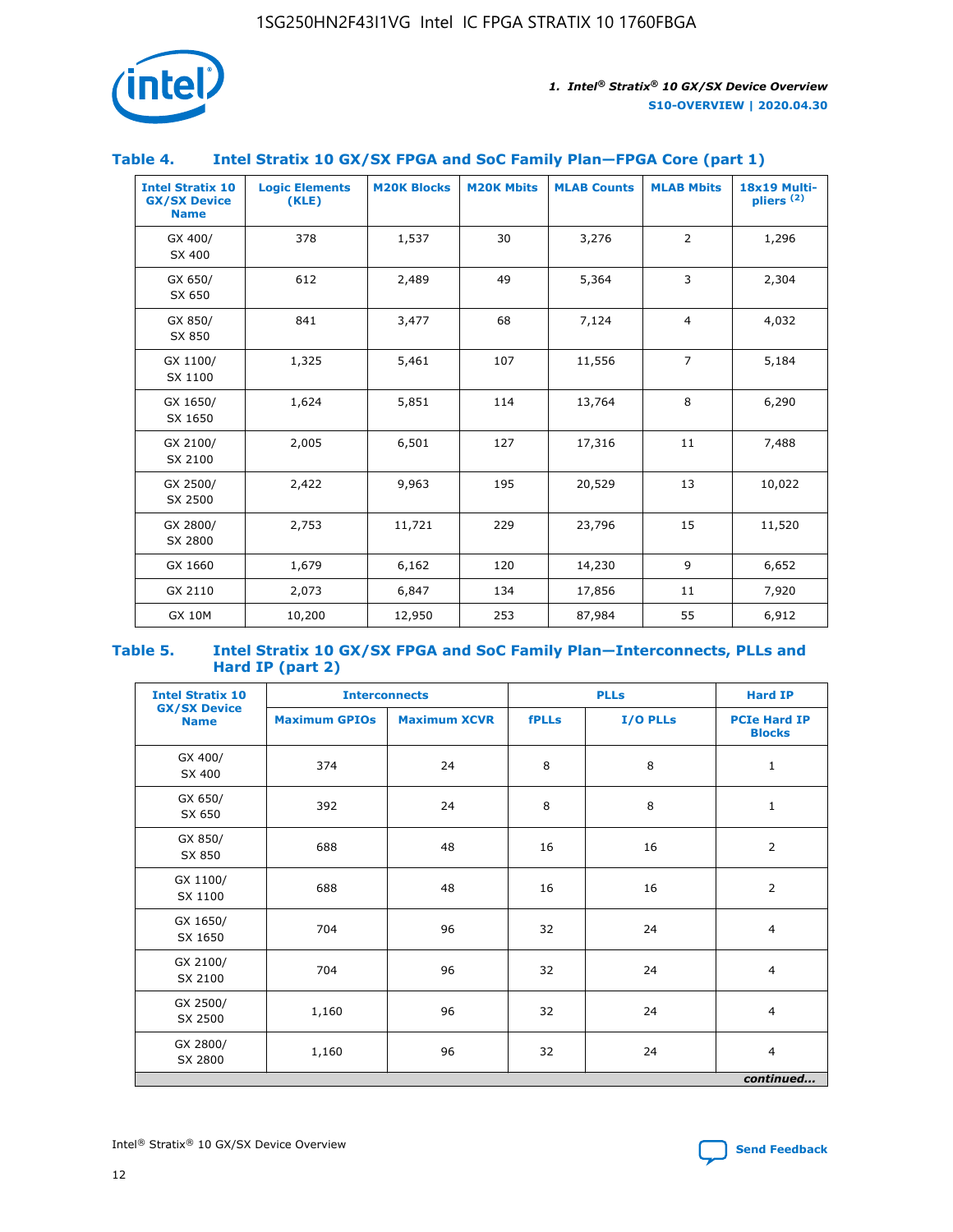

| <b>Intel Stratix 10</b>            | <b>Interconnects</b> |                     | <b>PLLs</b>  |                 | <b>Hard IP</b>                       |
|------------------------------------|----------------------|---------------------|--------------|-----------------|--------------------------------------|
| <b>GX/SX Device</b><br><b>Name</b> | <b>Maximum GPIOs</b> | <b>Maximum XCVR</b> | <b>fPLLs</b> | <b>I/O PLLs</b> | <b>PCIe Hard IP</b><br><b>Blocks</b> |
| GX 1660                            | 688                  | 48                  | 16           | 16              |                                      |
| GX 2110                            | 688                  | 48                  | 16           | 16              |                                      |
| <b>GX 10M</b>                      | 2,304                | 48                  | 24           | 48              | 4                                    |

### **Table 6. Intel Stratix 10 GX/SX FPGA and SoC Family Package Plan**

Cell legend: General Purpose I/Os, High-Voltage I/Os, LVDS Pairs, Transceivers (3) (4) (5) (6) (7) (8)

| <b>Intel Stratix 10</b><br><b>GX/SX Device</b><br><b>Name</b> | F1152<br><b>HF35</b><br>$(35x35 \text{ mm}^2)$ | F1760<br><b>NF43</b><br>(42.5x42.5<br>$mm2$ ) | F2397<br><b>UF50</b><br>$(50x50 \text{ mm}^2)$ | F2912<br><b>HF55</b><br>$(55x55$ mm <sup>2</sup> ) | F4938<br><b>NF74</b><br>$(70x74)$ mm <sup>2</sup> |
|---------------------------------------------------------------|------------------------------------------------|-----------------------------------------------|------------------------------------------------|----------------------------------------------------|---------------------------------------------------|
| GX 400/<br>SX 400                                             | 374, 56, 120, 24 <sup>(9)</sup>                | $\overline{\phantom{a}}$                      | $\overline{\phantom{a}}$                       | ۰                                                  |                                                   |
| GX 650/<br>SX 650                                             | 392, 8, 192, 24                                | $\overline{\phantom{a}}$                      | $\overline{\phantom{a}}$                       |                                                    |                                                   |
| GX 850/<br>SX 850                                             | ۰.                                             | 688, 16, 336, 48                              |                                                |                                                    |                                                   |
| GX 1100/<br>SX 1100                                           |                                                | 688, 16, 336, 48                              |                                                |                                                    |                                                   |
| GX 1650/<br>SX 1650                                           |                                                | 688, 16, 336, 48                              | 704, 32, 336, 96                               |                                                    |                                                   |
| GX 2100/<br>SX 2100                                           | -                                              | 688, 16, 336, 48                              | 704, 32, 336, 96                               | $\overline{\phantom{a}}$                           |                                                   |
| GX 2500/<br>SX 2500                                           |                                                | 688, 16, 336, 48                              | 704, 32, 336, 96                               | 1160, 8, 576, 24                                   |                                                   |
| GX 2800/                                                      | -                                              | 688, 16, 336, 48                              | 704, 32, 336, 96                               | 1160, 8, 576, 24                                   | $\overline{\phantom{a}}$<br>continued             |

- (3) All packages are ball grid arrays with 1.0 mm pitch.
- (4) High-Voltage I/O pins are used for 3 V and 2.5 V interfacing.
- $(5)$  Each LVDS pair can be configured as either a differential input or a differential output.
- (6) High-Voltage I/O pins and LVDS pairs are included in the General Purpose I/O count. Transceivers are counted separately.
- $(7)$  Each package column offers pin migration (common circuit board footprint) for all devices in the column.
- $(8)$  Intel Stratix 10 GX devices are pin migratable with Intel Stratix 10 SX devices in the same package.
- $(9)$  The Intel Stratix 10 SX/GX 400 device has a level shifter, and this imposes some restrictions on the number of LVDS pairs and I/O banks available (see "Intel Stratix 10 SX/GX 400 Device Level Shifter Details").

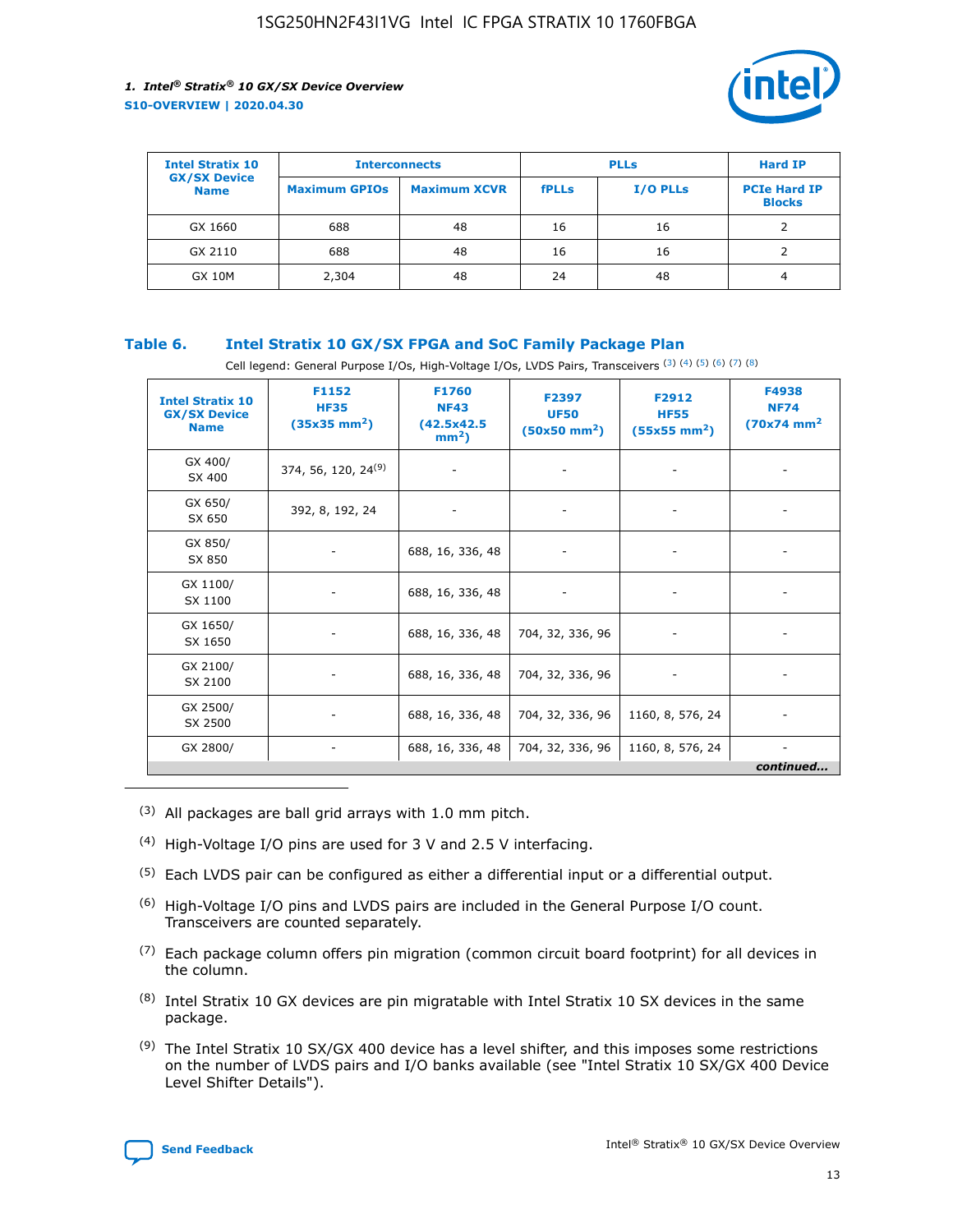

| <b>Intel Stratix 10</b><br><b>GX/SX Device</b><br><b>Name</b> | F1152<br><b>HF35</b><br>$(35x35)$ mm <sup>2</sup> ) | F1760<br><b>NF43</b><br>(42.5x42.5<br>$mm2$ ) | F2397<br><b>UF50</b><br>$(50x50 \text{ mm}^2)$ | F2912<br><b>HF55</b><br>$(55x55$ mm <sup>2</sup> ) | F4938<br><b>NF74</b><br>$(70x74)$ mm <sup>2</sup> |
|---------------------------------------------------------------|-----------------------------------------------------|-----------------------------------------------|------------------------------------------------|----------------------------------------------------|---------------------------------------------------|
| SX 2800                                                       |                                                     |                                               |                                                |                                                    |                                                   |
| GX 1660                                                       | -                                                   | 688, 16, 336, 48                              | $\overline{\phantom{a}}$                       |                                                    |                                                   |
| GX 2110                                                       |                                                     | 688, 16, 336, 48                              | $\overline{\phantom{a}}$                       |                                                    |                                                   |
| <b>GX 10M</b>                                                 | ۰                                                   |                                               |                                                |                                                    | 2304, 32, 1152,<br>48                             |





### **1.6. Intel Hyperflex Core Architecture**

Intel Stratix 10 FPGAs and SoCs are based on a core fabric featuring the new Intel Hyperflex core architecture. The Intel Hyperflex core architecture delivers 2X the clock frequency performance and up to 70% lower power compared to previous generation high-end FPGAs. Along with this performance breakthrough, the Intel Hyperflex core architecture delivers a number of advantages including:

- **Higher Throughput**—Capitalizes on 2X core clock frequency performance to obtain throughput breakthroughs
- **Improved Power Efficiency**—Uses reduced IP size, enabled by Intel Hyperflex, to consolidate designs which previously spanned multiple devices into a single device, thereby reducing power by up to 70% versus previous generation devices
- **Greater Design Functionality**—Uses faster clock frequency to reduce bus widths and reduce IP size, freeing up additional FPGA resources to add greater functionality
- **Increased Designer Productivity**—Boosts performance with less routing congestion and fewer design iterations using Hyper-Aware design tools, obtaining greater timing margin for more rapid timing closure

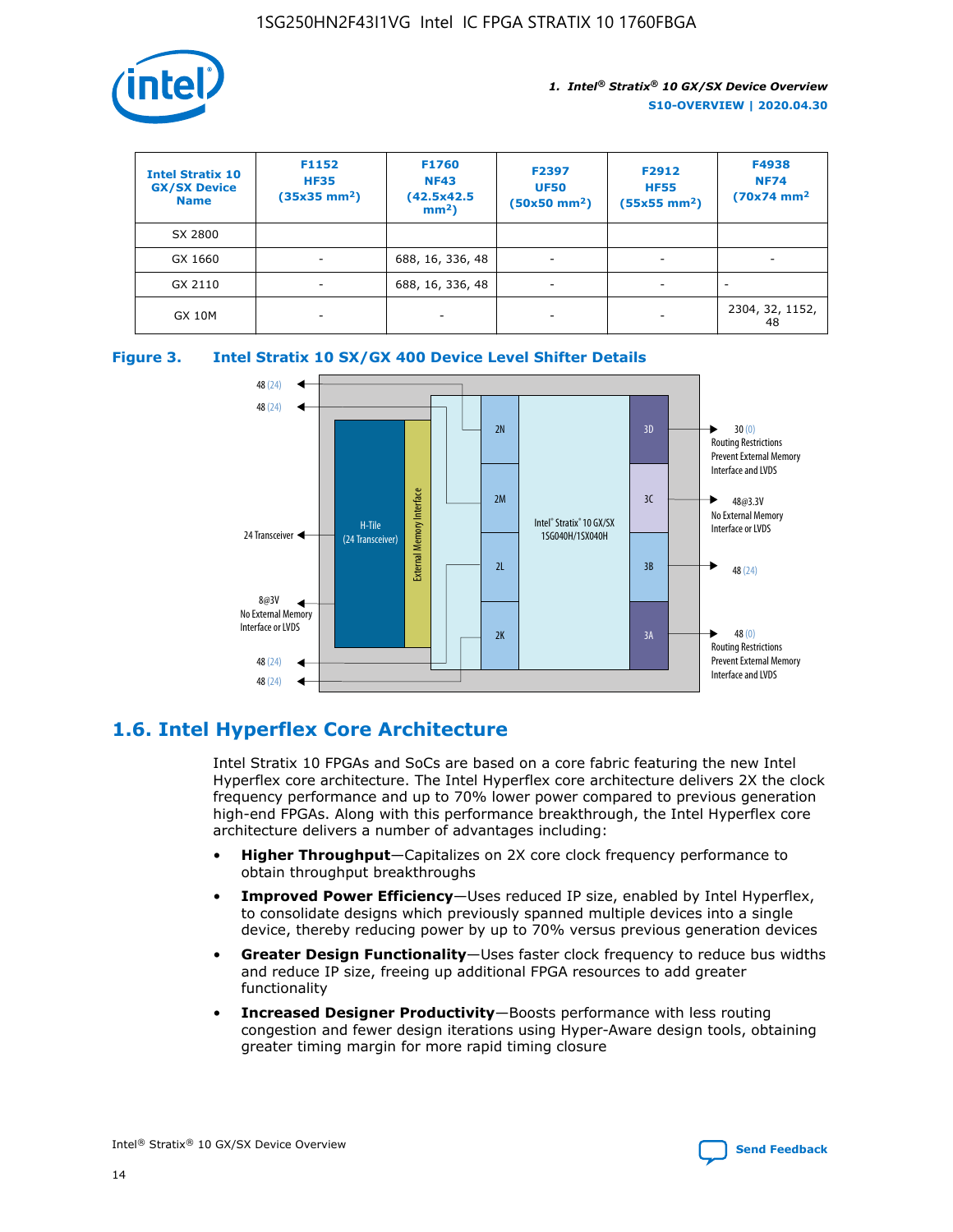

In addition to the traditional user registers found in the Adaptive Logic Modules (ALM), the Intel Hyperflex core architecture introduces additional bypassable registers everywhere throughout the fabric of the FPGA. These additional registers, called Hyper-Registers are available on every interconnect routing segment and at the inputs of all functional blocks.

#### **Figure 4. Bypassable Hyper-Register**



The Hyper-Registers enable the following key design techniques to achieve the 2X core performance increases:

- Fine grain Hyper-Retiming to eliminate critical paths
- Zero latency Hyper-Pipelining to eliminate routing delays
- Flexible Hyper-Optimization for best-in-class performance

By implementing these techniques in your design, the Hyper-Aware design tools automatically make use of the Hyper-Registers to achieve maximum core clock frequency.



### **Figure 5. Intel Hyperflex Core Architecture**

New Hyper-Registers throughout the core fabric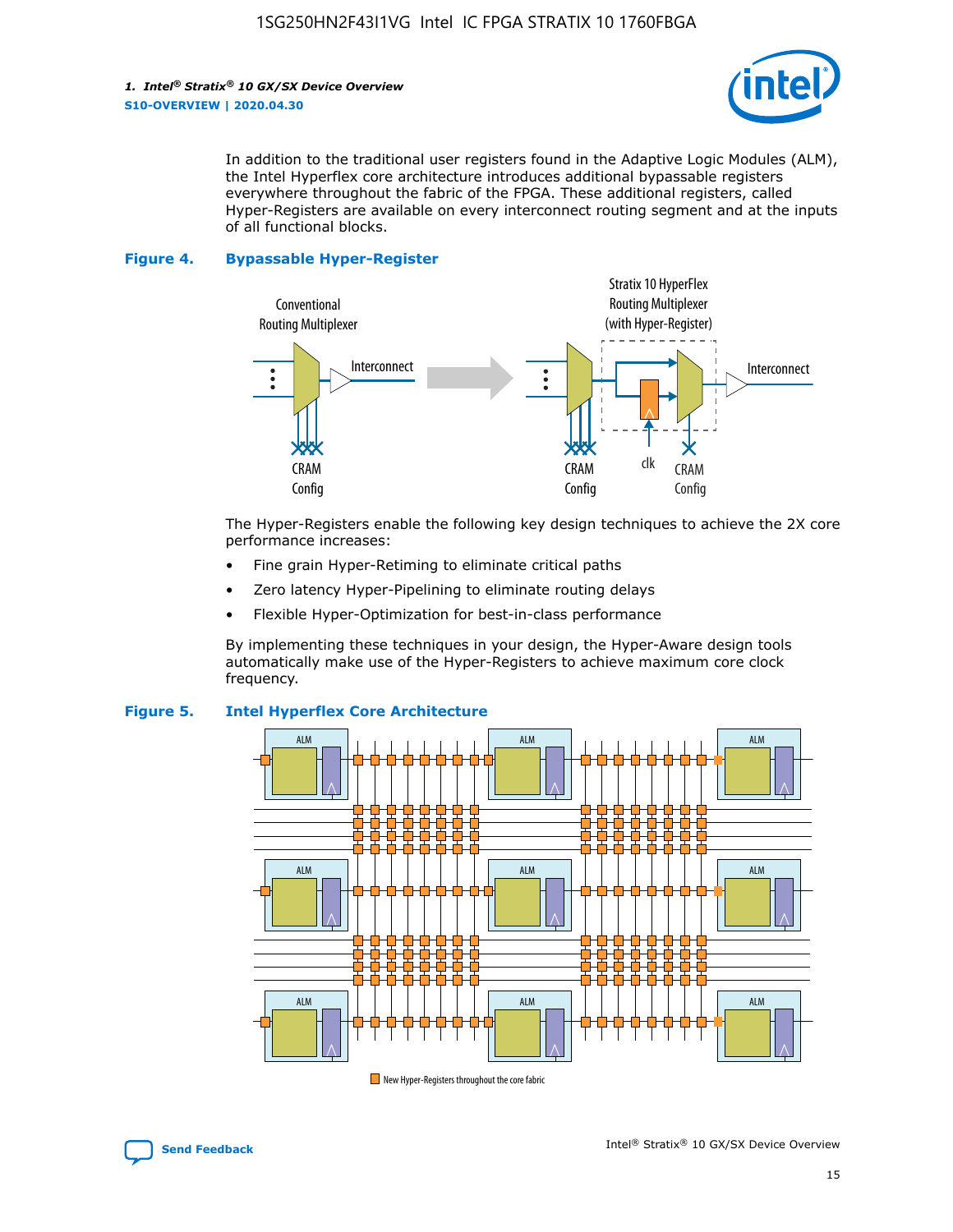

### **1.7. Heterogeneous 3D SiP Transceiver Tiles**

Intel Stratix 10 FPGAs and SoCs feature power efficient, high bandwidth, low latency transceivers. The transceivers are implemented on heterogeneous 3D System-in-Package (SiP) transceiver tiles, each containing 24 full-duplex transceiver channels. In addition to providing a high-performance transceiver solution to meet current connectivity needs, this allows for future flexibility and scalability as data rates, modulation schemes, and protocol IPs evolve.

### **Figure 6. Monolithic Core Fabric and Heterogeneous 3D SiP Transceiver Tiles**



### **Figure 7. Dual Core Fabric and Heterogeneous 3D SiP Transceiver Tiles (for the Intel Stratix 10 GX 10M Variant Only)**



Each transceiver tile contains:

- 24 full-duplex transceiver channels (PMA and PCS) $(10)$
- Reference clock distribution network
- Transmit PLLs
- High-speed clocking and bonding networks
- One instance of PCI Express hard IP

16

 $(10)$  12 full-duplex transceiver channels for the Intel Stratix 10 GX 10M variant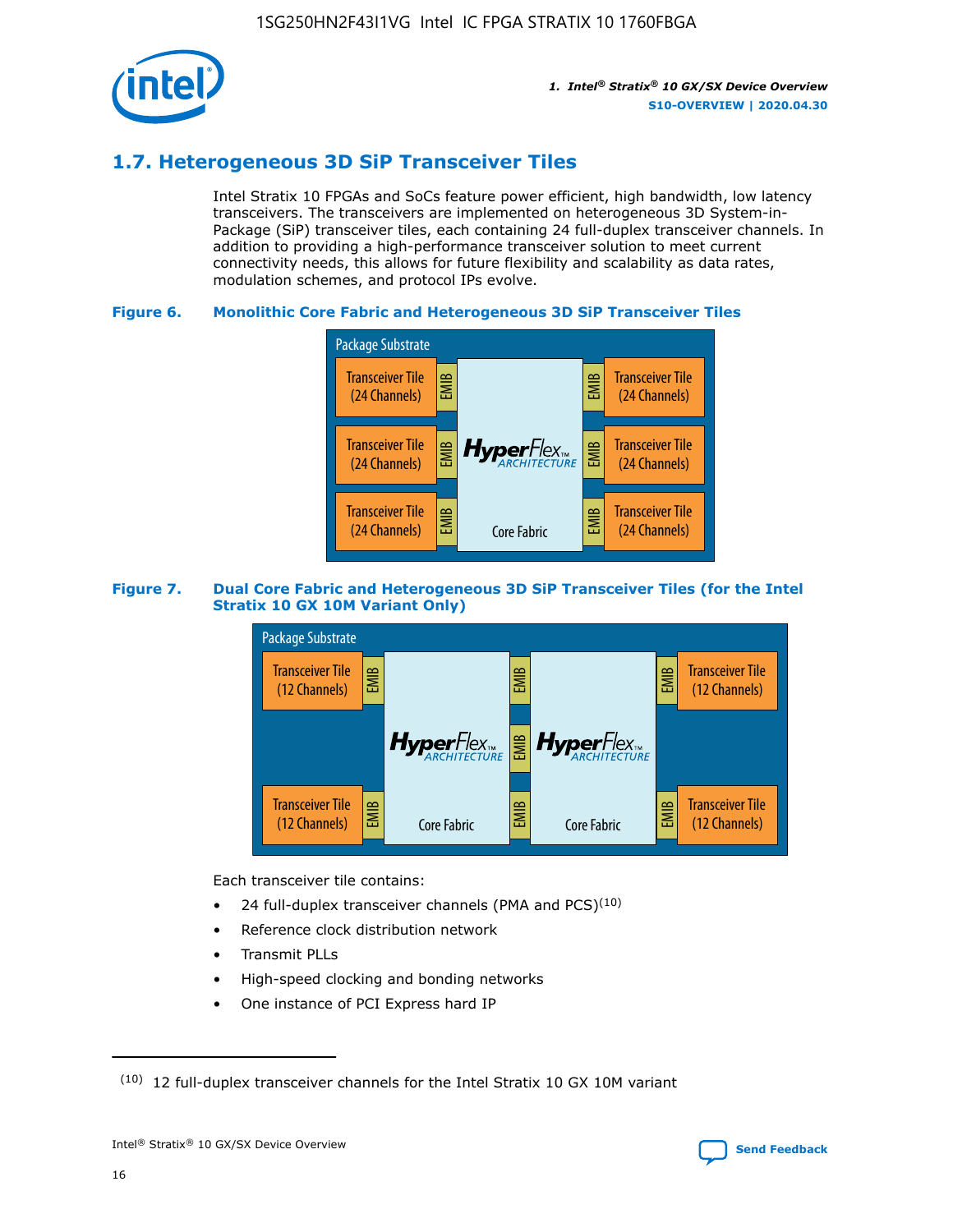



### **Figure 8. Heterogeneous 3D SiP Transceiver Tile Architecture**

### **1.8. Intel Stratix 10 Transceivers**

Intel Stratix 10 devices offer up to 96 total full-duplex transceiver channels. These channels provide continuous data rates from 1 Gbps to 28.3 Gbps for chip-to-chip, chip-to-module, and backplane applications. In each device,two thirds of the transceivers can be configured up to the maximum data rate of 28.3 Gbps to drive 100G interfaces and C form-factor pluggable CFP2/CFP4 optical modules. For longerreach backplane driving applications, advanced adaptive equalization circuits are used to equalize over 30 dB of system loss.

All transceiver channels feature a dedicated Physical Medium Attachment (PMA) and a hardened Physical Coding Sublayer (PCS).

- The PMA provides primary interfacing capabilities to physical channels.
- The PCS typically handles encoding/decoding, word alignment, and other preprocessing functions before transferring data to the FPGA core fabric.

Within each transceiver tile, the transceivers are arranged in four banks of six PMA-PCS groups. A wide variety of bonded and non-bonded data rate configurations are possible within each bank, and within each tile, using a highly configurable clock distribution network.

### **1.8.1. PMA Features**

PMA channels are comprised of transmitter (TX), receiver (RX), and high speed clocking resources.

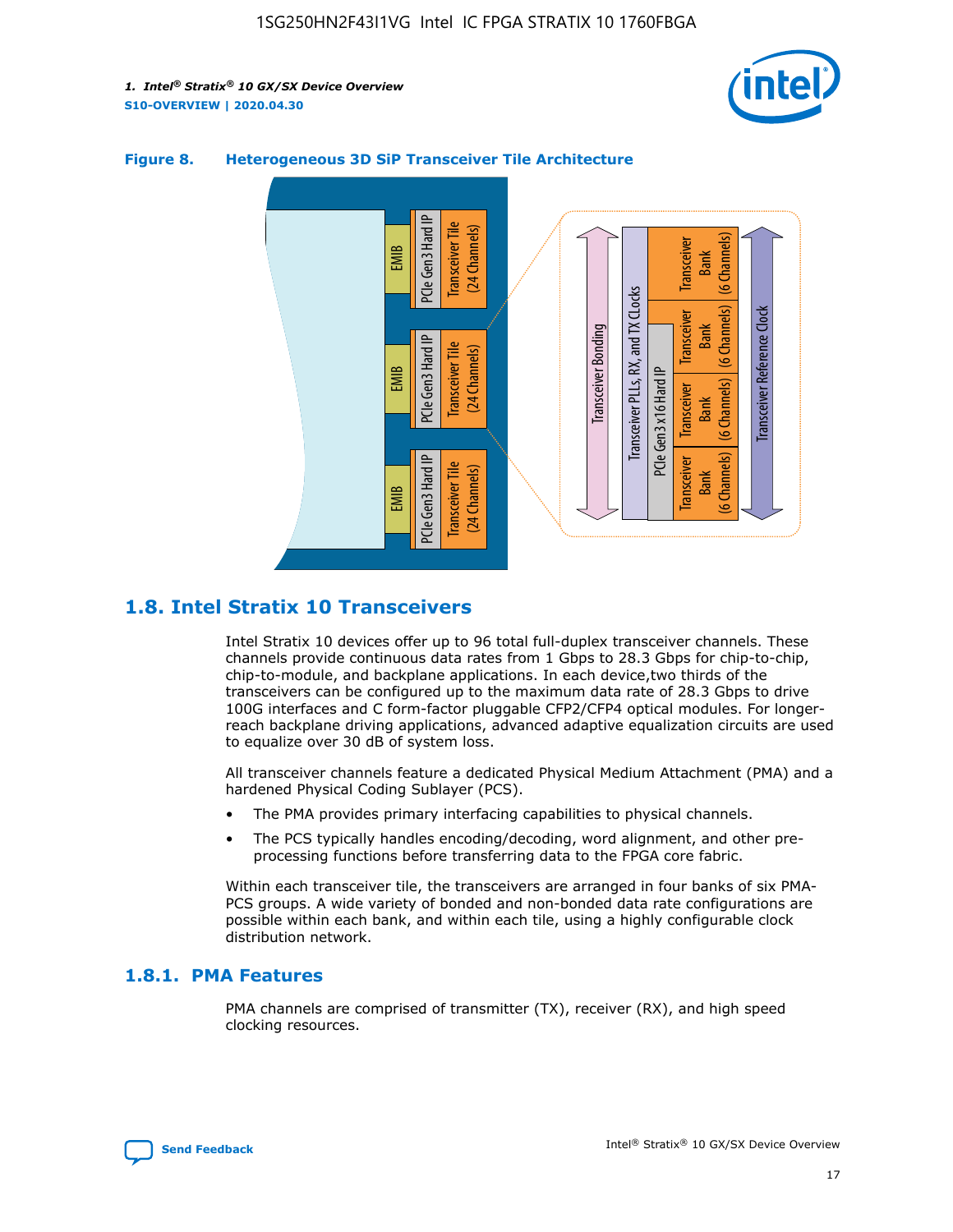

Intel Stratix 10 device features provide exceptional signal integrity at data rates up to 28.3 Gbps. Clocking options include ultra-low jitter LC tank-based (ATX) PLLs with optional fractional synthesis capability, channel PLLs operating as clock multiplier units (CMUs), and fractional synthesis PLLs (fPLLs).

- **ATX PLL**—can be configured in integer mode, or optionally, in a new fractional synthesis mode. Each ATX PLL spans the full frequency range of the supported data rate range providing a stable, flexible clock source with the lowest jitter.
- **CMU PLL**—when not being used as a transceiver, select PMA channels can be configured as channel PLLs operating as CMUs to provide an additional master clock source within the transceiver bank.
- **fPLL**—In addition, dedicated fPLLs are available with precision frequency synthesis capabilities. fPLLs can be used to synthesize multiple clock frequencies from a single reference clock source and replace multiple reference oscillators for multiprotocol and multi-rate applications.

On the receiver side, each PMA has an independent channel PLL that allows analog tracking for clock-data recovery. Each PMA also has advanced equalization circuits that compensate for transmission losses across a wide frequency spectrum.

- **Variable Gain Amplifier (VGA)**—to optimize the receiver's dynamic range
- **Continuous Time Linear Equalizer (CTLE)**—to compensate for channel losses with lowest power dissipation
- **Decision Feedback Equalizer (DFE)**—to provide additional equalization capability on backplanes even in the presence of crosstalk and reflections
- **On-Die Instrumentation (ODI)**—to provide on-chip eye monitoring capabilities (Eye Viewer). This capability helps to optimize link equalization parameters during board bring-up and supports in-system link diagnostics and equalization margin testing

#### **Figure 9. Intel Stratix 10 Receiver Block Features**



All link equalization parameters feature automatic adaptation using the new Advanced Digital Adaptive Parametric Tuning (ADAPT) circuit. This circuit is used to dynamically set DFE tap weights, adjust CTLE parameters, and optimize VGA gain and threshold voltage. Finally, optimal and consistent signal integrity is ensured by using the new



Intel<sup>®</sup> Stratix<sup>®</sup> 10 GX/SX Device Overview **[Send Feedback](mailto:FPGAtechdocfeedback@intel.com?subject=Feedback%20on%20Intel%20Stratix%2010%20GX/SX%20Device%20Overview%20(S10-OVERVIEW%202020.04.30)&body=We%20appreciate%20your%20feedback.%20In%20your%20comments,%20also%20specify%20the%20page%20number%20or%20paragraph.%20Thank%20you.)** Send Feedback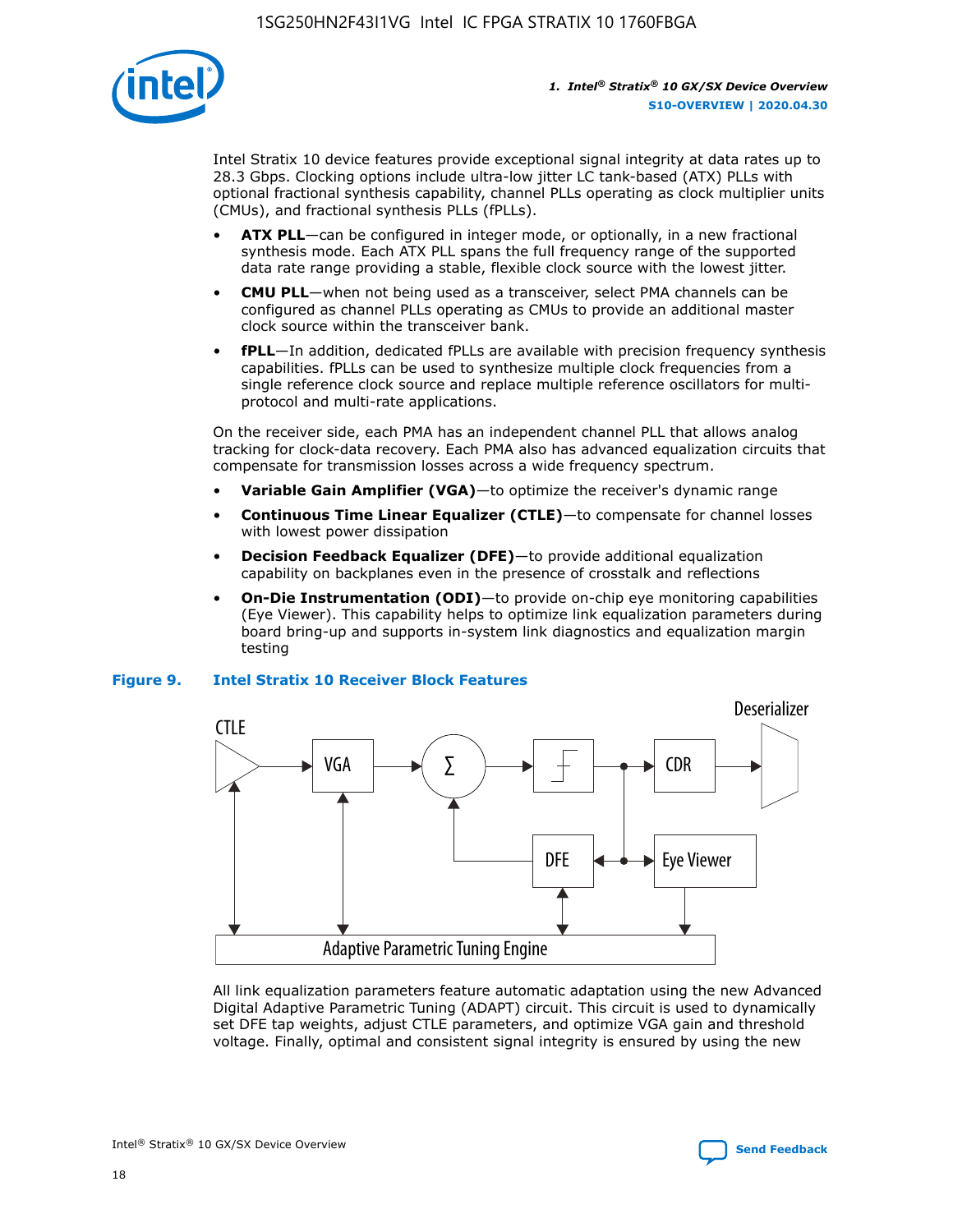

hardened Precision Signal Integrity Calibration Engine (PreSICE) to automatically calibrate all transceiver circuit blocks on power-up. This gives the most link margin and ensures robust, reliable, and error-free operation.

#### **Table 7. Transceiver PMA Features**

| <b>Feature</b>                                                       | <b>Capability</b>                                                                                                                                                                                         |
|----------------------------------------------------------------------|-----------------------------------------------------------------------------------------------------------------------------------------------------------------------------------------------------------|
| Chip-to-Chip Data Rates                                              | 1 Gbps (11) to 28.3 Gbps (Intel Stratix 10 GX/SX devices)                                                                                                                                                 |
| <b>Backplane Support</b>                                             | Drive backplanes at data rates up to 28.3 Gbps, including 10GBASE-KR compliance                                                                                                                           |
| <b>Optical Module Support</b>                                        | SFP+/SFP, XFP, CXP, QSFP/QSFP28, QSFPDD, CFP/CFP2/CFP4                                                                                                                                                    |
| Cable Driving Support                                                | SFP+ Direct Attach, PCI Express over cable, eSATA                                                                                                                                                         |
| <b>Transmit Pre-Emphasis</b>                                         | 5-tap transmit pre-emphasis and de-emphasis to compensate for system channel loss                                                                                                                         |
| Continuous Time Linear<br>Equalizer (CTLE)                           | Dual mode, high-gain, and high-data rate, linear receive equalization to compensate for<br>system channel loss                                                                                            |
| Decision Feedback Equalizer<br>(DFE)                                 | 15 fixed tap DFE to equalize backplane channel loss in the presence of crosstalk and noisy<br>environments                                                                                                |
| Advanced Digital Adaptive<br>Parametric Tuning (ADAPT)               | Fully digital adaptation engine to automatically adjust all link equalization parameters-<br>including CTLE, DFE, and VGA blocks-that provide optimal link margin without intervention<br>from user logic |
| Precision Signal Integrity<br>Calibration Engine (PreSICE)           | Hardened calibration controller to quickly calibrate all transceiver control parameters on<br>power-up, which provides the optimal signal integrity and jitter performance                                |
| <b>ATX Transmit PLLs</b>                                             | Low jitter ATX (inductor-capacitor) transmit PLLs with continuous tuning range to cover a<br>wide range of standard and proprietary protocols, with optional fractional frequency<br>synthesis capability |
| <b>Fractional PLLs</b>                                               | On-chip fractional frequency synthesizers to replace on-board crystal oscillators and reduce<br>system cost                                                                                               |
| Digitally Assisted Analog<br><b>CDR</b>                              | Superior jitter tolerance with fast lock time                                                                                                                                                             |
| On-Die Instrumentation-<br>Eye Viewer and Jitter Margin<br>Tool      | Simplify board bring-up, debug, and diagnostics with non-intrusive, high-resolution eye<br>monitoring (Eye Viewer). Also inject jitter from transmitter to test link margin in system.                    |
| Dynamic Reconfiguration                                              | Allows for independent control of each transceiver channel Avalon memory-mapped<br>interface for the most transceiver flexibility.                                                                        |
| Multiple PCS-PMA and PCS-<br>Core to FPGA fabric interface<br>widths | 8, 10, 16, 20, 32, 40, or 64 bit interface widths for flexibility of deserialization width,<br>encoding, and reduced latency                                                                              |

### **1.8.2. PCS Features**

Intel Stratix 10 PMA channels interface with core logic through configurable and bypassable PCS interface layers.

The PCS contains multiple gearbox implementations to decouple the PMA and PCS interface widths. This feature provides the flexibility to implement a wide range of applications with 8, 10, 16, 20, 32, 40, or 64 bit interface width between each transceiver and the core logic.

<sup>(11)</sup> Stratix 10 transceivers can support data rates below 1 Gbps with over sampling.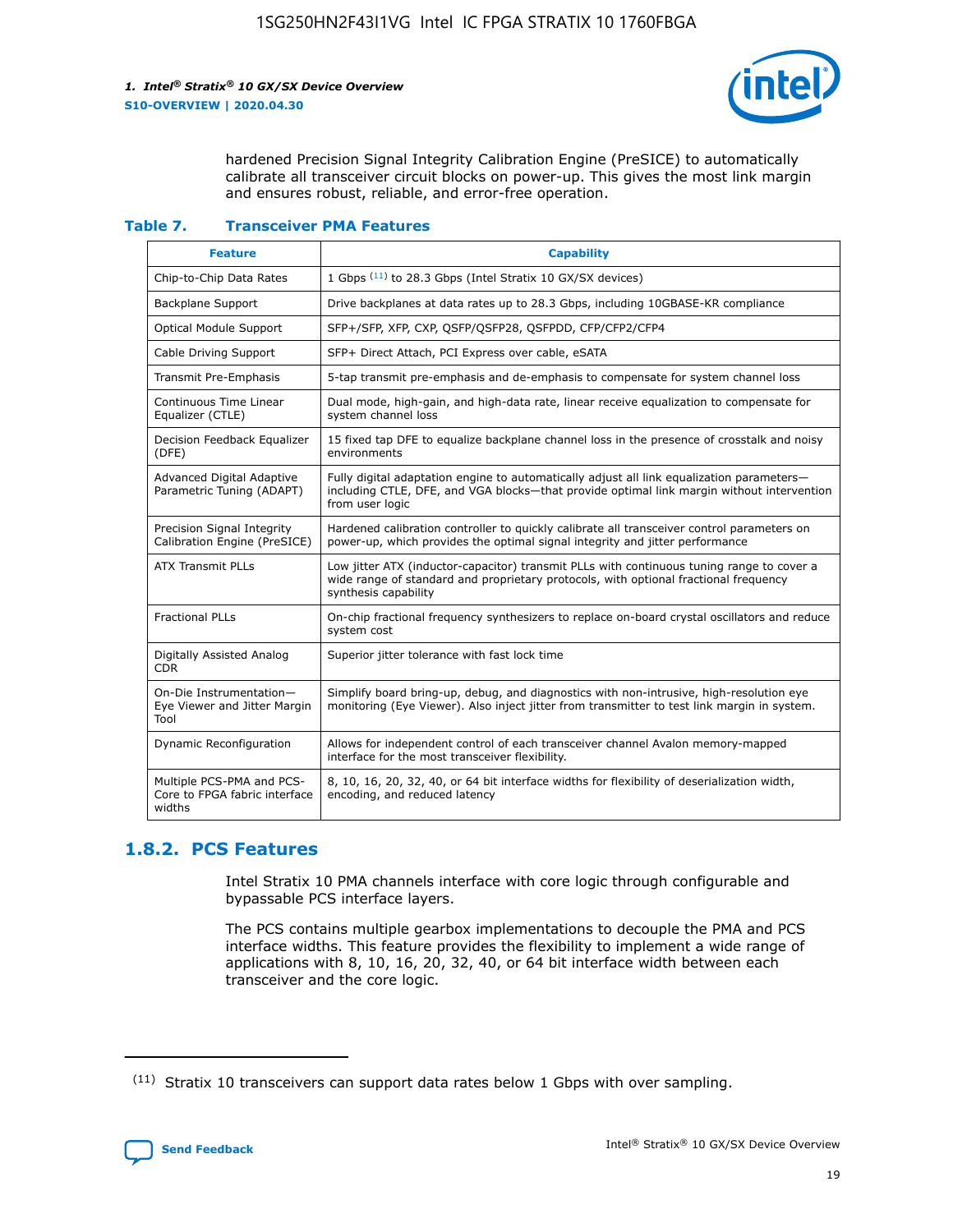

The PCS also contains hard IP to support a variety of standard and proprietary protocols across a wide range of data rates and encoding schemes. The Standard PCS mode provides support for 8B/10B encoded applications up to 12.5 Gbps. The Enhanced PCS mode supports 64B/66B and 64B/67B encoded applications up to 17.4 Gbps. The enhanced PCS mode also includes an integrated 10GBASE-KR/40GBASE-KR4 Forward Error Correction (FEC) circuit. For highly customized implementations, a PCS Direct mode provides an interface up to 64 bits wide to allow for custom encoding and support for data rates up to 28.3 Gbps.

For more information about the PCS-Core interface or the double rate transfer mode, refer to the *Intel Stratix 10 L- and H-Tile Transceiver PHY User Guide*, and the *Intel Stratix 10 E-Tile Transceiver PHY User Guide*.

| <b>PCS Protocol</b><br><b>Support</b>           | <b>Data Rate (Gbps)</b> | <b>Transmitter Data Path</b>                                                                                                                                              | <b>Receiver Data Path</b>                                                                                                                                                                                      |
|-------------------------------------------------|-------------------------|---------------------------------------------------------------------------------------------------------------------------------------------------------------------------|----------------------------------------------------------------------------------------------------------------------------------------------------------------------------------------------------------------|
| Standard PCS                                    | 1 to 12.5               | Phase compensation FIFO, byte<br>serializer, 8B/10B encoder, bit-slipper,<br>channel bonding                                                                              | Rate match FIFO, word-aligner, 8B/10B<br>decoder, byte deserializer, byte<br>ordering                                                                                                                          |
| PCI Express<br>Gen1/Gen2 x1,<br>x2, x4, x8, x16 | $2.5$ and $5.0$         | Same as Standard PCS plus PIPE 2.0<br>interface to core                                                                                                                   | Same as Standard PCS plus PIPE 2.0<br>interface to core                                                                                                                                                        |
| PCI Express Gen3<br>x1, x2, x4, x8,<br>x16      | 8.0                     | Phase compensation FIFO, byte<br>serializer, encoder, scrambler, bit-<br>slipper, gear box, channel bonding, and<br>PIPE 3.0 interface to core, auto speed<br>negotiation | Rate match FIFO (0-600 ppm mode),<br>word-aligner, decoder, descrambler,<br>phase compensation FIFO, block sync,<br>byte deserializer, byte ordering, PIPE<br>3.0 interface to core, auto speed<br>negotiation |
| CPRI                                            | 0.6144 to 9.8           | Same as Standard PCS plus<br>deterministic latency serialization                                                                                                          | Same as Standard PCS plus<br>deterministic latency deserialization                                                                                                                                             |
| <b>Enhanced PCS</b>                             | 2.5 to 17.4             | FIFO, channel bonding, bit-slipper, and<br>gear box                                                                                                                       | FIFO, block sync, bit-slipper, and gear<br>box                                                                                                                                                                 |
| 10GBASE-R                                       | 10.3125                 | FIFO, 64B/66B encoder, scrambler,<br>FEC, and gear box                                                                                                                    | FIFO, 64B/66B decoder, descrambler,<br>block sync, FEC, and gear box                                                                                                                                           |
| Interlaken                                      | 4.9 to 17.4             | FIFO, channel bonding, frame<br>generator, CRC-32 generator,<br>scrambler, disparity generator, bit-<br>slipper, and gear box                                             | FIFO, CRC-32 checker, frame sync,<br>descrambler, disparity checker, block<br>sync, and gear box                                                                                                               |
| SFI-S/SFI-5.2                                   | 11.3                    | FIFO, channel bonding, bit-slipper, and<br>gear box                                                                                                                       | FIFO, bit-slipper, and gear box                                                                                                                                                                                |
| <b>IEEE 1588</b>                                | 1.25 to 10.3125         | FIFO (fixed latency), 64B/66B encoder,<br>scrambler, and gear box                                                                                                         | FIFO (fixed latency), 64B/66B decoder,<br>descrambler, block sync, and gear box                                                                                                                                |
| SDI                                             | up to 12.5              | FIFO and gear box                                                                                                                                                         | FIFO, bit-slipper, and gear box                                                                                                                                                                                |
| GigE                                            | 1.25                    | Same as Standard PCS plus GigE state<br>machine                                                                                                                           | Same as Standard PCS plus GigE state<br>machine                                                                                                                                                                |
| <b>PCS Direct</b>                               | up to 28.3              | Custom                                                                                                                                                                    | Custom                                                                                                                                                                                                         |

### **Table 8. Transceiver PCS Features**

#### **Related Information**

[Intel Stratix 10 L- and H-Tile Transceiver PHY User Guide](https://www.altera.com/documentation/wry1479165198810.html)

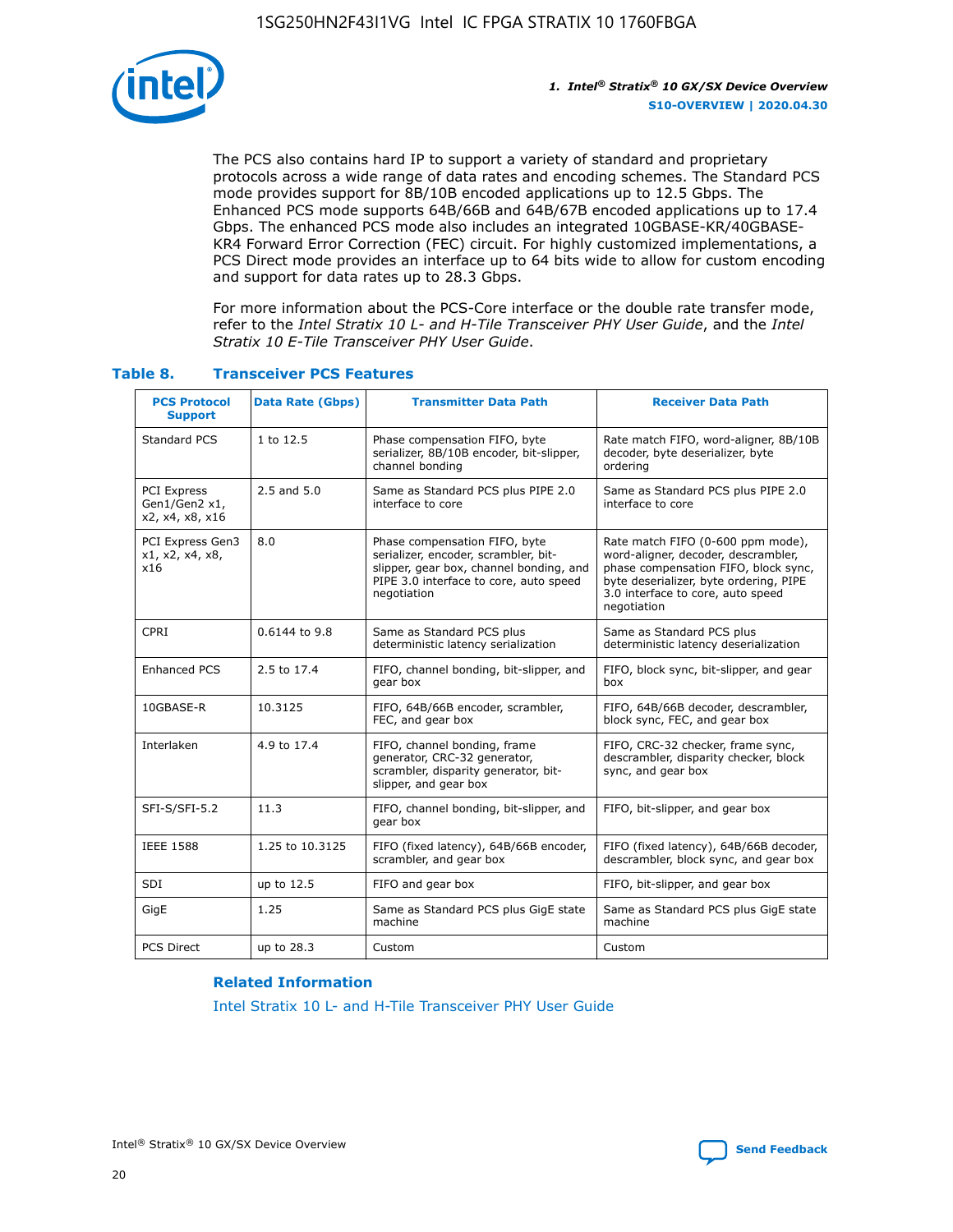

### **1.9. PCI Express Gen1/Gen2/Gen3 Hard IP**

Intel Stratix 10 devices contain embedded PCI Express hard IP designed for performance, ease-of-use, increased functionality, and designer productivity.

The PCI Express hard IP consists of the PHY, Data Link, and Transaction layers. It also supports PCI Express Gen1/Gen2/Gen3 end point and root port, in x1/x2/x4/x8/x16 lane configurations. The PCI Express hard IP is capable of operating independently from the core logic (autonomous mode). This feature allows the PCI Express link to power up and complete link training in less than 100 ms, while the rest of the device is still in the process of being configured. The hard IP also provides added functionality, which makes it easier to support emerging features such as Single Root I/O Virtualization (SR-IOV) and optional protocol extensions.

The PCI Express hard IP has improved end-to-end data path protection using Error Checking and Correction (ECC). In addition, the hard IP supports configuration of the device via protocol (CvP) across the PCI Express bus at Gen1/Gen2/Gen3 rates.

### **1.10. Interlaken PCS Hard IP**

Intel Stratix 10 devices have integrated Interlaken PCS hard IP supporting rates up to 17.4 Gbps per lane.

The Interlaken PCS hard IP is based on the proven functionality of the PCS developed for Intel's previous generation FPGAs, which has demonstrated interoperability with Interlaken ASSP vendors and third-party IP suppliers. The Interlaken PCS hard IP is present in every transceiver channel in Intel Stratix 10 devices.

### **1.11. 10G Ethernet Hard IP**

Intel Stratix 10 devices include IEEE 802.3 10-Gbps Ethernet (10GbE) compliant 10GBASE-R PCS and PMA hard IP. The scalable 10GbE hard IP supports multiple independent 10GbE ports while using a single PLL for all the 10GBASE-R PCS instantiations, which saves on core logic resources and clock networks.

The integrated serial transceivers simplify multi-port 10GbE systems compared to 10 GbE Attachment Unit Interface (XAUI) interfaces that require an external XAUI-to-10G PHY. Furthermore, the integrated transceivers incorporate signal conditioning circuits, which enable direct connection to standard 10G XFP and SFP+ pluggable optical modules. The transceivers also support backplane Ethernet applications and include a hard 10GBASE-KR/40GBASE-KR4 Forward Error Correction (FEC) circuit that can be used for both 10G and 40G applications. The integrated 10G Ethernet hard IP and 10G transceivers save external PHY cost, board space and system power. The 10G Ethernet PCS hard IP and 10GBASE-KR FEC are present in every transceiver channel.

### **1.12. External Memory and General Purpose I/O**

Intel Stratix 10 devices offer substantial external memory bandwidth, with up to ten 72 bit wide DDR4 memory interfaces running at up to 2666 Mbps. For external memory interface and LVDS restrictions, see [AN 906: Intel Stratix 10 GX 400, SX 400,](https://www.intel.com/content/www/us/en/programmable/documentation/sjf1574667190623.html#bft1574667627484) [and TX 400 Routing and Designing Floorplan Guidelines.](https://www.intel.com/content/www/us/en/programmable/documentation/sjf1574667190623.html#bft1574667627484)

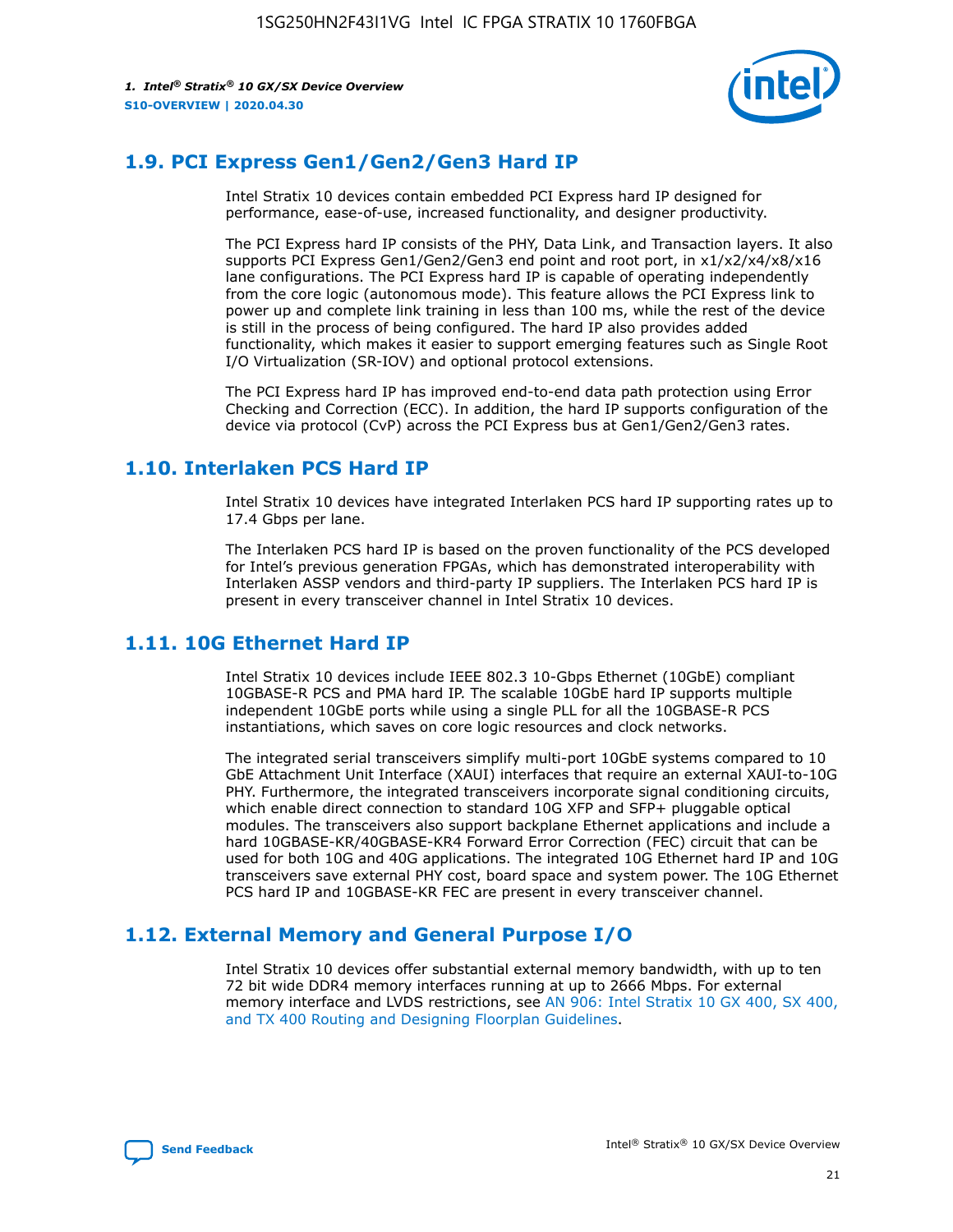

This bandwidth is provided along with the ease of design, lower power, and resource efficiencies of hardened high-performance memory controllers. The external memory interfaces can be configured up to a maximum width of 144 bits when using either hard or soft memory controllers.

#### **Figure 10. Hard Memory Controller**



Each I/O bank contains 48 general purpose I/Os and a high-efficiency hard memory controller capable of supporting many different memory types, each with different performance capabilities. The hard memory controller is also capable of being bypassed and replaced by a soft controller implemented in user logic. The I/Os each have a hardened double data rate (DDR) read/write path (PHY) capable of performing key memory interface functionality such as:

- Read/write leveling
- FIFO buffering to lower latency and improve margin
- Timing calibration
- On-chip termination

The timing calibration is aided by the inclusion of hard microcontrollers based on Intel's Nios® II technology, specifically tailored to control the calibration of multiple memory interfaces. This calibration allows the Intel Stratix 10 device to compensate for any changes in process, voltage, or temperature either within the Intel Stratix 10 device itself, or within the external memory device. The advanced calibration algorithms ensure maximum bandwidth and robust timing margin across all operating conditions.

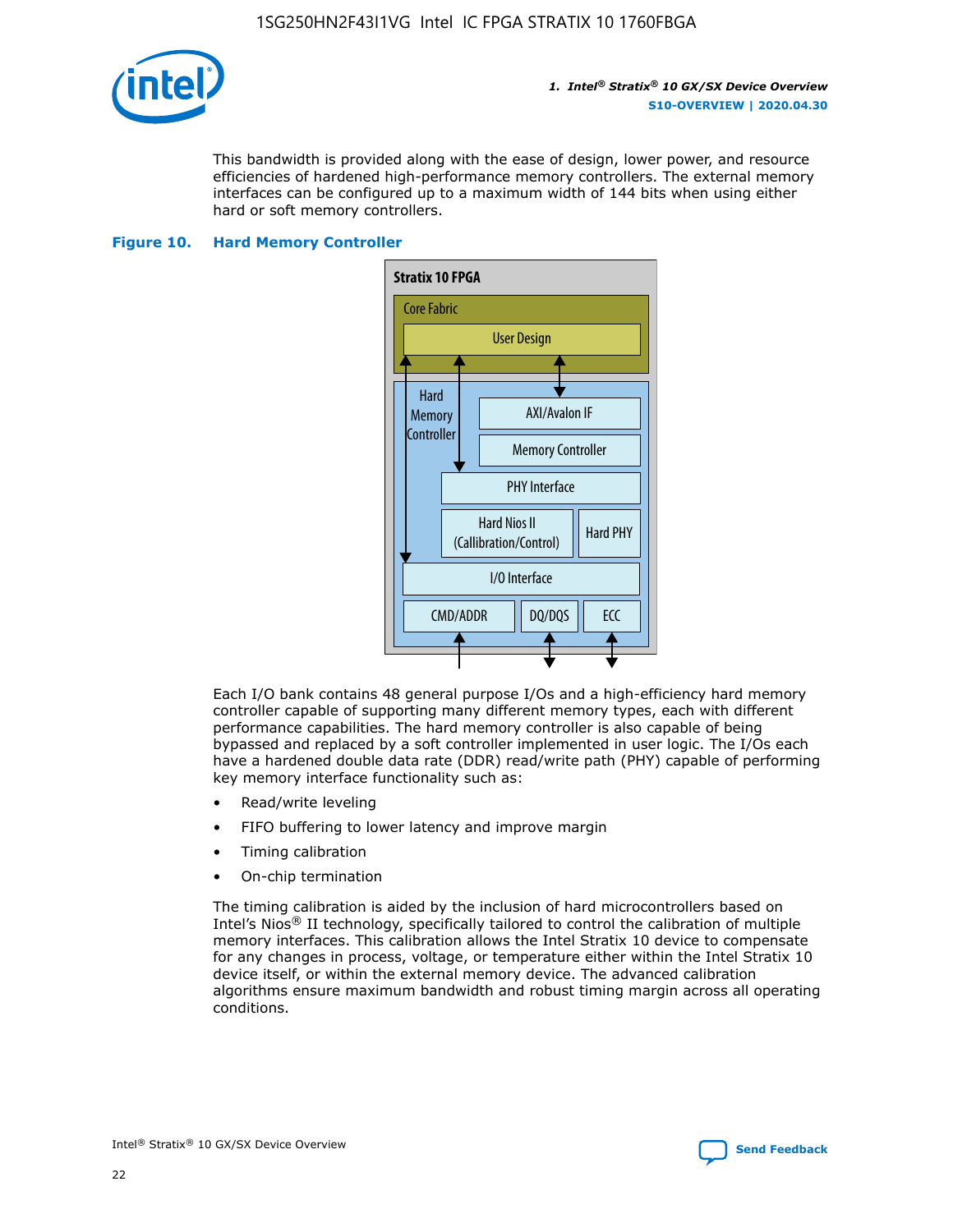

#### **Table 9. External Memory Interface Performance**

The listed speeds are for the 1-rank case.

| <b>Interface</b>     | <b>Controller Type</b> | <b>Performance</b><br>(maximum rate possible) |
|----------------------|------------------------|-----------------------------------------------|
| DDR4                 | Hard                   | 2666 Mbps                                     |
| DDR <sub>3</sub>     | Hard                   | 2133 Mbps                                     |
| QDRII+               | Soft                   | 1,100 Mtps                                    |
| <b>ODRII+ Xtreme</b> | Soft                   | 1,266 Mtps                                    |
| <b>ODRIV</b>         | Soft                   | 2,133 Mtps                                    |
| RLDRAM III           | Soft                   | 2400 Mbps                                     |
| <b>RLDRAM II</b>     | Soft                   | 533 Mbps                                      |

In addition to parallel memory interfaces, Intel Stratix 10 devices support serial memory technologies such as the Hybrid Memory Cube (HMC). The HMC is supported by the Intel Stratix 10 high-speed serial transceivers, which connect up to four HMC links, with each link running at data rates of 15 Gbps (HMC short reach specification).

Intel Stratix 10 devices also feature general purpose I/Os capable of supporting a wide range of single-ended and differential I/O interfaces. LVDS rates up to 1.6 Gbps are supported, with each pair of pins having both a differential driver and a differential input buffer. This enables configurable direction for each LVDS pair.

### **1.13. Adaptive Logic Module (ALM)**

Intel Stratix 10 devices use a similar adaptive logic module (ALM) as the previous generation Intel Arria 10 and Stratix V FPGAs, allowing for efficient implementation of logic functions and easy conversion of IP between the devices.

The ALM block diagram shown in the following figure has eight inputs with a fracturable look-up table (LUT), two dedicated embedded adders, and four dedicated registers.

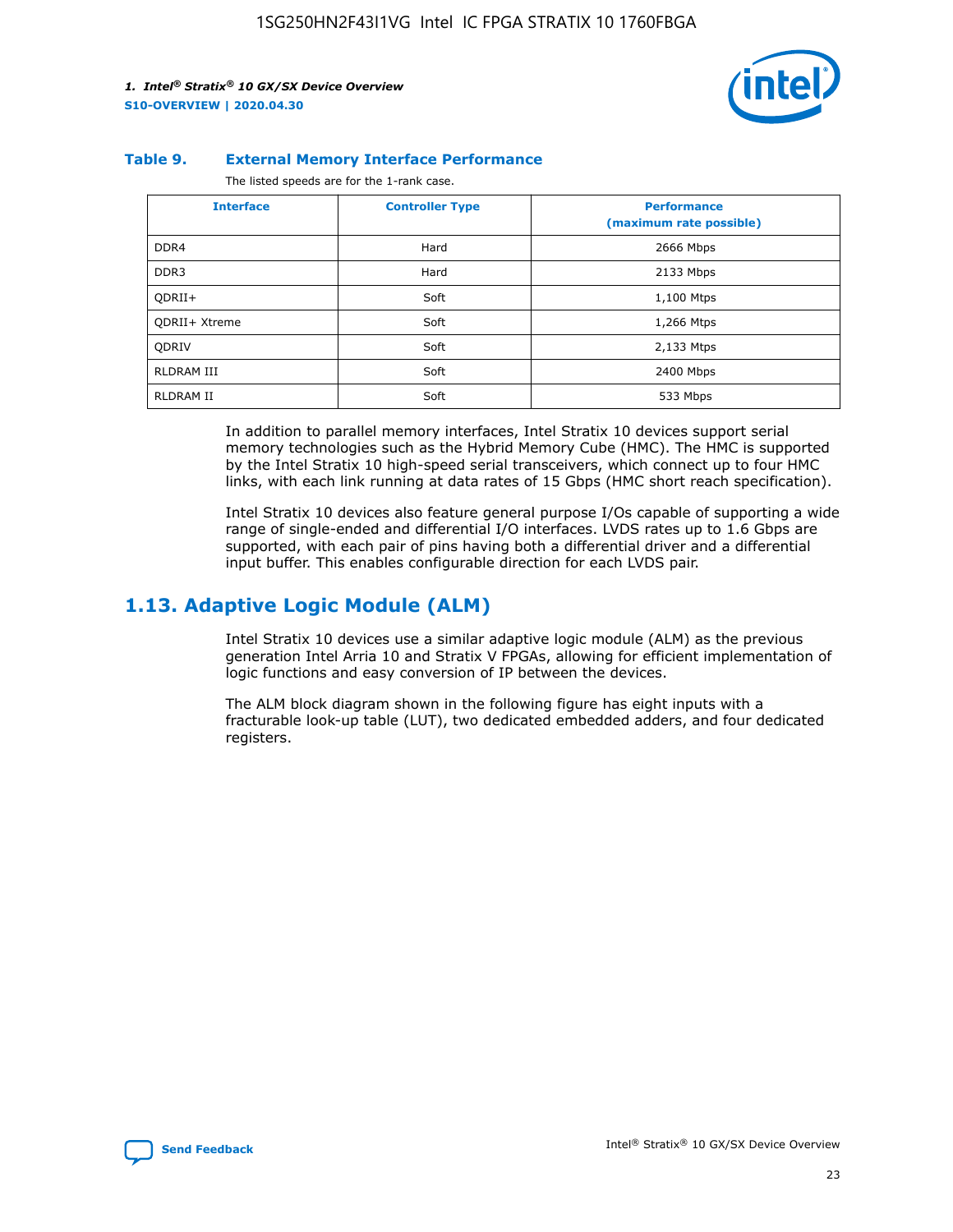

### **Figure 11. Intel Stratix 10 FPGA and SoC ALM Block Diagram**



Key features and capabilities of the ALM include:

- High register count with 4 registers per 8-input fracturable LUT, operating in conjunction with the new Intel Hyperflex architecture, enables Intel Stratix 10 devices to maximize core performance at very high core logic utilization
- Implements select 7-input logic functions, all 6-input logic functions, and two independent functions consisting of smaller LUT sizes (such as two independent 4 input LUTs) to optimize core logic utilization

The Intel Quartus Prime software takes advantage of the ALM logic structure to deliver the highest performance, optimal logic utilization, and lowest compile times. The Intel Quartus Prime software simplifies design reuse as it automatically maps legacy designs into the Intel Stratix 10 ALM architecture.

### **1.14. Core Clocking**

Core clocking in Intel Stratix 10 devices makes use of programmable clock tree synthesis.

This technique uses dedicated clock tree routing and switching circuits, and allows the Intel Quartus Prime software to create the exact clock trees required for your design. Clock tree synthesis minimizes clock tree insertion delay, reduces dynamic power dissipation in the clock tree and allows greater clocking flexibility in the core while still maintaining backwards compatibility with legacy global and regional clocking schemes.

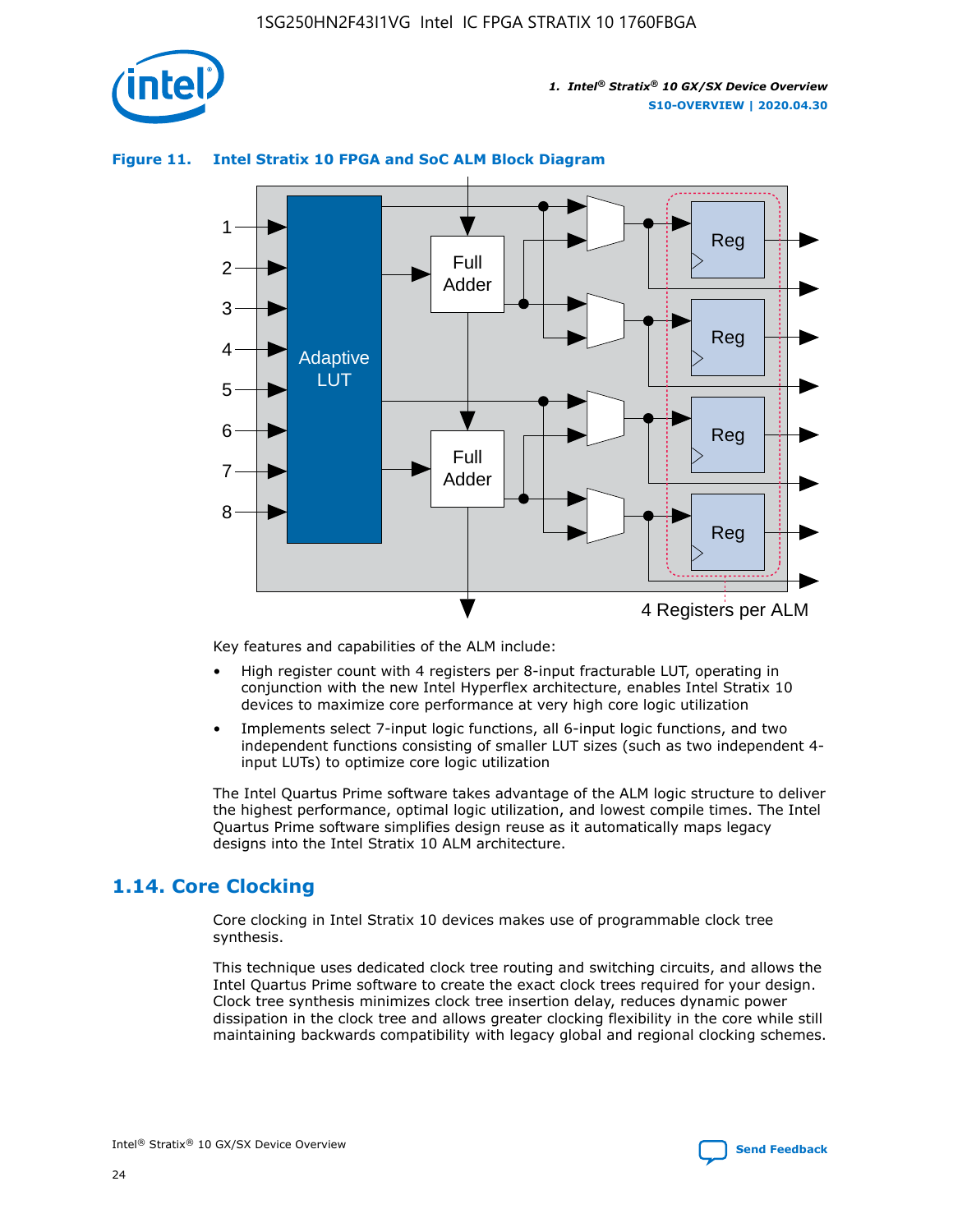

The core clock network in Intel Stratix 10 devices supports the new Intel Hyperflex core architecture at clock rates up to 1 GHz. It also supports the hard memory controllers up to 2666 Mbps with a quarter rate transfer to the core. The core clock network is supported by dedicated clock input pins, fractional clock synthesis PLLs, and integer I/O PLLs.

### **1.15. Fractional Synthesis PLLs and I/O PLLs**

Intel Stratix 10 devices have up to 32 fractional synthesis PLLs (fPLL) available for use with transceivers or in the core fabric.

The fPLLs are located in the 3D SiP transceiver L-tiles and H-tiles, eight per tile, adjacent to the transceiver channels. The fPLLs can be used to reduce both the number of oscillators required on the board and the number of clock pins required, by synthesizing multiple clock frequencies from a single reference clock source. In addition to synthesizing reference clock frequencies for the transceiver transmit PLLs, the fPLLs can also be used directly for transmit clocking. Each fPLL can be independently configured for conventional integer mode, or enhanced fractional synthesis mode with third-order delta-sigma modulation.

In addition to the fPLLs, Intel Stratix 10 devices contain up to 24 integer I/O PLLs (IOPLLs) available for general purpose use in the core fabric and for simplifying the design of external memory interfaces and high-speed LVDS interfaces. The IOPLLs are located in each bank of 48 general purpose I/O, 1 per I/O bank, adjacent to the hard memory controllers and LVDS SerDes in each I/O bank. This makes it easier to close timing because the IOPLLs are tightly coupled with the I/Os that need to use them. The IOPLLs can be used for general purpose applications in the core such as clock network delay compensation and zero-delay clock buffering.

### **1.16. Internal Embedded Memory**

Intel Stratix 10 devices contain two types of embedded memory blocks: M20K (20 Kb) and MLAB (640 bit).

The M20K and MLAB blocks are familiar block sizes carried over from previous Intel device families. The MLAB blocks are ideal for wide and shallow memories, while the M20K blocks are intended to support larger memory configurations and include hard ECC. Both M20K and MLAB embedded memory blocks can be configured as a singleport or dual-port RAM, FIFO, ROM, or shift register. These memory blocks are highly flexible and support a number of memory configurations as shown in Table 10 on page 25.

#### **Table 10. Internal Embedded Memory Block Configurations**

| MLAB (640 bits)                                                | <b>M20K (20 Kb)</b>                                                                    |
|----------------------------------------------------------------|----------------------------------------------------------------------------------------|
| $64 \times 10$ (supported through emulation)<br>$32 \times 20$ | $2K \times 10$ (or $x8$ )<br>$1K \times 20$ (or $x16$ )<br>$512 \times 40$ (or $x32$ ) |

### **1.17. Variable Precision DSP Block**

The Intel Stratix 10 DSP blocks are based upon the Variable Precision DSP Architecture used in Intel's previous generation devices. They feature hard fixed point and IEEE 754 compliant floating point capability.

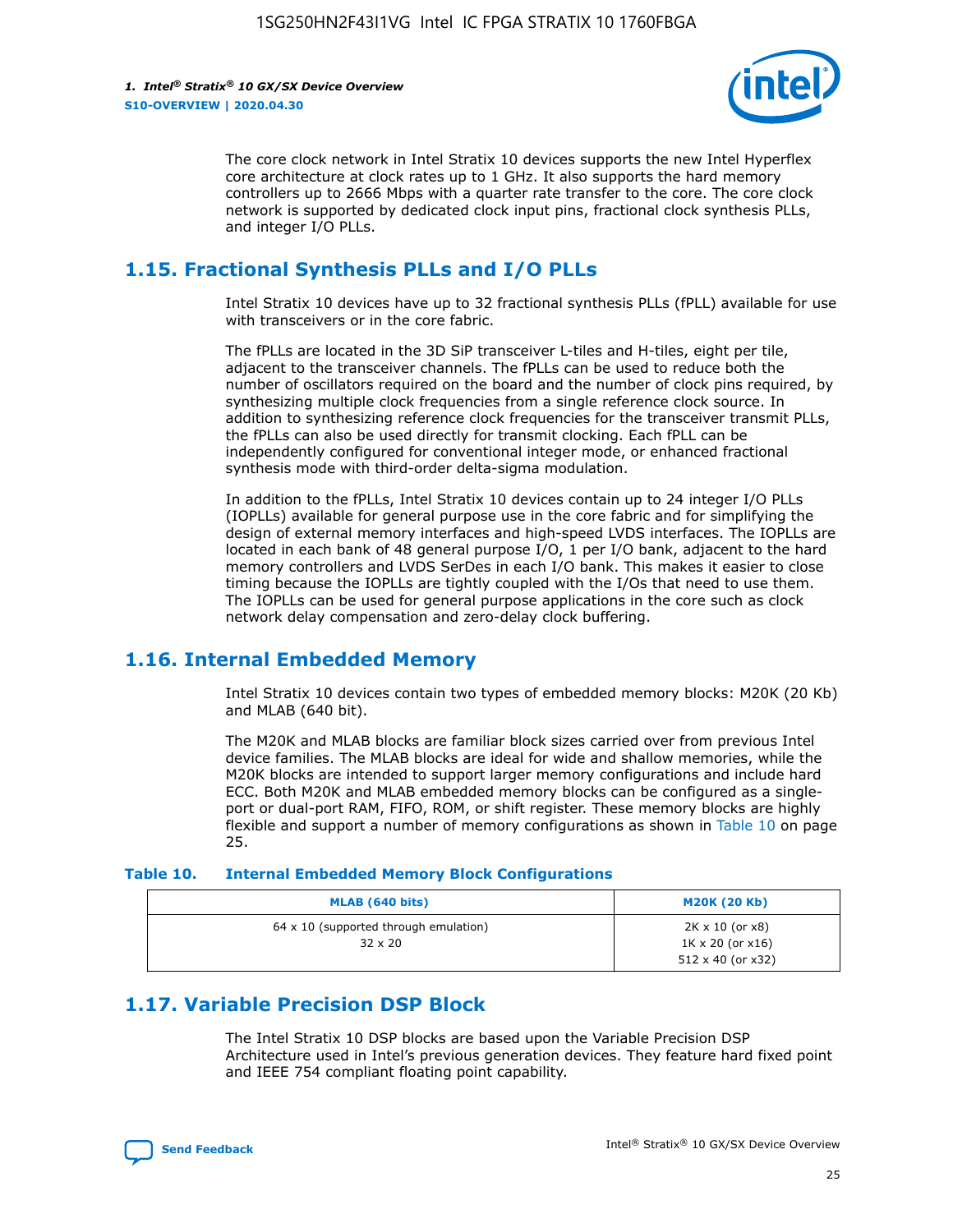

The DSP blocks can be configured to support signal processing with precision ranging from 18x19 up to 54x54. A pipeline register has been added to increase the maximum operating frequency of the DSP block and reduce power consumption.





#### **Figure 13. DSP Block: High Precision Fixed Point Mode**

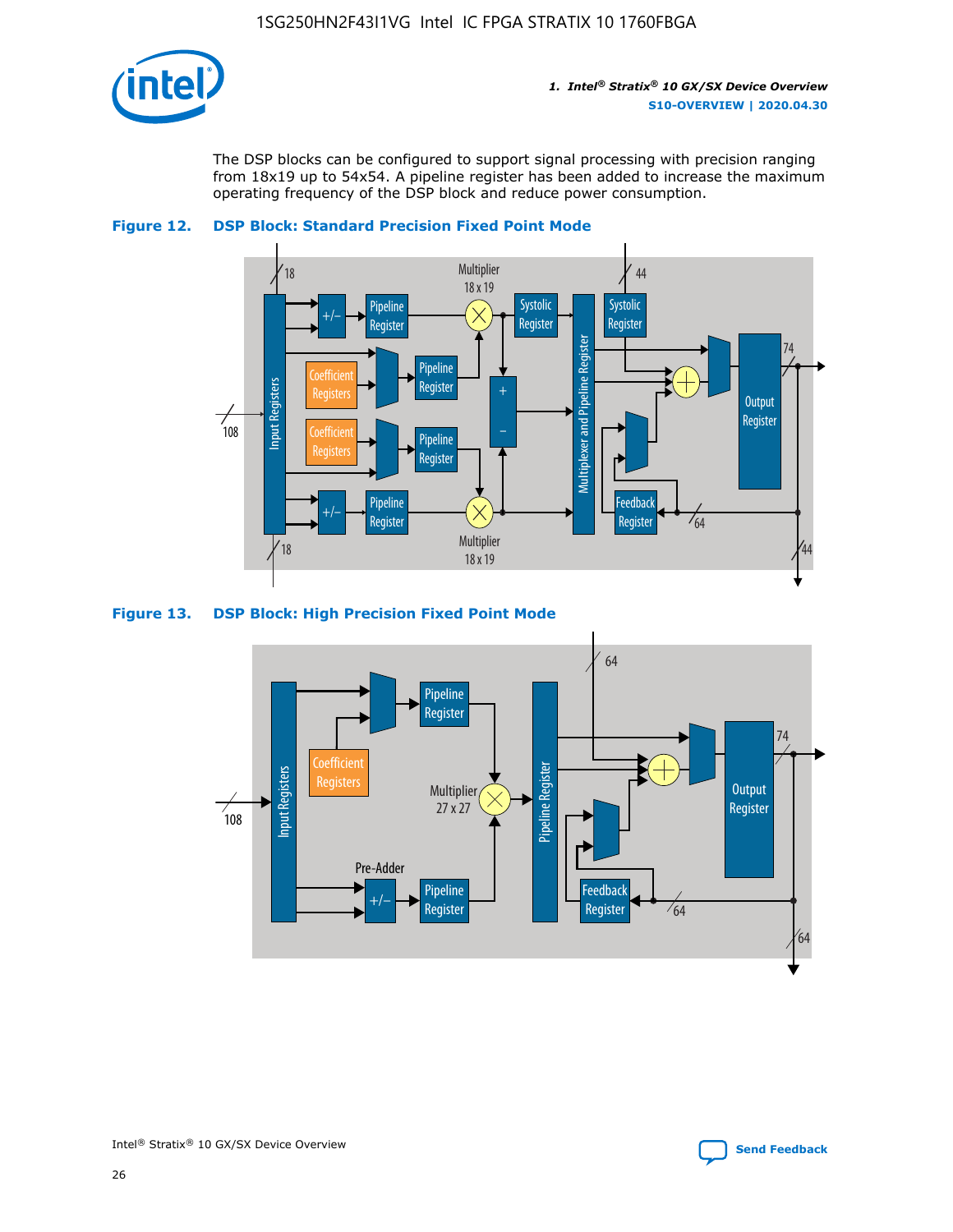



### **Figure 14. DSP Block: Single Precision Floating Point Mode**

Each DSP block can be independently configured at compile time as either dual 18x19 or a single 27x27 multiply accumulate. With a dedicated 64 bit cascade bus, multiple variable precision DSP blocks can be cascaded to implement even higher precision DSP functions efficiently.

In floating point mode, each DSP block provides one single precision floating point multiplier and adder. Floating point additions, multiplications, mult-adds and multaccumulates are supported.

The following table shows how different precisions are accommodated within a DSP block, or by utilizing multiple blocks.

| <b>Multiplier Size</b>             | <b>DSP Block Resources</b>                                                               | <b>Expected Usage</b>           |
|------------------------------------|------------------------------------------------------------------------------------------|---------------------------------|
| $18x19$ bits                       | 1/2 of Variable Precision DSP Block                                                      | Medium precision fixed point    |
| 27x27 bits                         | 1 Variable Precision DSP Block                                                           | High precision fixed point      |
| $19x36$ bits                       | 1 Variable Precision DSP Block with external<br>adder                                    | Fixed point FFTs                |
| 36x36 bits                         | 2 Variable Precision DSP Blocks with external<br>adder                                   | Very high precision fixed point |
| 54x54 bits                         | 4 Variable Precision DSP Blocks with external<br>adder                                   | Double Precision floating point |
| Single Precision<br>floating point | 1 Single Precision floating point adder, 1 Single<br>Precision floating point multiplier | Floating point                  |

#### **Table 11. Variable Precision DSP Block Configurations**

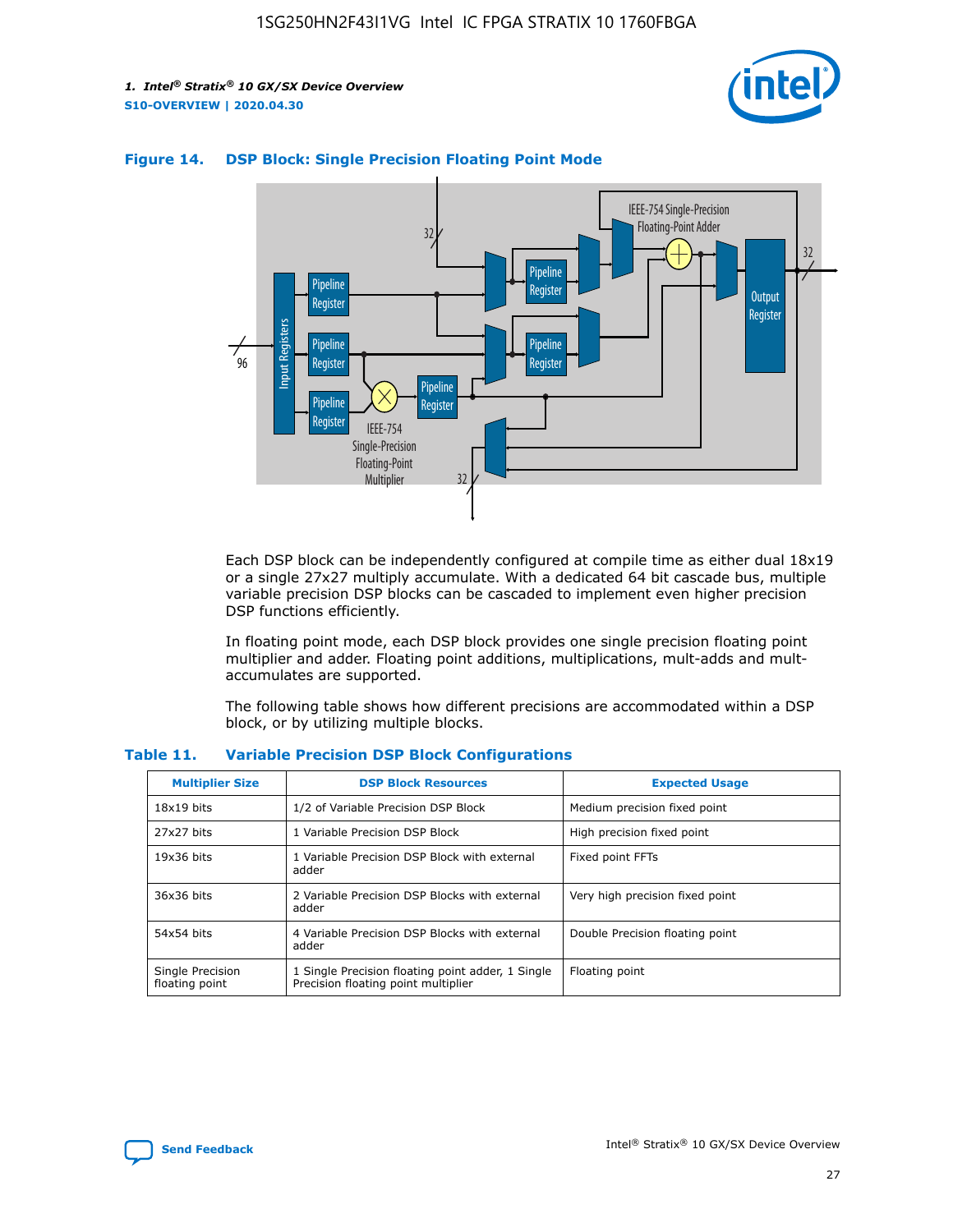

Complex multiplication is very common in DSP algorithms. One of the most popular applications of complex multipliers is the FFT algorithm. This algorithm has the characteristic of increasing precision requirements on only one side of the multiplier. The Variable Precision DSP block supports the FFT algorithm with proportional increase in DSP resources as the precision grows.

### **Table 12. Complex Multiplication With Variable Precision DSP Block**

| <b>Complex Multiplier</b><br><b>Size</b> | <b>DSP Block Resources</b>      | <b>FFT Usage</b>       |
|------------------------------------------|---------------------------------|------------------------|
| $18x19$ bits                             | 2 Variable Precision DSP Blocks | Resource optimized FFT |
| $27x27$ bits                             | 4 Variable Precision DSP Blocks | Highest precision FFT  |

For FFT applications with high dynamic range requirements, the Intel FFT IP Core offers an option of single precision floating point implementation with resource usage and performance similar to high precision fixed point implementations.

Other features of the DSP block include:

- Hard 18 bit and 25 bit pre-adders
- Hard floating point multipliers and adders
- 64 bit dual accumulator (for separate I, Q product accumulations)
- Cascaded output adder chains for 18 and 27 bit FIR filters
- Embedded coefficient registers for 18 and 27 bit coefficients
- Fully independent multiplier outputs
- Inferability using HDL templates supplied by the Intel Quartus Prime software for most modes

The Variable Precision DSP block is ideal to support the growing trend towards higher bit precision in high performance DSP applications. At the same time, it can efficiently support the many existing 18 bit DSP applications, such as high definition video processing and remote radio heads. With the Variable Precision DSP block architecture and hard floating point multipliers and adders, Intel Stratix 10 devices can efficiently support many different precision levels up to and including floating point implementations. This flexibility can result in increased system performance, reduced power consumption, and reduce architecture constraints on system algorithm designers.

### **1.18. Hard Processor System (HPS)**

The Intel Stratix 10 SoC Hard Processor System (HPS) is Intel's third generation HPS. Leveraging the performance of Intel 14 nm tri-gate technology, Intel Stratix 10 SoC devices more than double the performance of previous generation SoCs with an integrated quad-core 64-bit Arm Cortex-A53. The HPS also enables system-wide hardware virtualization capabilities by adding a system memory management unit. These architecture improvements ensure that Intel Stratix 10 SoCs meet the requirements of current and future embedded markets, including wireless and wireline communications, datacenter acceleration, and numerous military applications.

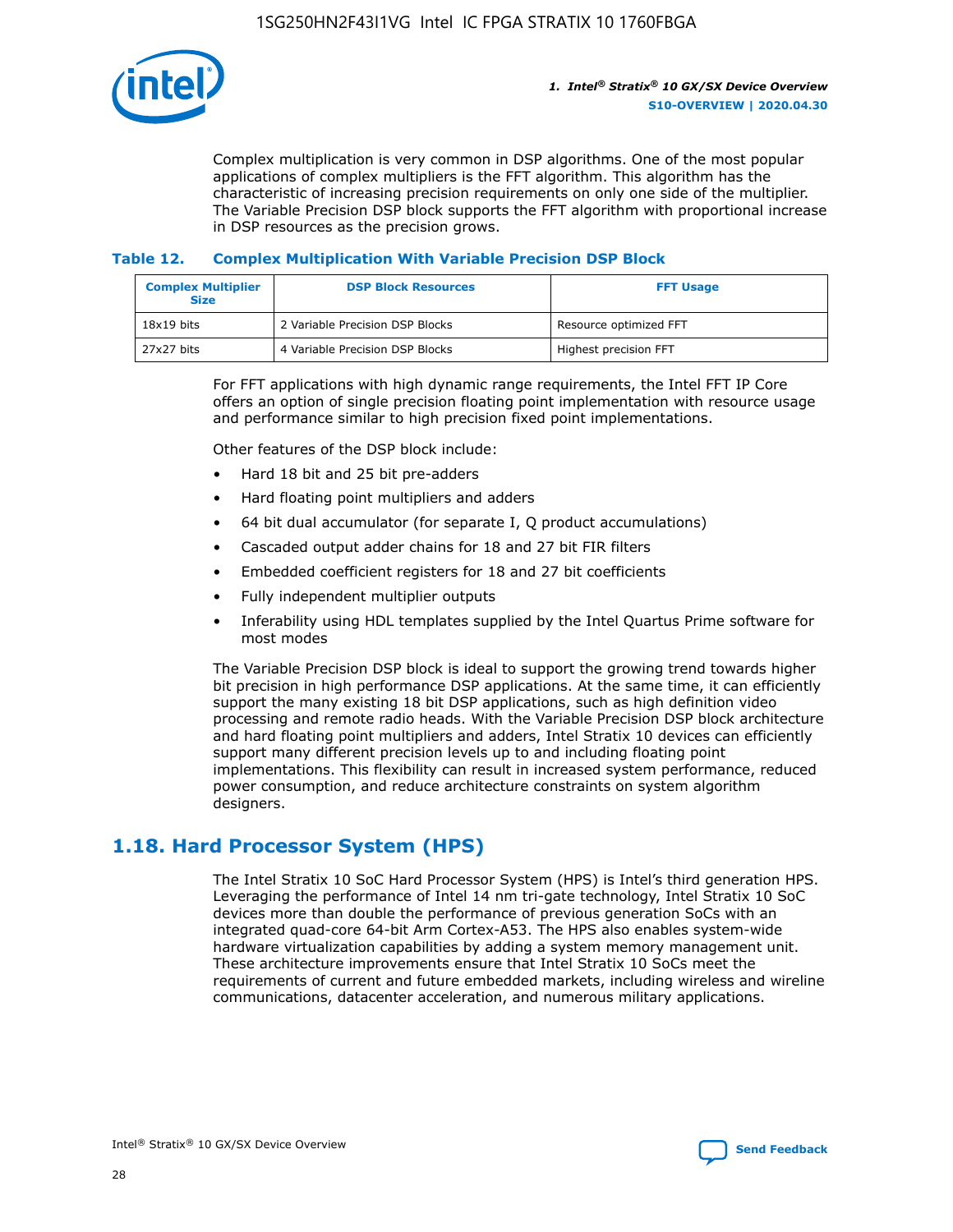

#### **Figure 15. HPS Block Diagram**

| Quad Arm Cortex-A53-Based Hard Processor System |                        |                           |                              |                             |                              |                         |                          |                                        |
|-------------------------------------------------|------------------------|---------------------------|------------------------------|-----------------------------|------------------------------|-------------------------|--------------------------|----------------------------------------|
| <b>Arm Cortex - A53</b>                         |                        |                           | Arm Cortex - A53             |                             |                              |                         | SD/SDIO/                 |                                        |
| <b>NEON</b>                                     |                        | <b>FPU</b>                | <b>NEON</b>                  |                             | <b>FPU</b>                   |                         | USB OTG                  | $MMC$ <sup>1,2</sup>                   |
| 32 KB I-Cache                                   |                        | 32 KB D-Cache             | 32 KB I-Cache                |                             | 32 KB D - Cache              |                         | $(x2)^{1,2}$             |                                        |
| with Parity                                     |                        | with ECC                  | with Parity                  |                             | with ECC                     |                         |                          | <b>DMA</b>                             |
| Arm Cortex - A53                                |                        |                           | Arm Cortex - A53             |                             | UART (x2)                    | $(8 \text{ Channel})^2$ |                          |                                        |
| <b>NEON</b>                                     |                        | <b>FPU</b>                | <b>NEON</b>                  |                             | <b>FPU</b>                   |                         |                          |                                        |
| 32 KB I-Cache<br>with Parity                    |                        | 32 KB D-Cache<br>with ECC | 32 KB I-Cache<br>with Parity |                             | 32 KB D-Cache<br>with ECC    |                         | I <sup>2</sup> C(x5)     | <b>HPS 10</b>                          |
|                                                 | 1 MB L2 Cache with ECC |                           |                              |                             |                              |                         |                          |                                        |
| <b>System MMU</b>                               |                        |                           |                              | <b>Cache Coherency Unit</b> |                              |                         | <b>EMAC</b> $(x3)^{1,2}$ | <b>NAND</b><br>Flash <sup>1,2</sup>    |
| JTAG Debug<br>or Trace                          |                        |                           | 256 KB<br>RAM <sup>2</sup>   | <b>Timers</b><br>(x8)       |                              |                         |                          | SPI(x4)                                |
| Lightweight HPS-to-<br><b>FPGA BRIDGE</b>       |                        |                           | HPS-to-FPGA<br><b>BRIDGE</b> |                             | FPGA-to-HPS<br><b>BRIDGE</b> |                         | HPS-to-SDM<br>SDM-to-HPS | <b>SDRAM</b><br>Scheduler <sup>3</sup> |
|                                                 |                        |                           |                              |                             |                              |                         |                          |                                        |
| <b>FPGA Fabric</b>                              |                        |                           |                              |                             |                              |                         | <b>SDM</b>               | <b>Hard Memory</b><br>Controller       |
|                                                 |                        |                           |                              |                             |                              |                         |                          |                                        |

Notes:

1. Integrated direct memory access (DMA)

2. Integrated error correction code (ECC)

3. Multiport front-end interface to hard memory controller

### **1.18.1. Key Features of the Intel Stratix 10 HPS**

### **Table 13. Key Features of the Intel Stratix 10 GX/SX HPS**

| <b>Feature</b>                                    | <b>Description</b>                                                                                                                                                                                                                                                                                                                                     |
|---------------------------------------------------|--------------------------------------------------------------------------------------------------------------------------------------------------------------------------------------------------------------------------------------------------------------------------------------------------------------------------------------------------------|
| Quad-core Arm Cortex-A53<br>MPCore processor unit | 2.3 MIPS/MHz instruction efficiency<br>$\bullet$<br>CPU frequency up to 1.5 GHz<br>٠<br>At 1.5 GHz total performance of 13,800 MIPS<br>Army8-A architecture<br>Runs 64 bit and 32 bit Arm instructions<br>16 bit and 32 bit Thumb instructions for 30% reduction in memory footprint<br>Jazelle* RCT execution architecture with 8 bit Java byte codes |
|                                                   |                                                                                                                                                                                                                                                                                                                                                        |

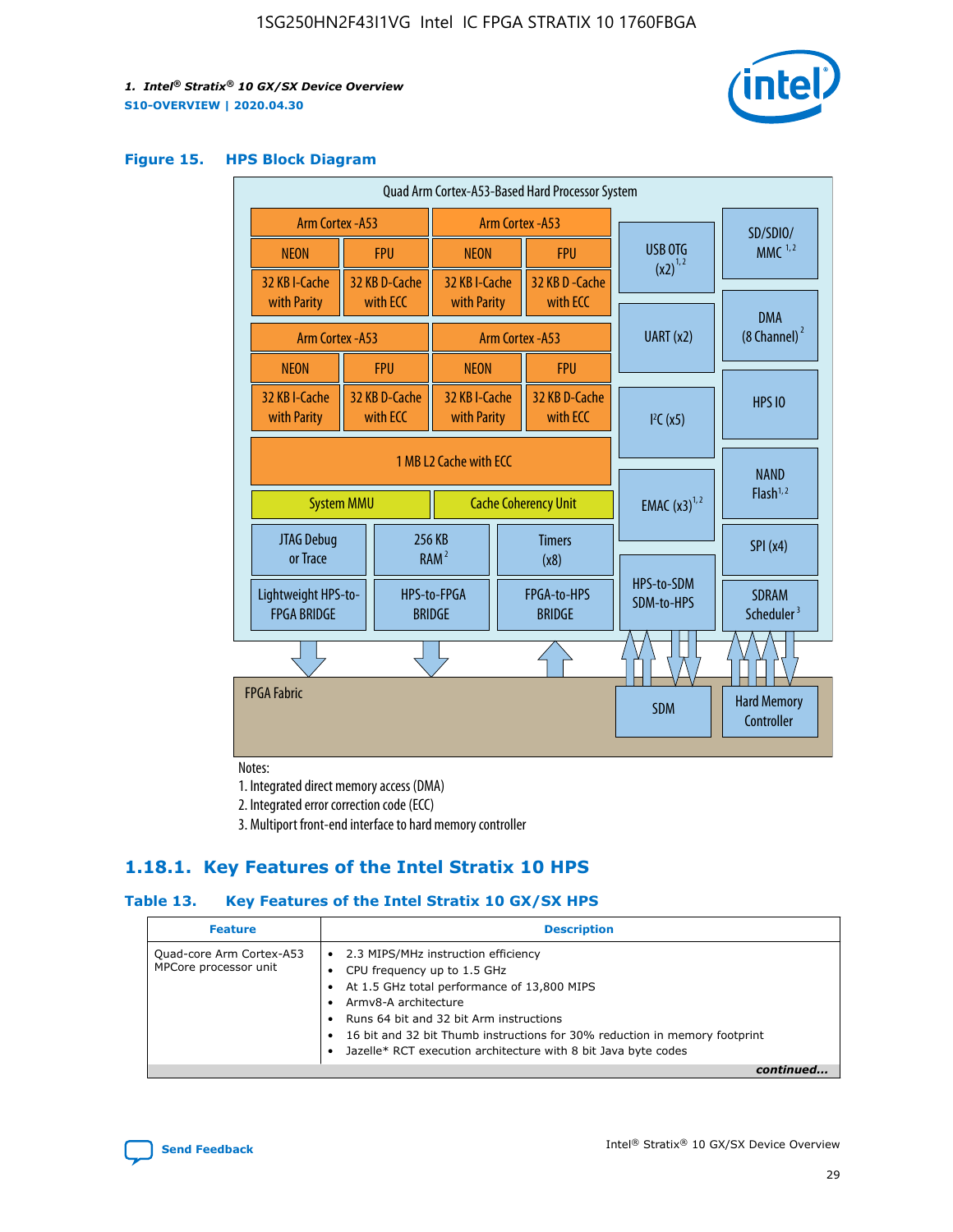

| <b>Feature</b>                                        | <b>Description</b>                                                                                                                                                                                                                                                                                                                                                                                                                                                                                                                                                                                                                                                                                                                                                                                                                                                                                                                                                                                                                                                                                                                                                                                                     |
|-------------------------------------------------------|------------------------------------------------------------------------------------------------------------------------------------------------------------------------------------------------------------------------------------------------------------------------------------------------------------------------------------------------------------------------------------------------------------------------------------------------------------------------------------------------------------------------------------------------------------------------------------------------------------------------------------------------------------------------------------------------------------------------------------------------------------------------------------------------------------------------------------------------------------------------------------------------------------------------------------------------------------------------------------------------------------------------------------------------------------------------------------------------------------------------------------------------------------------------------------------------------------------------|
|                                                       | Superscalar, variable length, out-of-order pipeline with dynamic branch prediction<br>Improved Arm Neon* media processing engine<br>$\bullet$<br>Single- and double-precision floating-point unit<br>Arm CoreSight* debug and trace technology<br>$\bullet$                                                                                                                                                                                                                                                                                                                                                                                                                                                                                                                                                                                                                                                                                                                                                                                                                                                                                                                                                            |
| <b>System Memory</b><br>Management Unit               | Enables a unified memory model and extends hardware virtualization into peripherals<br>$\bullet$<br>implemented in the FPGA fabric                                                                                                                                                                                                                                                                                                                                                                                                                                                                                                                                                                                                                                                                                                                                                                                                                                                                                                                                                                                                                                                                                     |
| Cache Coherency unit                                  | $\bullet$<br>Changes in shared data stored in cache are propagated throughout the system<br>providing bi-directional coherency for co-processing elements.                                                                                                                                                                                                                                                                                                                                                                                                                                                                                                                                                                                                                                                                                                                                                                                                                                                                                                                                                                                                                                                             |
| Cache                                                 | L1 Cache<br>$\bullet$<br>- 32 KB of instruction cache w/ parity check<br>- 32 KB of L1 data cache w /ECC<br>- Parity checking<br>L2 Cache<br>$-$ 1MB shared<br>- 8-way set associative<br>- SEU Protection with parity on TAG ram and ECC on data RAM<br>- Cache lockdown support                                                                                                                                                                                                                                                                                                                                                                                                                                                                                                                                                                                                                                                                                                                                                                                                                                                                                                                                      |
| On-Chip Memory                                        | 256 KB of scratch on-chip RAM<br>$\bullet$                                                                                                                                                                                                                                                                                                                                                                                                                                                                                                                                                                                                                                                                                                                                                                                                                                                                                                                                                                                                                                                                                                                                                                             |
| External SDRAM and Flash<br>Memory Interfaces for HPS | Hard memory controller with support for DDR4, DDR3<br>$\bullet$<br>$-$ 40 bit (32 bit + 8 bit ECC) with select packages supporting 72 bit (64 bit + 8 bit<br>ECC)<br>- Support for up to 2666 Mbps DDR4 and 2166 Mbps DDR3 frequencies<br>- Error correction code (ECC) support including calculation, error correction, write-<br>back correction, and error counters<br>- Software Configurable Priority Scheduling on individual SDRAM bursts<br>- Fully programmable timing parameter support for all JEDEC-specified timing<br>parameters<br>- Multiport front-end (MPFE) scheduler interface to the hard memory controller, which<br>supports the $AXI^{\circledR}$ Quality of Service (QoS) for interface to the FPGA fabric<br>NAND flash controller<br>$-$ ONFI 1.0<br>- Integrated descriptor based with DMA<br>- Programmable hardware ECC support<br>- Support for 8 and 16 bit Flash devices<br>Secure Digital SD/SDIO/MMC controller<br>$-$ eMMC 4.5<br>- Integrated descriptor based DMA<br>- CE-ATA digital commands supported<br>- 50 MHz operating frequency<br>Direct memory access (DMA) controller<br>$\bullet$<br>- 8-channel<br>- Supports up to 32 peripheral handshake interface<br>continued |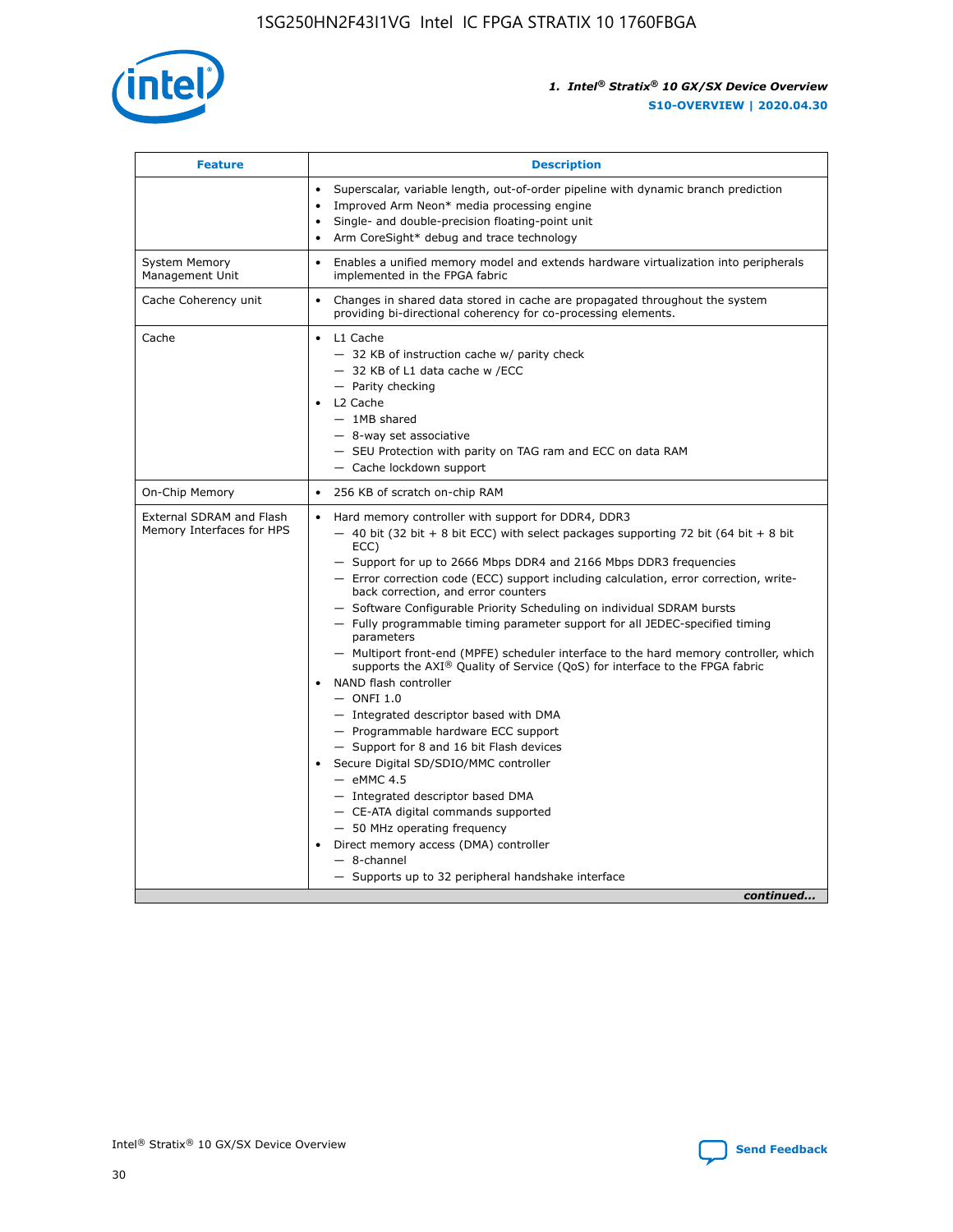

| <b>Feature</b>                         | <b>Description</b>                                                                                                                                                                                                                                                                                                                                                                                                                                                                                                                                                                                                                                                                                                                                                                                                                                                                                                                                                                                                                                                                                                                                                                                                                                                                                                                                                                                                                                                                                          |
|----------------------------------------|-------------------------------------------------------------------------------------------------------------------------------------------------------------------------------------------------------------------------------------------------------------------------------------------------------------------------------------------------------------------------------------------------------------------------------------------------------------------------------------------------------------------------------------------------------------------------------------------------------------------------------------------------------------------------------------------------------------------------------------------------------------------------------------------------------------------------------------------------------------------------------------------------------------------------------------------------------------------------------------------------------------------------------------------------------------------------------------------------------------------------------------------------------------------------------------------------------------------------------------------------------------------------------------------------------------------------------------------------------------------------------------------------------------------------------------------------------------------------------------------------------------|
| Communication Interface<br>Controllers | Three 10/100/1000 Ethernet media access controls (MAC) with integrated DMA<br>- Supports RGMII and RMII external PHY Interfaces<br>- Option to support other PHY interfaces through FPGA logic<br>$\bullet$ GMII<br>MII<br>$\bullet$<br>RMII (requires MII to RMII adapter)<br>• RGMII (requires GMII to RGMII adapter)<br>• SGMII (requires GMII to SGMII adapter)<br>- Supports IEEE 1588-2002 and IEEE 1588-2008 standards for precision networked<br>clock synchronization<br>- Supports IEEE 802.1Q VLAN tag detection for reception frames<br>- Supports Ethernet AVB standard<br>Two USB On-the-Go (OTG) controllers with DMA<br>- Dual-Role Device (device and host functions)<br>• High-speed (480 Mbps)<br>• Full-speed (12 Mbps)<br>• Low-speed (1.5 Mbps)<br>• Supports USB 1.1 (full-speed and low-speed)<br>- Integrated descriptor-based scatter-gather DMA<br>- Support for external ULPI PHY<br>- Up to 16 bidirectional endpoints, including control endpoint<br>$-$ Up to 16 host channels<br>- Supports generic root hub<br>- Configurable to OTG 1.3 and OTG 2.0 modes<br>Five I <sup>2</sup> C controllers (three can be used by EMAC for MIO to external PHY)<br>- Support both 100 Kbps and 400 Kbps modes<br>- Support both 7 bit and 10 bit addressing modes<br>- Support Master and Slave operating mode<br>Two UART 16550 compatible<br>- Programmable baud rate up to 115.2 Kbaud<br>• Four serial peripheral interfaces (SPI) (2 Masters, 2 Slaves)<br>- Full and Half duplex |
| Timers and I/O                         | • Timers<br>- 4 general-purpose timers<br>$-4$ watchdog timers<br>48 HPS direct I/O allow HPS peripherals to connect directly to I/O<br>Up to three IO48 banks may be assigned to HPS for HPS DDR access                                                                                                                                                                                                                                                                                                                                                                                                                                                                                                                                                                                                                                                                                                                                                                                                                                                                                                                                                                                                                                                                                                                                                                                                                                                                                                    |
| Interconnect to Logic Core             | • FPGA-to-HPS Bridge<br>- Allows IP bus masters in the FPGA fabric to access to HPS bus slaves<br>- Configurable 32, 64, or 128 bit AMBA AXI interface<br>HPS-to-FPGA Bridge<br>- Allows HPS bus masters to access bus slaves in FPGA fabric<br>- Configurable 32, 64, or 128 bit AMBA AXI interface allows high-bandwidth HPS<br>master transactions to FPGA fabric<br>HPS-to-SDM and SDM-to-HPS Bridges<br>- Allows the HPS to reach the SDM block and the SDM to bootstrap the HPS<br>Light Weight HPS-to-FPGA Bridge<br>- Light weight 32 bit AXI interface suitable for low-latency register accesses from HPS<br>to soft peripherals in FPGA fabric<br>FPGA-to-HPS SDRAM Bridge<br>- Up to three AMBA AXI interfaces supporting 32, 64, or 128 bit data paths                                                                                                                                                                                                                                                                                                                                                                                                                                                                                                                                                                                                                                                                                                                                         |

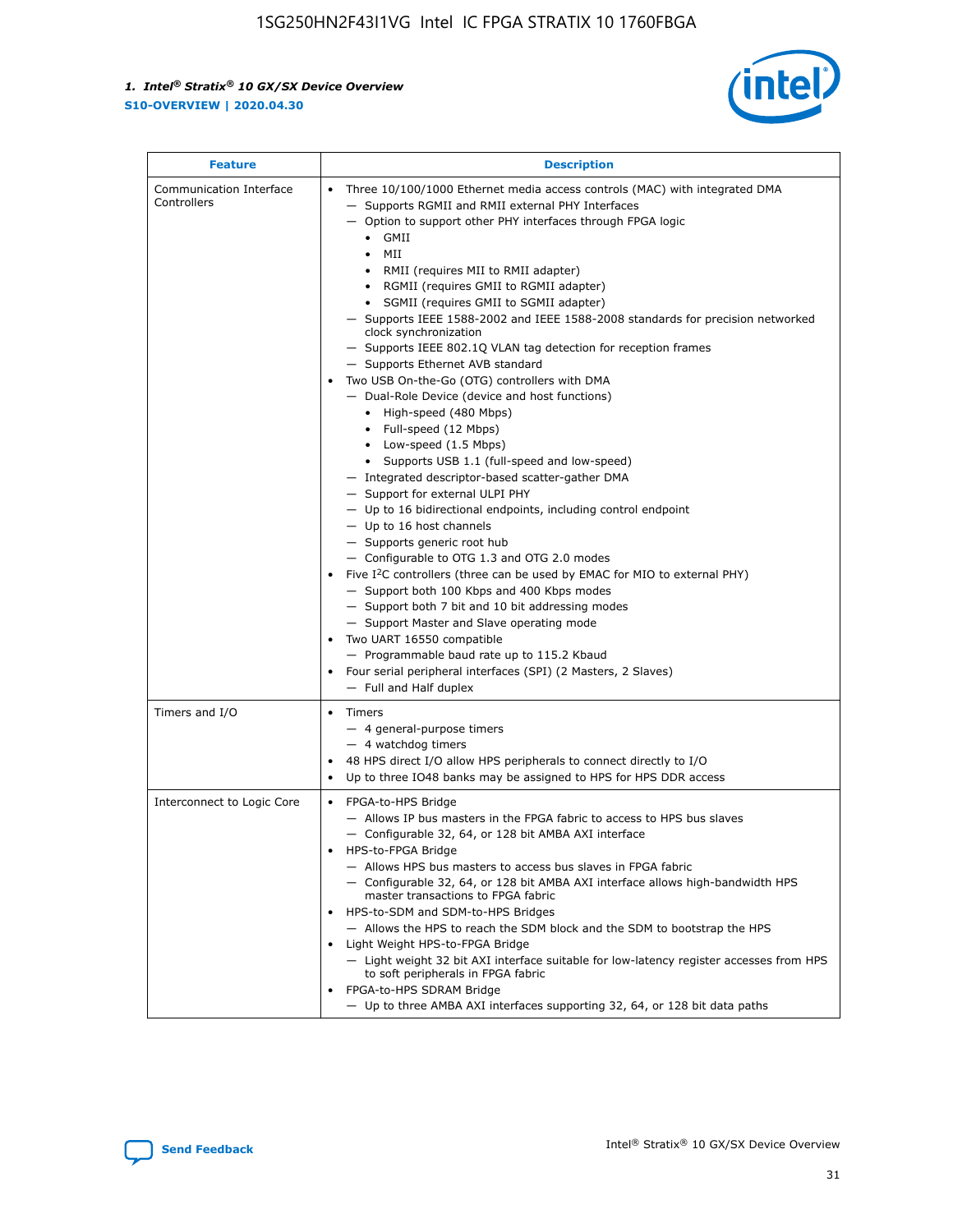

### **1.19. Power Management**

Intel Stratix 10 devices use the advanced Intel 14 nm tri-gate process technology, the all new Intel Hyperflex core architecture to enable Hyper-Folding, power gating, and several optional power reduction techniques to reduce total power consumption by as much as 70% compared to previous generation high-performance Stratix V devices.

Intel Stratix 10 standard power devices (-V) are SmartVID devices. The core voltage supplies (VCC and VCCP) for each SmartVID device must be driven by a PMBus voltage regulator dedicated to that Intel Stratix 10 device. Use of a PMBus voltage regulator for each SmartVID (-V) device is mandatory; it is not an option. A code is programmed into each SmartVID device during manufacturing that allows the PMBus voltage regulator to operate at the optimum core voltage to meet the device performance specifications.

With the new Intel Hyperflex core architecture, designs can run 2X faster than previous generation FPGAs. With 2X performance and same required throughput, architects can cut the data path width in half to save power. This optimization is called Hyper-Folding. Additionally, power gating reduces static power of unused resources in the FPGA by powering them down. The Intel Quartus Prime software automatically powers down specific unused resource blocks such as DSP and M20K blocks, at configuration time.

The optional power reduction techniques in Intel Stratix 10 devices include:

• **Available Low Static Power Devices**—Intel Stratix 10 devices are available with a fixed core voltage that provides lower static power than the SmartVID standard power devices, while maintaining device performance

Furthermore, Intel Stratix 10 devices feature Intel's low power transceivers and include a number of hard IP blocks that not only reduce logic resources but also deliver substantial power savings compared to soft implementations. In general, hard IP blocks consume up to 50% less power than the equivalent soft logic implementations.

### **1.20. Device Configuration and Secure Device Manager (SDM)**

All Intel Stratix 10 devices contain a Secure Device Manager (SDM), which is a dedicated triple-redundant processor that serves as the point of entry into the device for all JTAG and configuration commands. The SDM also bootstraps the HPS in SoC devices ensuring that the HPS can boot using the same security features that the FPGA devices have.

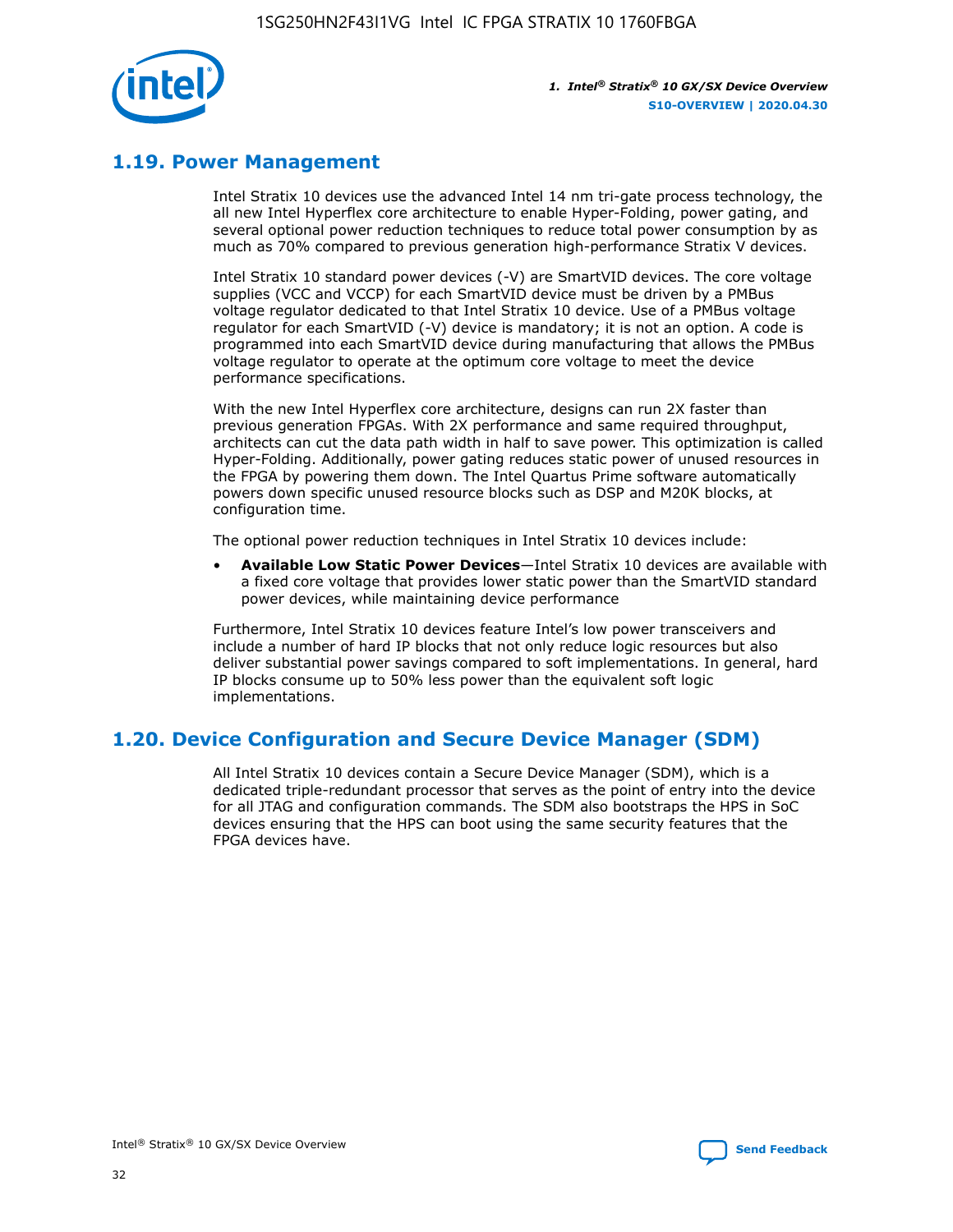





During configuration, Intel Stratix 10 devices are divided into logical sectors, each of which is managed by a local sector manager (LSM). The SDM passes configuration data to each of the LSMs across the on-chip configuration network. This allows the sectors to be configured independently, one at a time, or in parallel. This approach achieves simplified sector configuration and reconfiguration, as well as reduced overall configuration time due to the inherent parallelism. The same sector-based approach is used to respond to single-event upsets and security attacks.

While the sectors provide a logical separation for device configuration and reconfiguration, they overlay the normal rows and columns of FPGA logic and routing. This means there is no impact to the Intel Quartus Prime software place and route, and no impact to the timing of logic signals that cross the sector boundaries.

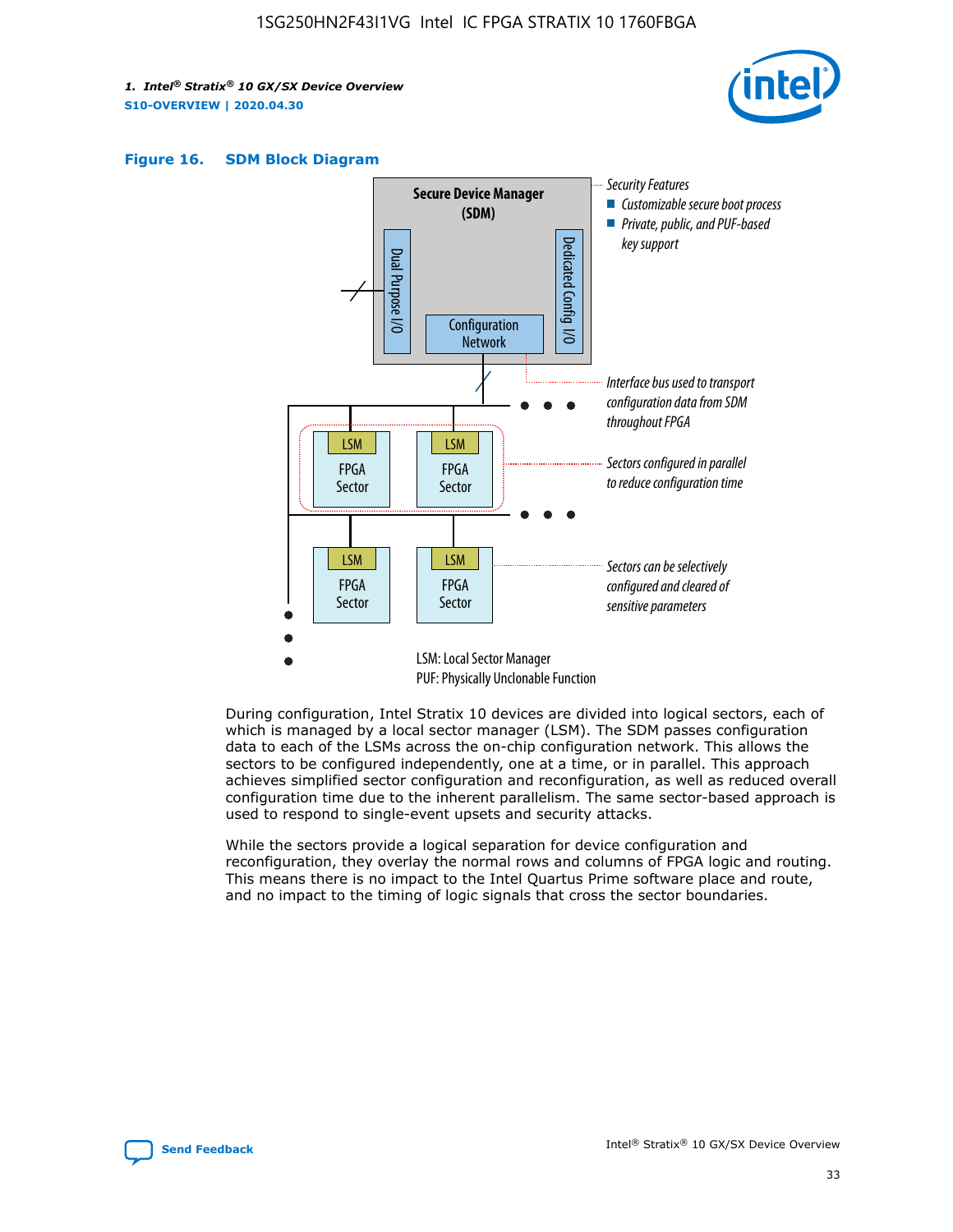

The SDM enables robust, secure, fully-authenticated device configuration. It also allows for customization of the configuration scheme, which can enhance device security. For configuration and reconfiguration, this approach offers a variety of advantages:

- Dedicated secure configuration manager
- Reduced device configuration time, because sectors are configured in parallel
- Updateable configuration process
- Reconfiguration of one or more sectors independent of all other sectors
- Zeroization of individual sectors or the complete device

The SDM also provides additional capabilities such as register state readback and writeback to support ASIC prototyping and other applications.

### **1.21. Device Security**

Building on top of the robust security features present in the previous generation devices, Intel Stratix 10 FPGAs and SoCs include a number of new and innovative security enhancements. These features are also managed by the SDM, tightly coupling device configuration and reconfiguration with encryption, authentication, key storage and anti-tamper services.

Security services provided by the SDM include:

- Bitstream encryption
- Multi-factor authentication
- Hard encryption and authentication acceleration; AES-256, SHA-256/384, ECDSA-256/384
- Volatile and non-volatile encryption key storage and management
- Boot code authentication for the HPS
- Physically Unclonable Function (PUF) service
- Updateable configuration process
- Secure device maintenance and upgrade functions
- Side channel attack protection
- Scripted response to sensor inputs and security attacks, including selective sector zeroization
- Readback, JTAG and test mode disable
- Enhanced response to single-event upsets (SEU)
- Black key provisioning
- Physical anti-tamper

See the *Intel Stratix 10 Device Security User Guide* for a complete list of all security features.

The SDM and associated security services provide a robust, multi-layered security solution for your Intel Stratix 10 design.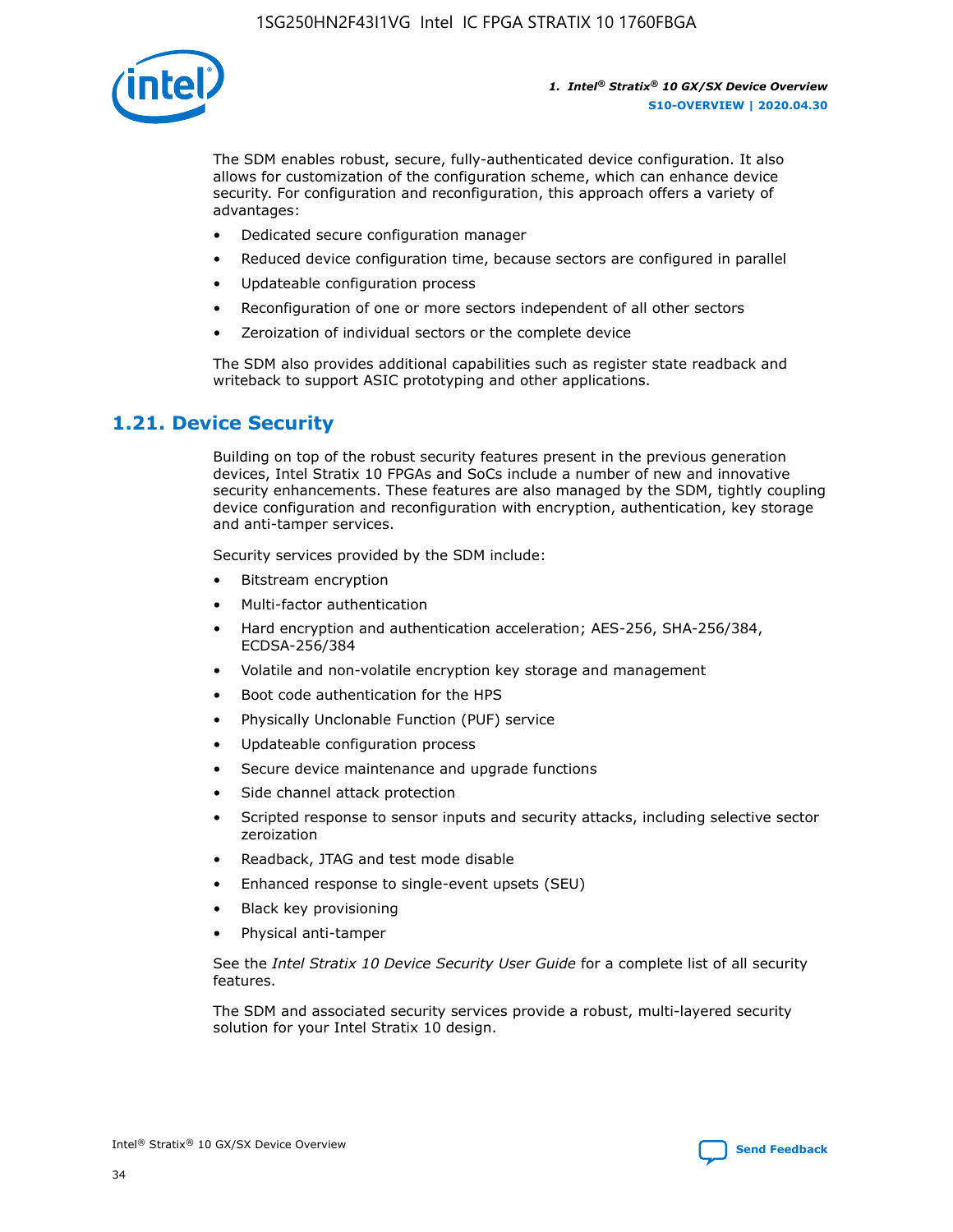

#### **Table 14. Device Security**

| <b>Intel Stratix 10 Family Variant</b> | <b>Bitstream Authentication</b> | <b>Advanced Security Features</b> <sup>(12)</sup> |
|----------------------------------------|---------------------------------|---------------------------------------------------|
| GX/SX                                  | All devices                     | -AS suffix part number required                   |

#### **Related Information**

- [My Intel Support](https://www.intel.com/content/www/us/en/programmable/my-intel/mal-home.html)
- [Intel Stratix 10 Device Security User Guide](https://www.intel.com/content/www/us/en/programmable/documentation/ndq1483601370898.html#wcd1483611014402)

### **1.22. Configuration via Protocol Using PCI Express**

Configuration via protocol using PCI Express allows the FPGA to be configured across the PCI Express bus, simplifying the board layout and increasing system integration. Making use of the embedded PCI Express hard IP operating in autonomous mode before the FPGA is configured, this technique allows the PCI Express bus to be powered up and active within the 100 ms time allowed by the PCI Express specification. Intel Stratix 10 devices also support partial reconfiguration across the PCI Express bus which reduces system down time by keeping the PCI Express link active while the device is being reconfigured.

### **1.23. Partial and Dynamic Reconfiguration**

Partial reconfiguration allows you to reconfigure part of the FPGA while other sections continue running. This capability is required in systems where uptime is critical, because it allows you to make updates or adjust functionality without disrupting services.

In addition to lowering power and cost, partial reconfiguration also increases the effective logic density by removing the necessity to place in the FPGA those functions that do not operate simultaneously. Instead, these functions can be stored in external memory and loaded as needed. This reduces the size of the required FPGA by allowing multiple applications on a single FPGA, saving board space and reducing power. The partial reconfiguration process is built on top of the proven incremental compile design flow in the Intel Quartus Prime design software

Dynamic reconfiguration in Intel Stratix 10 devices allows transceiver data rates, protocols and analog settings to be changed dynamically on a channel-by-channel basis while maintaining data transfer on adjacent transceiver channels. Dynamic reconfiguration is ideal for applications that require on-the-fly multiprotocol or multirate support. Both the PMA and PCS blocks within the transceiver can be reconfigured using this technique. Dynamic reconfiguration of the transceivers can be used in conjunction with partial reconfiguration of the FPGA to enable partial reconfiguration of both core and transceivers simultaneously.

### **1.24. Fast Forward Compile**

The innovative Fast Forward Compile feature in the Intel Quartus Prime software identifies performance bottlenecks in your design and provides detailed, step-by-step performance improvement recommendations that you can then implement. The Compiler reports estimates of the maximum operating frequency that can be achieved

<sup>(12)</sup> Contact My Intel Support for additional information.

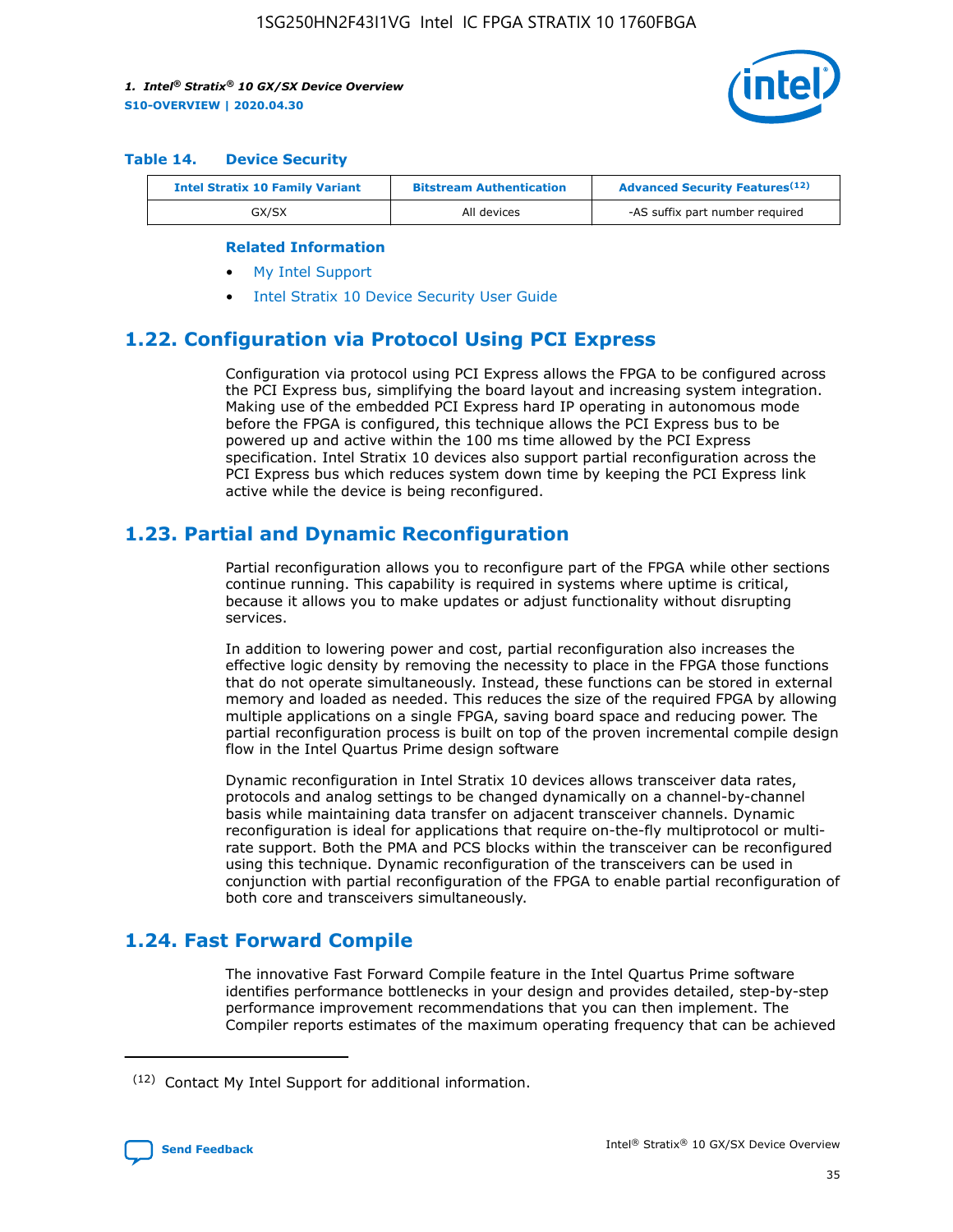

by applying the recommendations. As part of the new Hyper-Aware design flow, Fast Forward Compile maximizes the performance of your Intel Stratix 10 design and achieves rapid timing closure.

Previously, this type of optimization required multiple time-consuming design iterations, including full design re-compilation to determine the effectiveness of the changes. Fast Forward Compile enables you to make better decisions about where to focus your optimization efforts, and how to increase your design performance and throughput. This technique removes much of the guesswork of performance exploration, resulting in fewer design iterations and as much as 2X core performance gains for Intel Stratix 10 designs.

### **1.25. Single Event Upset (SEU) Error Detection and Correction**

Intel Stratix 10 FPGAs and SoCs offer robust SEU error detection and correction circuitry. The detection and correction circuitry includes protection for Configuration RAM (CRAM) programming bits and user memories. The CRAM is protected by a continuously running parity checker circuit with integrated ECC that automatically corrects one or two bit errors and detects higher order multibit errors.

The physical layout of the CRAM array is optimized to make the majority of multi-bit upsets appear as independent single-bit or double-bit errors which are automatically corrected by the integrated CRAM ECC circuitry. In addition to the CRAM protection, user memories also include integrated ECC circuitry and are layout optimized for error detection and correction.

The SEU error detection and correction hardware is supported by both soft IP and the Intel Quartus Prime software to provide a complete SEU mitigation solution. The components of the complete solution include:

- Hard error detection and correction for CRAM and user M20K memory blocks
- Optimized physical layout of memory cells to minimize probability of SEU
- Sensitivity processing soft IP that reports if CRAM upset affects a used or unused bit
- Fault injection soft IP with the Intel Quartus Prime software support that changes state of CRAM bits for testing purposes
- Hierarchy tagging in the Intel Quartus Prime software
- Triple Mode Redundancy (TMR) used for the Secure Device Manager and critical on-chip state machines

In addition to the SEU mitigation features listed above, the Intel 14 nm tri-gate process technology used for Intel Stratix 10 devices is based on FinFET transistors which have reduced SEU susceptibility versus conventional planar transistors.

### **1.26. Document Revision History for the Intel Stratix 10 GX/SX Device Overview**

| <b>Document</b><br><b>Version</b> | <b>Changes</b>             |
|-----------------------------------|----------------------------|
| 2020.04.30                        | Made the following change: |
|                                   | continued                  |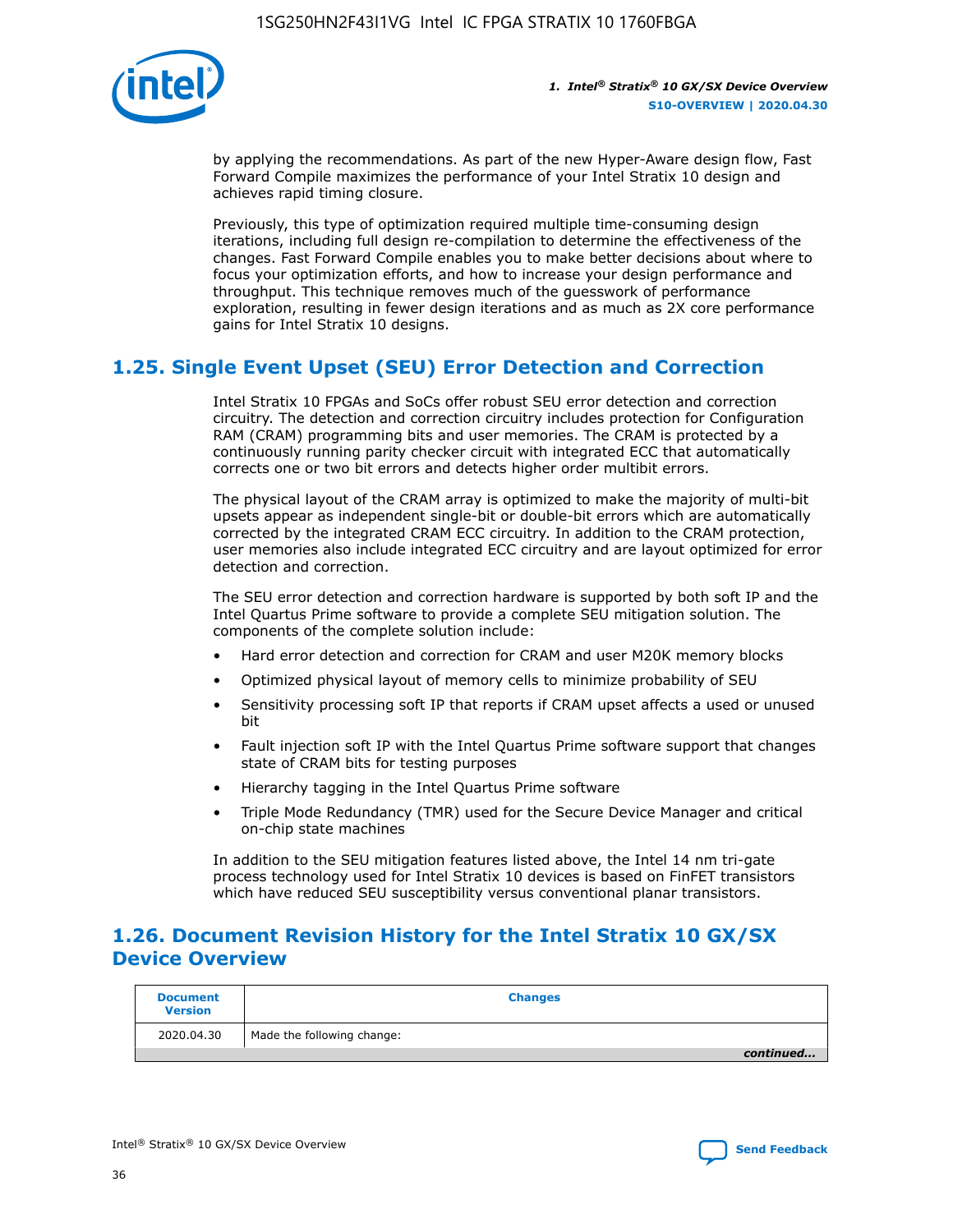

| <b>Document</b><br><b>Version</b> | <b>Changes</b>                                                                                                                                                                                                                                                                                                                                                                                                                                                                                                                                                                                                                                                                                                                                                                                                                                                                                                                                                                                      |
|-----------------------------------|-----------------------------------------------------------------------------------------------------------------------------------------------------------------------------------------------------------------------------------------------------------------------------------------------------------------------------------------------------------------------------------------------------------------------------------------------------------------------------------------------------------------------------------------------------------------------------------------------------------------------------------------------------------------------------------------------------------------------------------------------------------------------------------------------------------------------------------------------------------------------------------------------------------------------------------------------------------------------------------------------------|
|                                   | Added the GX 10M variant.                                                                                                                                                                                                                                                                                                                                                                                                                                                                                                                                                                                                                                                                                                                                                                                                                                                                                                                                                                           |
| 2020.03.24                        | Made the following changes:<br>Added advanced security (-AS) devices.<br>Added level shifter details for the Intel Stratix 10 SX/GX 400 device.                                                                                                                                                                                                                                                                                                                                                                                                                                                                                                                                                                                                                                                                                                                                                                                                                                                     |
| 2019.08.19                        | Made the following changes:<br>Added composition details for the leaded and lead-free contact device options.<br>$\bullet$<br>Updated the I/O PLL counts.                                                                                                                                                                                                                                                                                                                                                                                                                                                                                                                                                                                                                                                                                                                                                                                                                                           |
| 2019.02.15                        | Made the following changes:<br>Changed the number of included logic elements globally.<br>$\bullet$<br>Removed logic density 450, logic density 550, and package code 48 from the "Sample Ordering<br>$\bullet$<br>Code and Available Options for Intel Stratix 10 Devices" figure.<br>Updated description of the higher density in the "Innovations in Intel Stratix 10 FPGAs and SoCs"<br>section.<br>Updated description of the general purpose I/Os in the "Intel Stratix 10 FPGA and SoC Common<br>$\bullet$<br>Device Features" table.<br>Removed support for LPDDR3 globally.<br>Updated the "Intel Stratix 10 FPGA and SoC Architecture Block Diagram" figure.<br>$\bullet$<br>Updated the "Intel Stratix 10 GX/SX FPGA and SoC Family Plan-FPGA Core (part 1)" table.<br>٠<br>Updated the "Intel Stratix 10 GX/SX FPGA and SoC Family Plan-Interconnects, PLLs and Hard IP<br>(part 2)" table.<br>Updated and merged the "Intel Stratix 10 GX/SX FPGA and SoC Family Package Plan" tables. |
| 2018.08.08                        | Made the following changes:<br>Changed the specs for QDRII+ and QDRII+ Xtreme and added specs for QDRIV in the "External<br>$\bullet$<br>Memory Interface Performance" table.<br>Updated description of the power options in the "Sample Ordering Code and Available Options for<br>Intel Stratix 10 Devices" figure.<br>Changed the description of the technology and power management features in the "Intel Stratix 10<br>FPGA and SoC Common Device Features" table.<br>Changed the description of SmartVID in the "Power Management" section.<br>Changed the direction arrow from the coefficient registers block in the "DSP Block: High Precision<br>٠<br>Fixed Point Mode" figure.                                                                                                                                                                                                                                                                                                          |
| 2017.10.30                        | Made the following changes:<br>Removed the embedded eSRAM feature globally.<br>$\bullet$<br>Removed the Low Power (VID) and Military operating temperature options, and package code 53<br>٠<br>from the "Sample Ordering Code and Available Options for Stratix 10 Devices" figure.<br>Changed the Maximum transceiver data rate (chip-to-chip) specification for L-Tile devices in the<br>"Key Features of Intel Stratix 10 Devices Compared to Stratix V Devices" table.                                                                                                                                                                                                                                                                                                                                                                                                                                                                                                                         |
| 2016.10.31                        | Made the following changes:<br>• Changed the number of available transceivers to 96, globally.<br>Changed the single-precision floating point performance to 10 TFLOP, globally.<br>Changed the maximum datarate to 28.3 Gbps, globally.<br>٠<br>Changed some of the features listed in the "Stratix 10 GX/SX Device Overview" section.<br>٠<br>Changed descriptions for the GX and SX devices in the "Stratix 10 Family Variants" section.<br>٠<br>Changed the "Sample Ordering Code and Available Options for Stratix 10 Devices" figure.<br>Changed the features listed in the "Key Features of Stratix 10 Devices Compared to Stratix V<br>Devices" table.<br>Changed the descriptions of the following areas of the "Stratix 10 FPGA and SoC Common Device<br>Features" table:<br>- Transceiver hard IP<br>- Internal memory blocks<br>- Core clock networks<br>- Packaging<br>Reorganized and updated all tables in the "Stratix 10 FPGA and SoC Family Plan" section.                        |
|                                   | continued                                                                                                                                                                                                                                                                                                                                                                                                                                                                                                                                                                                                                                                                                                                                                                                                                                                                                                                                                                                           |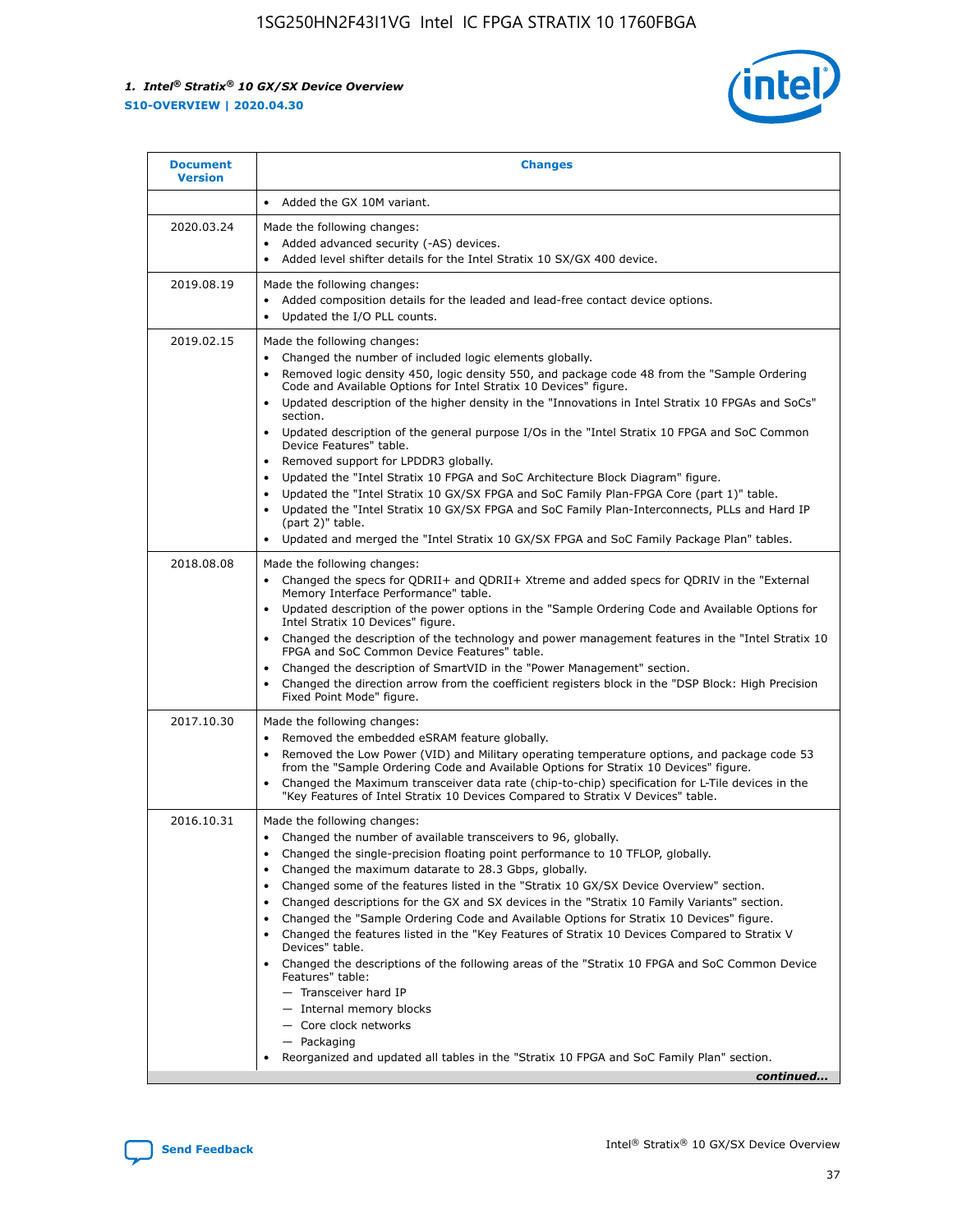

| <b>Document</b><br><b>Version</b> | <b>Changes</b>                                                                                                                                                                                                                                                                                                                                                                                                                                                                                                                                                                                                                                                                                                                                                                                                                                                                                                                                                                                     |
|-----------------------------------|----------------------------------------------------------------------------------------------------------------------------------------------------------------------------------------------------------------------------------------------------------------------------------------------------------------------------------------------------------------------------------------------------------------------------------------------------------------------------------------------------------------------------------------------------------------------------------------------------------------------------------------------------------------------------------------------------------------------------------------------------------------------------------------------------------------------------------------------------------------------------------------------------------------------------------------------------------------------------------------------------|
|                                   | Removed the "Migration Between Arria 10 FPGAs and Stratix 10 FPGAs" section.<br>Removed footnotes from the "Transceiver PCS Features" table.<br>Changed the HMC description in the "External Memory and General Purpose I/O" section.<br>Changed the number of fPLLs in the "Fractional Synthesis PLLs and I/O PLLs" section.<br>Clarified HMC data width support in the "Key Features of the Stratix 10 HPS" table.<br>Changed the description in the "Internal Embedded Memory" section.<br>Changed the datarate for the Standard PCS and SDI PCS features in the "Transceiver PCS Features"<br>table.<br>Added a note to the "PCI Express Gen1/Gen2/Gen3 Hard IP" section.<br>Updated the "Key Features of the Stratix 10 HPS" table.<br>Changed the description for the Cache coherency unit in the "Key Features of the Stratix 10 HPS"<br>table.<br>Changed the description for the external SDRAM and Flash memory interfaces for HPS in the "Key<br>Features of the Stratix 10 HPS" table. |
| 2015.12.04                        | Initial release.                                                                                                                                                                                                                                                                                                                                                                                                                                                                                                                                                                                                                                                                                                                                                                                                                                                                                                                                                                                   |